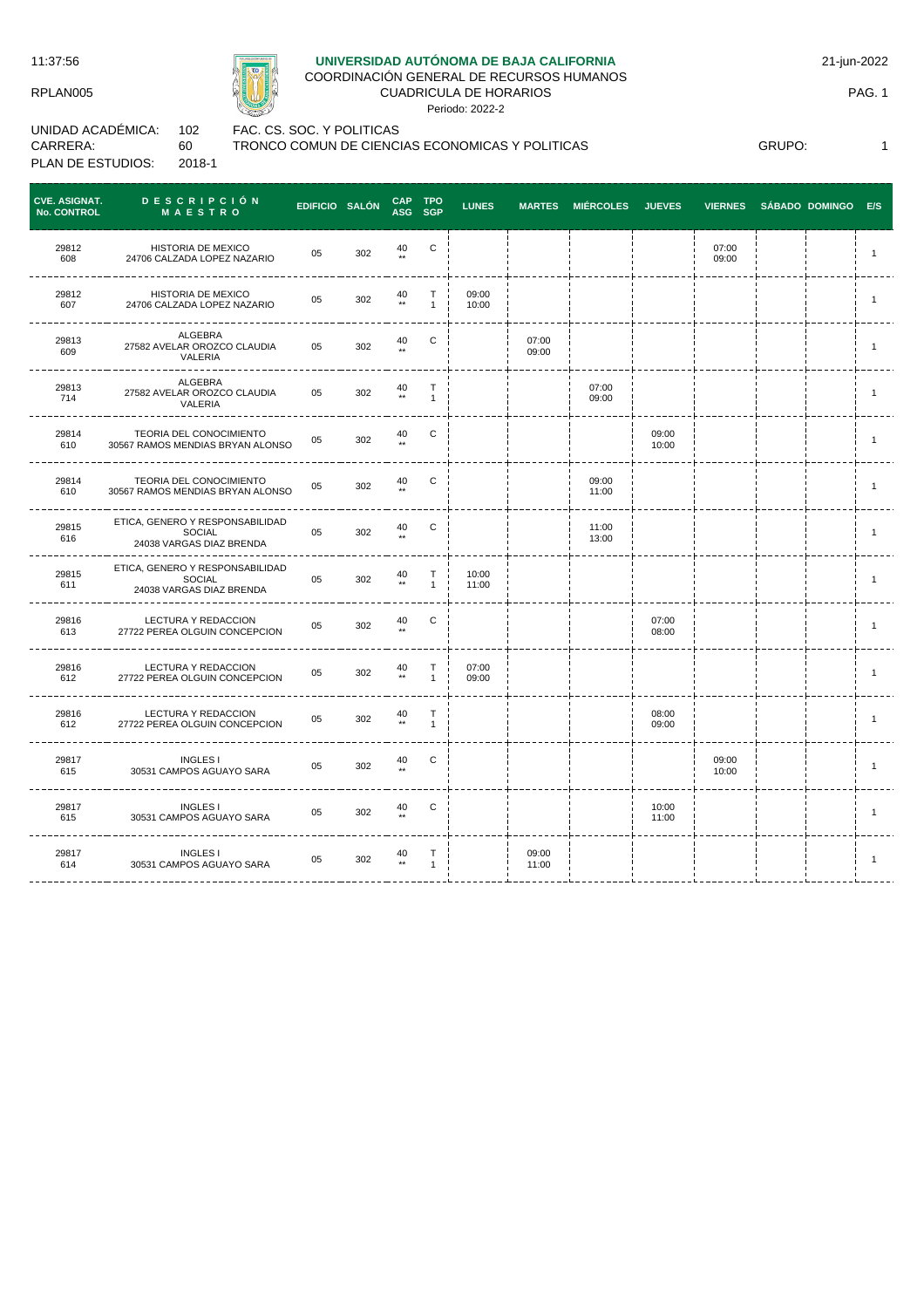## **UNIVERSIDAD AUTÓNOMA DE BAJA CALIFORNIA**

COORDINACIÓN GENERAL DE RECURSOS HUMANOS CUADRICULA DE HORARIOS

Periodo: 2022-2

UNIDAD ACADÉMICA: CARRERA: PLAN DE ESTUDIOS: 102 60 2018-1

FAC. CS. SOC. Y POLITICAS TRONCO COMUN DE CIENCIAS ECONOMICAS Y POLITICAS

GRUPO: 2

| <b>CVE. ASIGNAT.</b><br><b>No. CONTROL</b> | DESCRIPCIÓN<br><b>MAESTRO</b>                                                                      | <b>EDIFICIO SALÓN</b> |     | <b>CAP</b><br><b>ASG</b> | <b>TPO</b><br><b>SGP</b>  | <b>LUNES</b>   | <b>MARTES</b>  | <b>MIÉRCOLES</b> | <b>JUEVES</b>  | <b>VIERNES</b> | SÁBADO DOMINGO E/S |                |
|--------------------------------------------|----------------------------------------------------------------------------------------------------|-----------------------|-----|--------------------------|---------------------------|----------------|----------------|------------------|----------------|----------------|--------------------|----------------|
| 29812<br>12                                | HISTORIA DE MEXICO<br>28910 PRADO GUZMAN EDUARDO<br><b>JAVIER</b>                                  | 05                    | 311 | 45                       | $\mathbf C$               | 19:00<br>21:00 |                |                  |                |                |                    | $\mathbf{1}$   |
| 29812<br>11                                | HISTORIA DE MEXICO<br>28910 PRADO GUZMAN EDUARDO<br><b>JAVIER</b>                                  | 05                    | 311 | $45 \atop \ast \ast$     | Т<br>$\overline{1}$       |                |                |                  | 20:00<br>21:00 |                |                    | $\mathbf{1}$   |
| 29813<br>13                                | ALGEBRA<br>27582 AVELAR OROZCO CLAUDIA<br>VALERIA                                                  | 05                    | 311 | 45                       | C                         |                |                | 18:00<br>20:00   |                |                |                    | $\mathbf{1}$   |
| 29813<br>715                               | ALGEBRA<br>27582 AVELAR OROZCO CLAUDIA<br>VALERIA                                                  | 05                    | 311 | 45                       | Т<br>$\mathbf{1}$         |                |                |                  | 18:00<br>20:00 |                |                    | $\overline{1}$ |
| 29814<br>14                                | TEORIA DEL CONOCIMIENTO<br>27722 PEREA OLGUIN CONCEPCION                                           | 05                    | 311 | 45                       | C                         |                |                |                  |                | 16:00<br>18:00 |                    | $\mathbf{1}$   |
| 29814<br>14                                | <b>TEORIA DEL CONOCIMIENTO</b><br>27722 PEREA OLGUIN CONCEPCION                                    | 05                    | 311 | 45                       | C                         | 18:00<br>19:00 |                |                  |                |                |                    | $\mathbf{1}$   |
| 29815<br>16                                | ETICA, GENERO Y RESPONSABILIDAD<br><b>SOCIAL</b><br>30839 MARQUEZ GODINA GLORIA<br><b>PATRICIA</b> | 05                    | 311 | 45                       | C                         |                | 16:00<br>18:00 |                  |                |                |                    | $\mathbf{1}$   |
| 29815<br>15                                | ETICA, GENERO Y RESPONSABILIDAD<br><b>SOCIAL</b><br>30839 MARQUEZ GODINA GLORIA<br>PATRICIA        | 05                    | 311 | 45                       | Т<br>$\mathbf{1}$         |                |                |                  | 17:00<br>18:00 |                |                    | $\mathbf{1}$   |
| 29816<br>18                                | LECTURA Y REDACCION<br>29092 RAMIREZ JIMENEZ ANA LUISA                                             | 05                    | 311 | 45                       | C                         |                |                | 17:00<br>18:00   |                |                |                    | $\mathbf{1}$   |
| 29816<br>17                                | LECTURA Y REDACCION<br>29092 RAMIREZ JIMENEZ ANA LUISA                                             | 05                    | 311 | 45                       | т                         |                |                | 16:00<br>17:00   |                |                |                    | $\mathbf{1}$   |
| 29816<br>17                                | LECTURA Y REDACCION<br>29092 RAMIREZ JIMENEZ ANA LUISA                                             | 05                    | 311 | $45 \atop \ast \ast$     | Т<br>$\blacktriangleleft$ | 16:00<br>18:00 |                |                  |                |                |                    | $\overline{1}$ |
| 29817<br>20                                | <b>INGLES I</b><br>28767 CAZARES BELTRAN LUIS ANGEL                                                | 05                    | 311 | 45                       | С                         |                |                |                  |                | 18:00<br>20:00 |                    | $\overline{1}$ |
| 29817<br>19                                | <b>INGLES I</b><br>28767 CAZARES BELTRAN LUIS ANGEL                                                | 05                    | 311 | 45<br>$^{\star\star}$    | $\top$<br>$\mathbf{1}$    |                | 18:00<br>20:00 |                  |                |                |                    | $\overline{1}$ |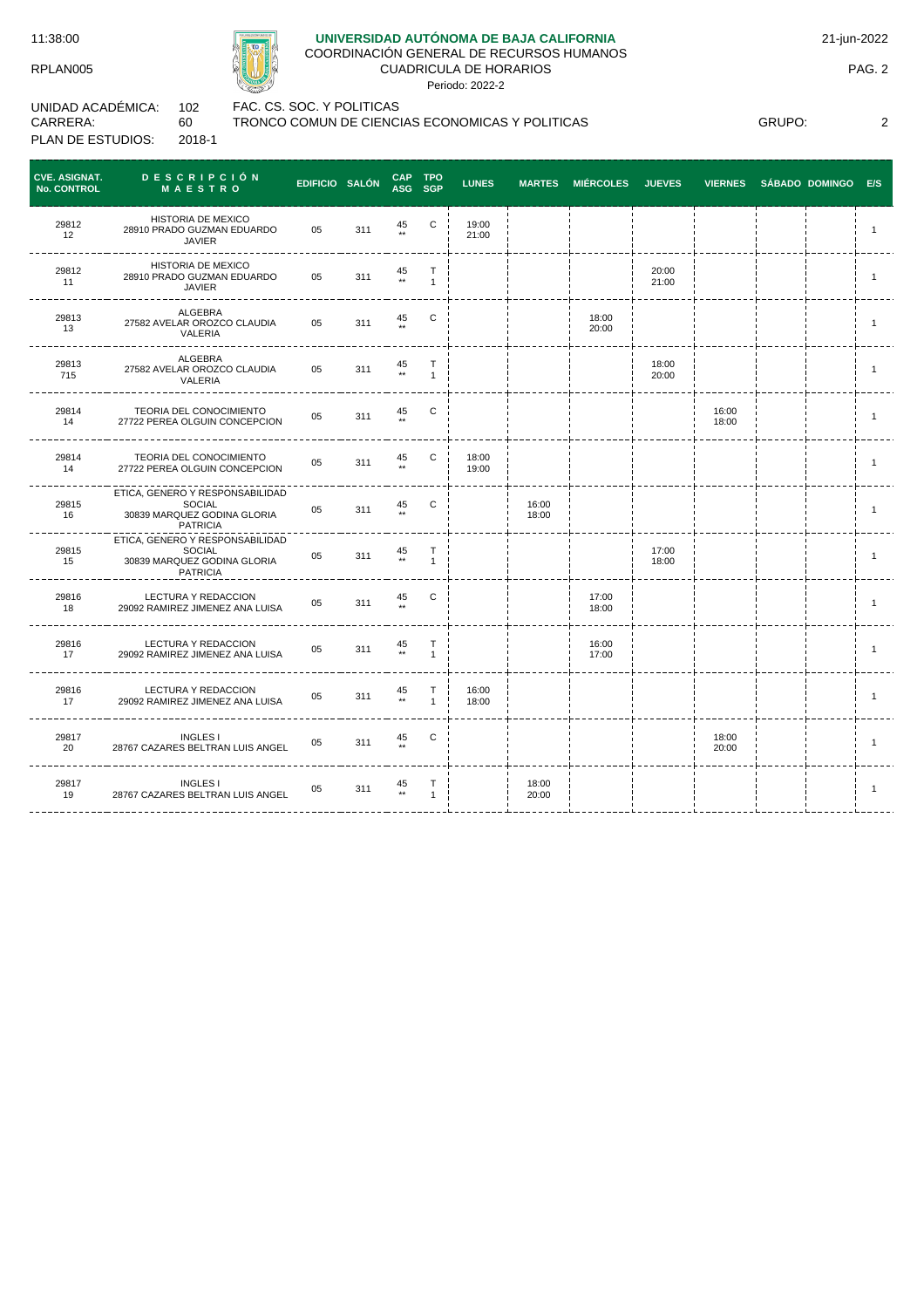11:38:03

RPLAN005

# **UNIVERSIDAD AUTÓNOMA DE BAJA CALIFORNIA**

COORDINACIÓN GENERAL DE RECURSOS HUMANOS CUADRICULA DE HORARIOS

Periodo: 2022-2

UNIDAD ACADÉMICA: CARRERA: PLAN DE ESTUDIOS: 102 60 2018-1

FAC. CS. SOC. Y POLITICAS TRONCO COMUN DE CIENCIAS ECONOMICAS Y POLITICAS

GRUPO: 3

| <b>CVE. ASIGNAT.</b><br><b>No. CONTROL</b> | <b>DESCRIPCIÓN</b><br><b>MAESTRO</b>                                         | EDIFICIO SALÓN |     | CAP TPO<br>ASG SGP     |                           | <b>LUNES</b>   |                | MARTES MIÉRCOLES JUEVES |                | VIERNES SÁBADO DOMINGO E/S |  |                |
|--------------------------------------------|------------------------------------------------------------------------------|----------------|-----|------------------------|---------------------------|----------------|----------------|-------------------------|----------------|----------------------------|--|----------------|
| 29812<br>717                               | HISTORIA DE MEXICO<br>24706 CALZADA LOPEZ NAZARIO                            | 05             | 311 | 45                     | C                         | 07:00<br>09:00 |                |                         |                |                            |  | $\mathbf{1}$   |
| 29812<br>716                               | HISTORIA DE MEXICO<br>24706 CALZADA LOPEZ NAZARIO                            | 05             | 311 | 45<br>$\star\star$     | Т<br>$\blacktriangleleft$ |                | 09:00<br>10:00 |                         |                |                            |  | $\mathbf{1}$   |
| 29813<br>719                               | ALGEBRA<br>23996 LOPEZ GUTIERREZ JAIME                                       | 05             | 311 | 45<br>$\star\star$     | C                         |                |                |                         |                | 09:00<br>11:00             |  | $\mathbf{1}$   |
| 29813<br>718                               | ALGEBRA<br>23996 LOPEZ GUTIERREZ JAIME                                       | 05             | 311 | 45<br>$\star\star$     | Т<br>$\mathbf{1}$         |                |                | 07:00<br>09:00          |                |                            |  | $\mathbf{1}$   |
| 29814<br>720                               | TEORIA DEL CONOCIMIENTO<br>24707 NOLASCO PINEDA GABRIELA                     | 05             | 311 | 45                     | С                         |                |                |                         | 07:00<br>08:00 |                            |  | $\mathbf{1}$   |
| 29814<br>720                               | TEORIA DEL CONOCIMIENTO<br>24707 NOLASCO PINEDA GABRIELA                     | 05             | 311 | 45                     | C                         |                | 10:00<br>12:00 |                         |                |                            |  | $\mathbf{1}$   |
| 29815<br>722                               | ETICA, GENERO Y RESPONSABILIDAD<br><b>SOCIAL</b><br>24038 VARGAS DIAZ BRENDA | 05             | 311 | 45<br>$+ +$            | C                         |                |                |                         | 11:00<br>13:00 |                            |  | $\overline{1}$ |
| 29815<br>721                               | ETICA, GENERO Y RESPONSABILIDAD<br>SOCIAL<br>24038 VARGAS DIAZ BRENDA        | 05             | 311 | 45<br>$\star\star$     | Т<br>$\mathbf{1}$         | 11:00<br>12:00 |                |                         |                |                            |  | $\mathbf{1}$   |
| 29816<br>724                               | LECTURA Y REDACCION<br>17171 SANCHEZ RENDON JORGE<br>MANUEL                  | 05             | 311 | 45                     | C                         | 10:00<br>11:00 |                |                         |                |                            |  | $\mathbf{1}$   |
| 29816<br>723                               | LECTURA Y REDACCION<br>17171 SANCHEZ RENDON JORGE<br>MANUEL                  | 05             | 311 | 45<br>$\star\star$     | $\top$<br>$\mathbf{1}$    |                |                |                         |                | 07:00<br>09:00             |  | $\mathbf{1}$   |
| 29816<br>723                               | LECTURA Y REDACCION<br>17171 SANCHEZ RENDON JORGE<br><b>MANUEL</b>           | 05             | 311 | $45 \atop \star \star$ | Т<br>$\mathbf{1}$         | 09:00<br>10:00 |                |                         |                |                            |  | $\mathbf{1}$   |
| 29817<br>726                               | <b>INGLES I</b><br>28070 MARQUEZ NUNEZ JESUS                                 | 05             | 311 | 45                     | С                         |                |                |                         | 09:00<br>11:00 |                            |  | $\overline{1}$ |
| 29817<br>725                               | <b>INGLES I</b><br>28070 MARQUEZ NUNEZ JESUS                                 | 05             | 311 | $45 \atop \ast \ast$   | Т<br>$\mathbf{1}$         |                |                | 09:00<br>11:00          |                |                            |  | $\mathbf{1}$   |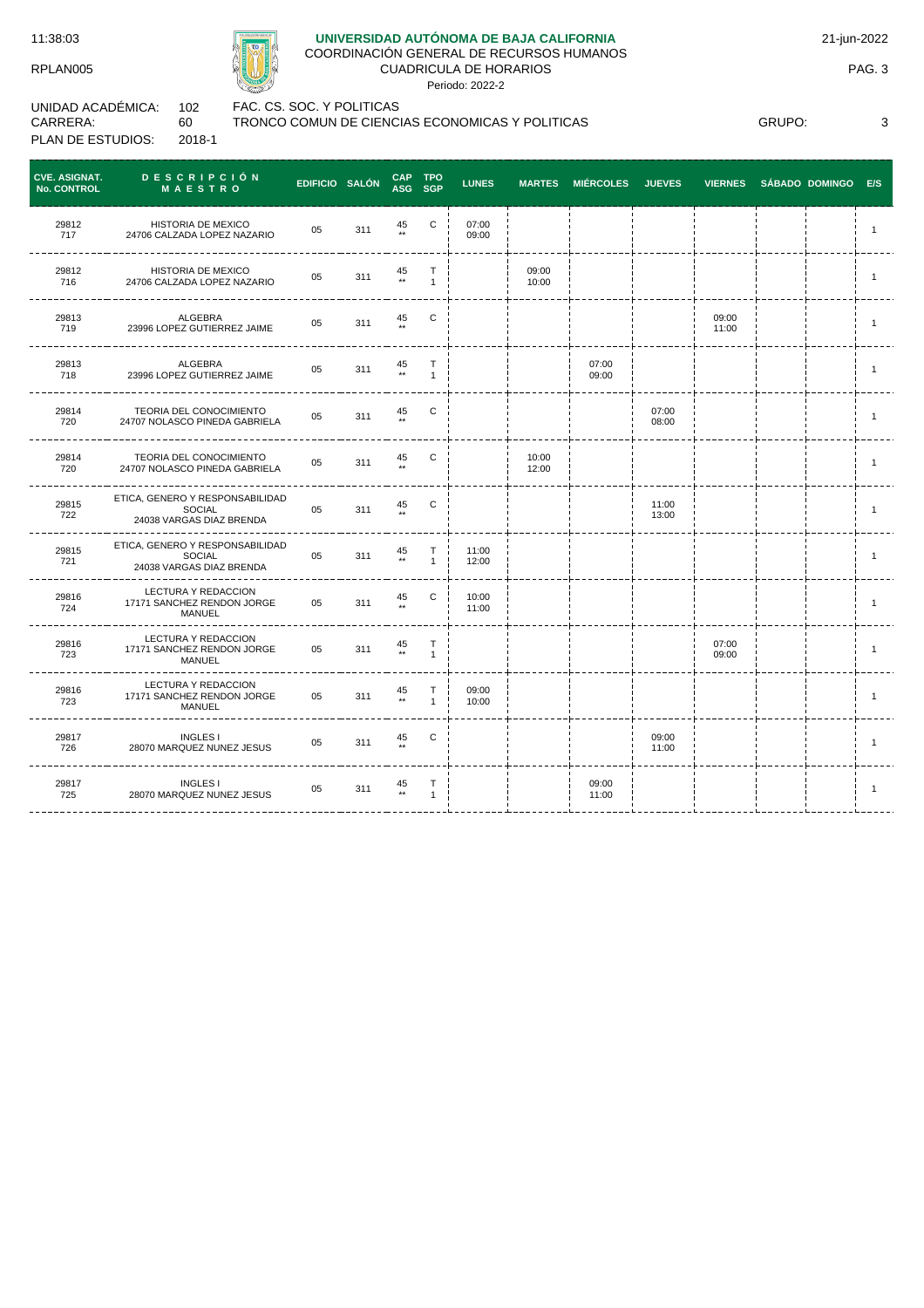# **UNIVERSIDAD AUTÓNOMA DE BAJA CALIFORNIA**

### COORDINACIÓN GENERAL DE RECURSOS HUMANOS CUADRICULA DE HORARIOS

Periodo: 2022-2

| UNIDAD ACADÉMICA: | 102    |
|-------------------|--------|
| CARRERA:          | 60     |
| PLAN DE ESTUDIOS: | 2018-1 |

2 FAC. CS. SOC. Y POLITICAS

TRONCO COMUN DE CIENCIAS ECONOMICAS Y POLITICAS

GRUPO: 4

| <b>CVE. ASIGNAT.</b><br><b>No. CONTROL</b> | <b>DESCRIPCIÓN</b><br><b>MAESTRO</b>                     | EDIFICIO SALÓN |     | CAP TPO<br>ASG SGP     |                              | <b>LUNES</b>   |                | <b>MARTES MIÉRCOLES</b> | <b>JUEVES</b>  | <b>VIERNES</b> | SÁBADO DOMINGO E/S |                |
|--------------------------------------------|----------------------------------------------------------|----------------|-----|------------------------|------------------------------|----------------|----------------|-------------------------|----------------|----------------|--------------------|----------------|
| 29812<br>782                               | HISTORIA DE MEXICO<br>0 VACANTE                          | 05             | 101 | 24<br>$+ +$            | $\mathbf C$                  |                |                |                         |                | 14:00<br>16:00 |                    | $\overline{1}$ |
| 29812<br>781                               | HISTORIA DE MEXICO<br>0 VACANTE                          | 05             | 101 | 24<br>$\star\star$     | T<br>$\mathbf{1}$            |                | 13:00<br>14:00 |                         |                |                |                    | $\mathbf{1}$   |
| 29813<br>784                               | ALGEBRA<br>0 VACANTE                                     | 05             | 101 | 24                     | С                            |                | 11:00<br>12:00 | 11:00<br>12:00          |                |                |                    | $\mathbf{1}$   |
| 29813<br>783                               | ALGEBRA<br>0 VACANTE                                     | 05             | 101 | 24<br>$\star\star$     | $\mathsf{T}$<br>$\mathbf{1}$ | 14:00<br>16:00 |                |                         |                |                |                    | $\mathbf{1}$   |
| 29814<br>785                               | TEORIA DEL CONOCIMIENTO<br>27722 PEREA OLGUIN CONCEPCION | 05             | 101 | 24<br>$\star\star$     | С                            |                |                |                         |                | 13:00<br>14:00 |                    | $\overline{1}$ |
| 29814<br>785                               | TEORIA DEL CONOCIMIENTO<br>27722 PEREA OLGUIN CONCEPCION | 05             | 101 | 24<br>$\star\star$     | С                            |                | 14:00<br>16:00 |                         |                |                |                    | $\overline{1}$ |
| 29815<br>787                               | ETICA, GENERO Y RESPONSABILIDAD<br>SOCIAL<br>0 VACANTE   | 05             | 101 | 24<br>$\star\star$     | $\mathtt{C}$                 |                |                |                         | 11:00<br>13:00 |                |                    | $\overline{1}$ |
| 29815<br>786                               | ETICA, GENERO Y RESPONSABILIDAD<br>SOCIAL<br>0 VACANTE   | 05             | 101 | $24 \atop \star \star$ | T<br>$\mathbf{1}$            |                |                |                         |                | 11:00<br>12:00 |                    | $\overline{1}$ |
| 29816<br>789                               | LECTURA Y REDACCION<br>0 VACANTE                         | 05             | 101 | $48 \atop \star \star$ | С                            |                |                |                         | 15:00<br>16:00 |                |                    | $\mathbf{1}$   |
| 29816<br>788                               | LECTURA Y REDACCION<br>0 VACANTE                         | 05             | 101 | 24<br>$^{\star\star}$  | $\mathsf T$<br>$\mathbf{1}$  |                |                |                         | 14:00<br>15:00 |                |                    | $\mathbf{1}$   |
| 29816<br>788                               | LECTURA Y REDACCION<br>0 VACANTE                         | 05             | 101 | $24 \atop \star \star$ | T<br>$\mathbf{1}$            |                |                | 14:00<br>16:00          |                |                |                    | $\mathbf{1}$   |
| 29817<br>791                               | <b>INGLES I</b><br>30531 CAMPOS AGUAYO SARA              | 05             | 101 | 24                     | С                            | 12:00<br>14:00 |                |                         |                |                |                    | $\overline{1}$ |
| 29817<br>790                               | <b>INGLES I</b><br>30531 CAMPOS AGUAYO SARA              | 05             | 101 | $24 \atop \star \star$ | Т<br>$\mathbf{1}$            |                |                | 12:00<br>14:00          |                |                |                    | $\mathbf{1}$   |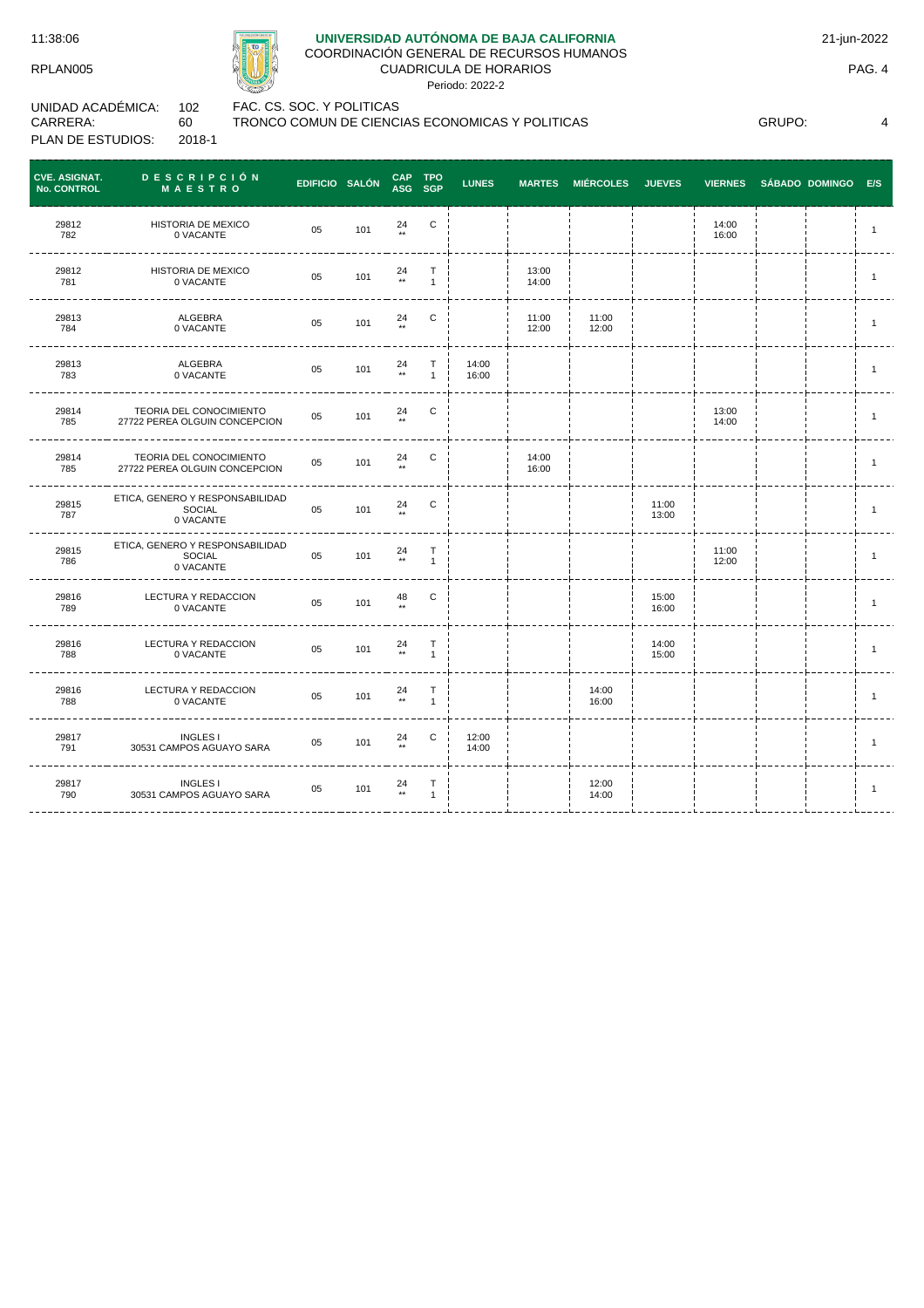# **UNIVERSIDAD AUTÓNOMA DE BAJA CALIFORNIA**

COORDINACIÓN GENERAL DE RECURSOS HUMANOS CUADRICULA DE HORARIOS

Periodo: 2022-2

| UNIDAD ACADÉMICA: | 102    | F |
|-------------------|--------|---|
| CARRERA:          | ഹ      |   |
| PLAN DE ESTUDIOS: | 2018-1 |   |

FAC. CS. SOC. Y POLITICAS TRONCO COMUN DE CIENCIAS ECONOMICAS Y POLITICAS

GRUPO: 6

| <b>CVE. ASIGNAT.</b><br><b>No. CONTROL</b> | <b>DESCRIPCIÓN</b><br>MAESTRO                                                                     | EDIFICIO SALÓN |     | <b>CAP</b>         | <b>TPO</b><br>ASG SGP | <b>LUNES</b>   | <b>MARTES</b>  | <b>MIÉRCOLES</b> | <b>JUEVES</b>  | <b>VIERNES</b> | <b>SÁBADO DOMINGO</b> | E/S            |
|--------------------------------------------|---------------------------------------------------------------------------------------------------|----------------|-----|--------------------|-----------------------|----------------|----------------|------------------|----------------|----------------|-----------------------|----------------|
| 29818<br>54                                | INTRODUCCION A LA CIENCIA<br><b>ECONOMICA</b><br>17667 SAUCEDO SANCHEZ JOSE<br>ALBERTO            | 05             | 204 | 25                 | C                     |                | 18:00<br>20:00 |                  |                |                |                       | $\mathbf{1}$   |
| 29818<br>53                                | INTRODUCCION A LA CIENCIA<br><b>ECONOMICA</b><br>17667 SAUCEDO SANCHEZ JOSE<br><b>ALBERTO</b>     | 05             | 204 | 25                 | т<br>$\overline{1}$   |                |                | 16:00<br>18:00   |                |                |                       | $\mathbf{1}$   |
| 29819<br>56                                | ESTADISTICA DESCRIPTIVA<br>20419 GUERENA PEREZ BRAMBILA JUAN<br><b>MARTIN</b>                     | 05             | 204 | 25<br>$\star\star$ | C                     | 20:00<br>22:00 |                |                  |                |                |                       | $\overline{1}$ |
| 29819<br>55                                | ESTADISTICA DESCRIPTIVA<br>20419 GUERENA PEREZ BRAMBILA JUAN<br><b>MARTIN</b>                     | 05             | 204 | 25<br>$\star\star$ | т<br>$\mathbf{1}$     |                |                |                  | 20:00<br>22:00 |                |                       | $\mathbf{1}$   |
| 29820<br>58                                | INTRODUCCION A LA ADMINISTRACION<br>PUBLICA Y CIENCIAS POLITICAS<br>24709 LOPEZ GAETA JULIO CESAR | 05             | 204 | 25                 | C                     | 18:00<br>20:00 |                |                  |                |                |                       | $\overline{1}$ |
| 29820<br>57                                | INTRODUCCION A LA ADMINISTRACION<br>PUBLICA Y CIENCIAS POLITICAS<br>24709 LOPEZ GAETA JULIO CESAR | 05             | 204 | 25                 | Т<br>$\overline{1}$   |                |                |                  | 18:00<br>20:00 |                |                       | $\mathbf{1}$   |
| 29821<br>60                                | <b>INTRODUCCION A LAS RELACIONES</b><br><b>INTERNACIONALES</b><br>20356 NEGRETE URBANO RIGOBERTO  | 05             | 204 | 25                 | C                     |                |                | 18:00<br>20:00   |                |                |                       | $\mathbf{1}$   |
| 29821<br>59                                | INTRODUCCION A LAS RELACIONES<br><b>INTERNACIONALES</b><br>20356 NEGRETE URBANO RIGOBERTO         | 05             | 204 | 25                 | Т<br>$\mathbf{1}$     |                |                |                  |                | 18:00<br>20:00 |                       | $\mathbf{1}$   |
| 29822<br>62                                | METODOLOGIA DE LA INVESTIGACION<br>11931 GONZALEZ HERNANDEZ IRMA A.                               | 05             | 204 | 25                 | С                     | 16:00<br>17:00 |                |                  |                |                |                       | $\mathbf{1}$   |
| 29822<br>61                                | METODOLOGIA DE LA INVESTIGACION<br>11931 GONZALEZ HERNANDEZ IRMA A.                               | 05             | 204 | 25                 | т<br>$\mathbf{1}$     |                |                |                  | 16:00<br>18:00 |                |                       | $\mathbf{1}$   |
| 29822<br>61                                | METODOLOGIA DE LA INVESTIGACION<br>11931 GONZALEZ HERNANDEZ IRMA A.                               | 05             | 204 | 25                 | Т                     | 17:00<br>18:00 |                |                  |                |                |                       | $\mathbf{1}$   |
| 29823<br>64                                | <b>INGLES II</b><br>16115 IBARRA OLMOS KARINA                                                     | 05             | 204 | 25                 | С                     |                |                |                  |                | 16:00<br>18:00 |                       | $\overline{1}$ |
| 29823<br>63                                | <b>INGLES II</b><br>16115 IBARRA OLMOS KARINA                                                     | 05             | 204 | 25<br>$***$        | т<br>$\mathbf{1}$     |                | 16:00<br>18:00 |                  |                |                |                       | $\mathbf{1}$   |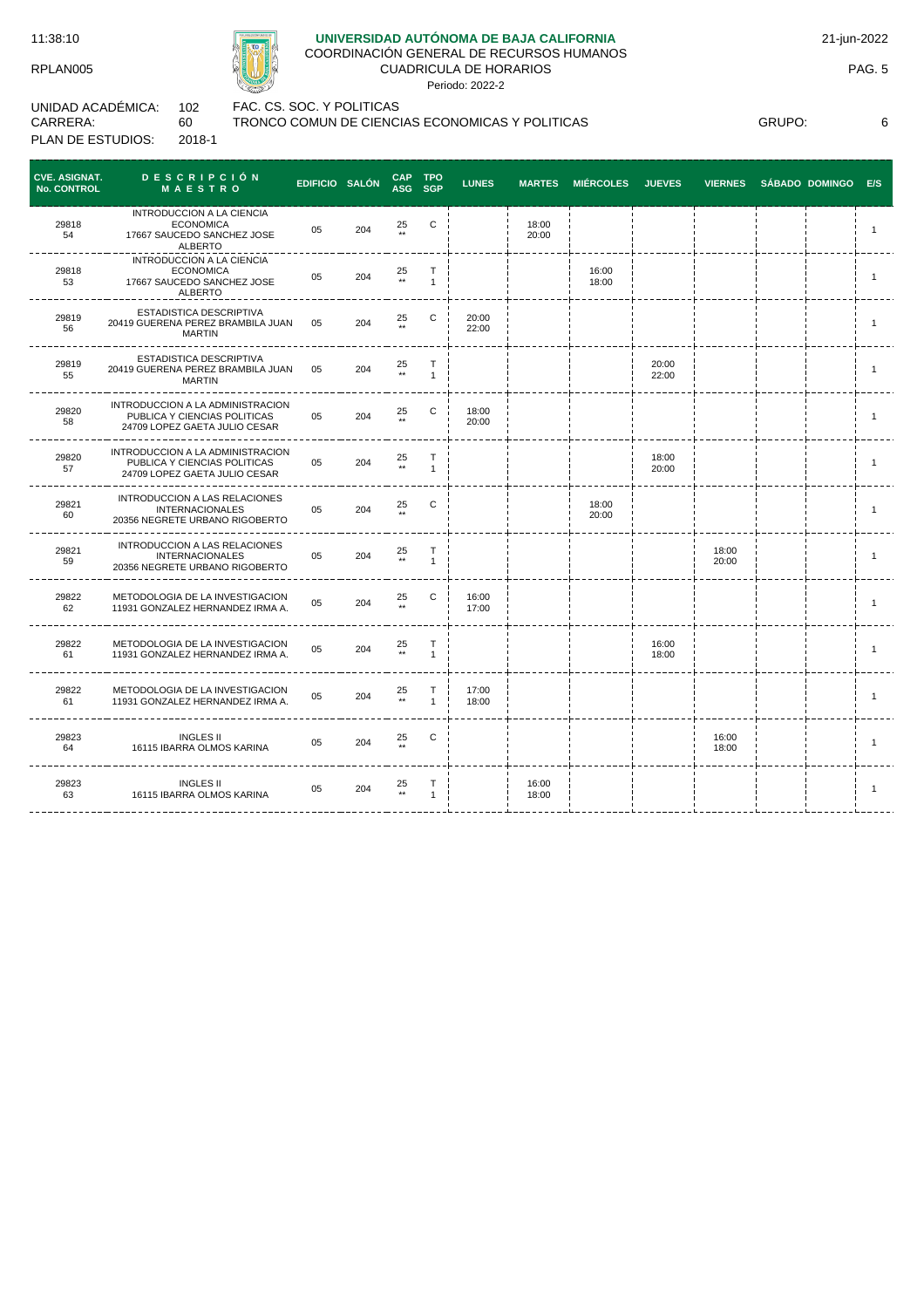## **UNIVERSIDAD AUTÓNOMA DE BAJA CALIFORNIA**

COORDINACIÓN GENERAL DE RECURSOS HUMANOS CUADRICULA DE HORARIOS

Periodo: 2022-2

| UNIDAD ACADÉMICA: | 102    | FAC. CS. SOC. Y POLITICAS |
|-------------------|--------|---------------------------|
| CARRERA:          | 60.    | TRONCO COMUN DE CIENCI    |
| PLAN DE ESTUDIOS: | 2018-1 |                           |

---------------

ICO COMUN DE CIENCIAS ECONOMICAS Y POLITICAS

GRUPO: 7

CAP<br>ASG **TPO CVE. ASIGNAT. No. CONTROL D E S C R I P C I Ó N M A E S T R O EDIFICIO SALÓN CAP SGP LUNES MARTES MIÉRCOLES JUEVES VIERNES SÁBADO DOMINGO E/S** INTRODUCCION A LA CIENCIA 29818 ECONOMICA 05 204 <sup>25</sup>  $C$  09:00<br>11:00 11:00 <sup>1</sup> 17667 SAUCEDO SANCHEZ JOSE 66 ALBERTO -------INTRODUCCION A LA CIENCIA 29818 ECONOMICA <sup>05</sup> <sup>204</sup> <sup>25</sup> T 09:00<br>11:00 11:00 <sup>1</sup> 17667 SAUCEDO SANCHEZ JOSE 65 1 \*\* ALBERTO ---------. . . . . . . . .  $- - - -$ ESTADISTICA DESCRIPTIVA 29819 05 204  $^{25}$  $\begin{array}{ccccccc}\n\text{C} & \text{I} & \text{I} & \text{O7:00} \\
\text{I} & \text{I} & \text{I} & \text{O7:00} \\
\text{I} & \text{I} & \text{O9:00}\n\end{array}$ 26826 ARREDONDO BOTELLO ROCIO 09:00 | | | | | | | | 1<br>09:00 | | | | | | | | | | 1 478 \*\* NIRARI ----------------ESTADISTICA DESCRIPTIVA 29819  $25 \atop \star \star$ T 09:00 26826 ARREDONDO BOTELLO ROCIO 05 204  $09:00$  1 1:00 67 1 NIRARI  $- - - -$ INTRODUCCION A LA ADMINISTRACION PUBLICA Y CIENCIAS POLITICAS 29820 <sup>05</sup> <sup>204</sup> <sup>25</sup> C i i i 07:00 09:00 <sup>1</sup> 70 27994 IBARRA RODRIGUEZ JOSE \*\* ANTONIO <u>--------</u>  $- - - - -$ --------. . . . . . . . . .  $- - - - -$ INTRODUCCION A LA ADMINISTRACION 29820 PUBLICA Y CIENCIAS POLITICAS 25 T 07:00 05 204 09:00 | | | | | | | | | 1<br>09:00 | | | | | | | | | | | | 1 69 27994 IBARRA RODRIGUEZ JOSE 1 ANTONIO ------. . . . . . . . . . . . . . -----INTRODUCCION A LAS RELACIONES 29821  $\begin{array}{ccc} C & | & 11:00 \\ | & 13:00 \end{array}$ 05 204  $\frac{25}{**}$ INTERNACIONALES 13:00 <sup>1</sup> 72 28169 URENA CRUZ MIDORI ------INTRODUCCION A LAS RELACIONES 29821 T 11:00<br>13:00 <sup>05</sup> <sup>204</sup> <sup>25</sup> INTERNACIONALES  $13:00$  1 1  $71$ \*\* 1 28169 URENA CRUZ MIDORI 29822 METODOLOGIA DE LA INVESTIGACION 24709 LOPEZ GAETA JULIO CESAR <sup>05</sup> <sup>204</sup> <sup>25</sup> 25 C i i i i i 08:00 09:00 | | | | 1<br>09:00 | | | | 631 \_\_\_\_\_\_\_\_\_\_\_\_\_\_\_\_\_\_\_\_\_\_\_ 29822 METODOLOGIA DE LA INVESTIGACION T 07:00 25 1ETODOLOGIA DE LA INVESTIGACION 05 204<br>24709 LOPEZ GAETA JULIO CESAR 05 204  $07:00$  i i 1 73 1 --------METODOLOGIA DE LA INVESTIGACION 29822 T 07:00<br>09:00 METODOLOGIA DE LA INVESTIGACION 05 204 25<br>24709 LOPEZ GAETA JULIO CESAR 05 204 \*\* 09:00 <sup>1</sup> 73 \*\* 1 ------29823 INGLES II C 09:00  $25 \atop \ast \ast$ 16115 IBARRA OLMOS KARINA <sup>05</sup> <sup>204</sup> <sup>25</sup>  $11:00$  1 633 \_\_\_\_\_\_\_\_\_\_\_\_\_\_\_\_\_\_\_\_\_\_\_\_\_  $-$ 29823 INGLES II 09:00 25 T 1 16115 IBARRA OLMOS KARINA <sup>05</sup> <sup>204</sup> <sup>25</sup>  $11:00$  1 632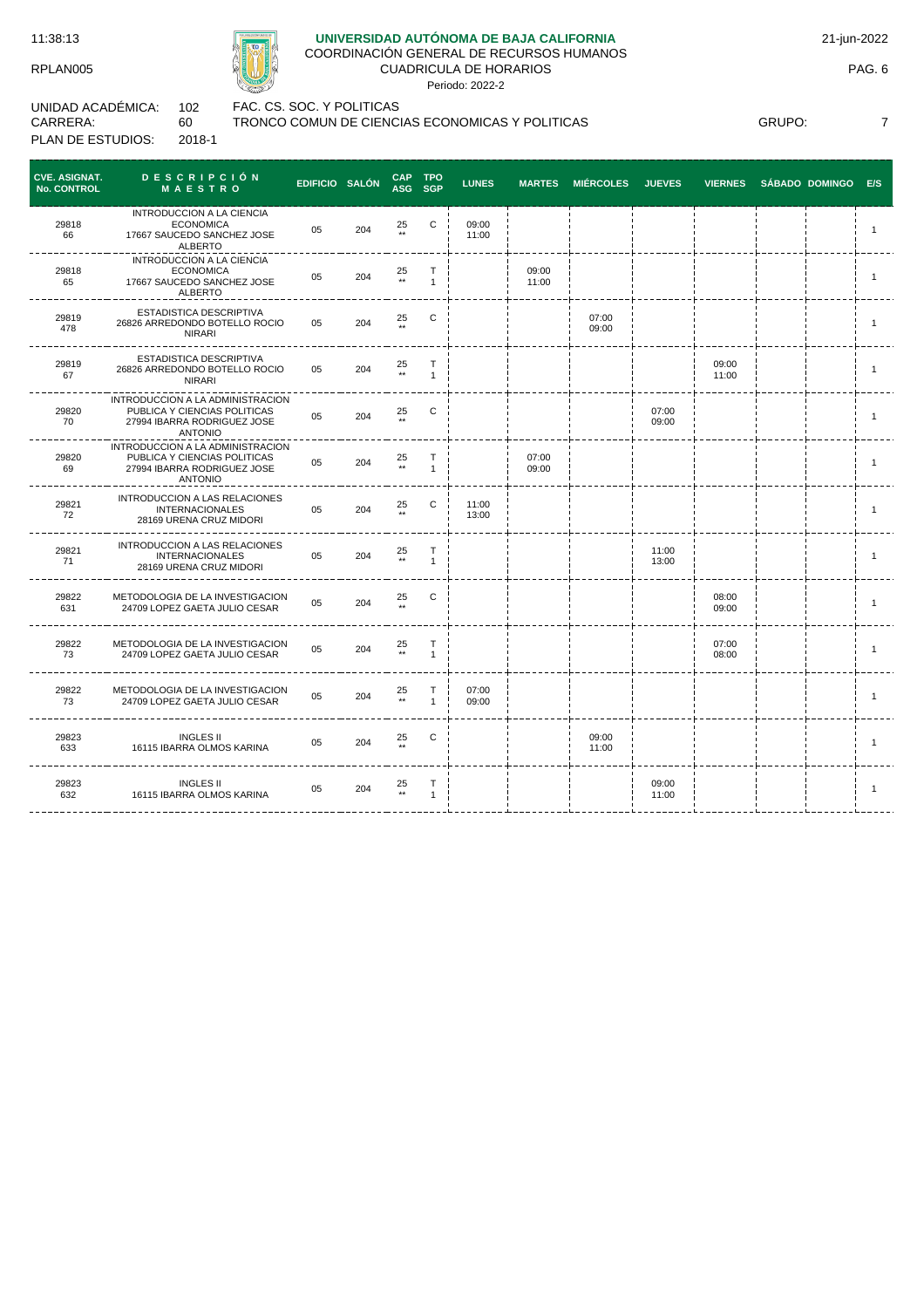# **UNIVERSIDAD AUTÓNOMA DE BAJA CALIFORNIA**

COORDINACIÓN GENERAL DE RECURSOS HUMANOS CUADRICULA DE HORARIOS

Periodo: 2022-2

| UNIDAD ACADÉMICA: | 102    |
|-------------------|--------|
| CARRERA:          |        |
| PLAN DE ESTUDIOS: | 2018-1 |

FAC. CS. SOC. Y POLITICAS

LICENCIADO EN ADMINISTRACION PUBLICA Y CIENCIAS

GRUPO: 8

| <b>CVE. ASIGNAT.</b><br>No. CONTROL | <b>DESCRIPCION</b><br><b>MAESTRO</b>                                                   | EDIFICIO SALÓN |     | CAP TPO<br>ASG SGP     |                   | <b>LUNES</b>   |                | MARTES MIÉRCOLES JUEVES |                | VIERNES SÁBADO DOMINGO E/S |  |                |
|-------------------------------------|----------------------------------------------------------------------------------------|----------------|-----|------------------------|-------------------|----------------|----------------|-------------------------|----------------|----------------------------|--|----------------|
| 29854<br>263                        | METODOLOGIA AVANZADA DE LA<br><b>INVESTIGACION</b><br>30567 RAMOS MENDIAS BRYAN ALONSO | 05             | 308 | 45                     | С                 |                |                | 18:00<br>20:00          |                |                            |  | $\mathbf{1}$   |
| 29854<br>262                        | METODOLOGIA AVANZADA DE LA<br><b>INVESTIGACION</b><br>30567 RAMOS MENDIAS BRYAN ALONSO | 05             | 308 | $45$ **                | т<br>$\mathbf{1}$ |                | 18:00<br>20:00 |                         |                |                            |  | $\overline{1}$ |
| 29887<br>273                        | <b>MICROECONOMIA</b><br>24068 AVITIA CARLOS JUAN CARLOS                                | 05             | 308 | 45                     | C                 |                | 20:00<br>22:00 |                         |                |                            |  | 5              |
| 29887<br>272                        | <b>MICROECONOMIA</b><br>24068 AVITIA CARLOS JUAN CARLOS                                | 05             | 308 | 45<br>$^{\star\star}$  | Т<br>$\mathbf{1}$ |                |                | 20:00<br>22:00          |                |                            |  | 5              |
| 30250<br>265                        | TEORIA DE LA ADMINISTRACION<br><b>PUBLICA</b><br>20881 NAVARRO CERDA ALMA BEATRIZ      | 05             | 308 | 45<br>$**$             | С                 | 16:00<br>18:00 |                |                         |                |                            |  | $\mathbf{1}$   |
| 30250<br>264                        | TEORIA DE LA ADMINISTRACION<br><b>PUBLICA</b><br>20881 NAVARRO CERDA ALMA BEATRIZ      | 05             | 308 | 45<br>$\star\star$     | Т<br>$\mathbf{1}$ |                |                |                         | 16:00<br>18:00 |                            |  | $\mathbf{1}$   |
| 30251<br>267                        | <b>TEORIA POLITICA</b><br>12613 LOPEZ RAZO ARCADIO                                     | 05             | 308 | 45                     | С                 |                |                |                         |                | 18:00<br>20:00             |  | $\overline{1}$ |
| 30251<br>266                        | <b>TEORIA POLITICA</b><br>12613 LOPEZ RAZO ARCADIO                                     | 05             | 308 | 45<br>$\star\star$     | Т<br>$\mathbf{1}$ |                |                |                         | 20:00<br>22:00 |                            |  | $\mathbf{1}$   |
| 30252<br>269                        | TEORIA DEL ESTADO<br>30571 ROBLES DUMAS ROGELIO                                        | 05             | 308 | 45                     | С                 | 20:00<br>22:00 |                |                         |                |                            |  |                |
| 30252<br>268                        | <b>TEORIA DEL ESTADO</b><br>30571 ROBLES DUMAS ROGELIO                                 | 05             | 308 | $45 \atop \star \star$ | Т<br>$\mathbf{1}$ |                | 16:00<br>18:00 |                         |                |                            |  | $\mathbf{1}$   |
| 30253<br>271                        | DERECHO CONSTITUCIONAL<br>30329 CERVANTES BELTRAN JOSE<br>ALEJANDRO                    | 05             | 308 | 45                     | C                 |                |                | 16:00<br>18:00          |                |                            |  | $\mathbf{1}$   |
| 30253<br>270                        | DERECHO CONSTITUCIONAL<br>30329 CERVANTES BELTRAN JOSE<br>ALEJANDRO                    | 05             | 308 | $45 \atop \ast \ast$   | Т<br>$\mathbf{1}$ |                |                |                         |                | 16:00<br>18:00             |  | $\mathbf{1}$   |
| 30277<br>671                        | ETICA Y POLITICA<br>9011 GOMEZ CASTELLANOS RODOLFO<br><b>MARTIN</b>                    | 05             | 308 | 45                     | С                 | 18:00<br>20:00 |                |                         |                |                            |  | 5              |
| 30277<br>670                        | ETICA Y POLITICA<br>9011 GOMEZ CASTELLANOS RODOLFO<br><b>MARTIN</b>                    | 05             | 308 | 45                     | т<br>$\mathbf{1}$ |                |                |                         | 18:00<br>20:00 |                            |  | 5              |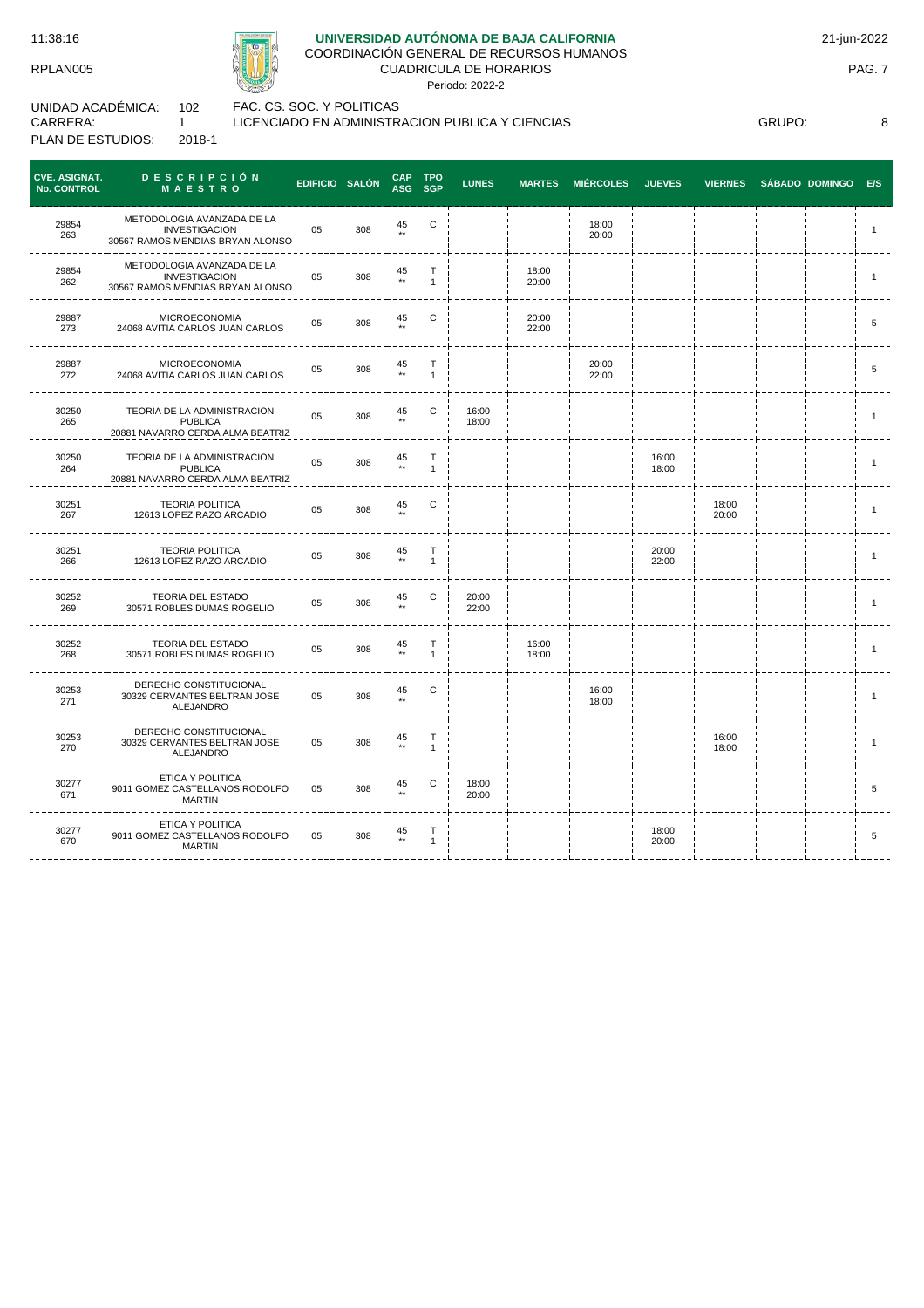30259 673

 $- - - - -$ 

30259  $672$ 

. . . . . . . . . . .

INVESTIGACION DE OPERACIONES 20419 GUERENA PEREZ BRAMBILA JUAN MARTIN

\_\_\_\_\_\_\_\_\_\_\_\_\_\_\_\_\_\_\_\_\_\_\_\_\_\_\_\_\_\_\_\_

INVESTIGACION DE OPERACIONES 20419 GUERENA PEREZ BRAMBILA JUAN MARTIN



## **UNIVERSIDAD AUTÓNOMA DE BAJA CALIFORNIA**

COORDINACIÓN GENERAL DE RECURSOS HUMANOS CUADRICULA DE HORARIOS

Periodo: 2022-2

UNIDAD ACADÉMICA: CARRERA: PLAN DE ESTUDIOS: 102 1 2018-1

FAC. CS. SOC. Y POLITICAS LICENCIADO EN ADMINISTRACION PUBLICA Y CIENCIAS

05 304

05 304 <sup>35</sup>

35

T  $\frac{1}{1}$ 

C i i 20:00

20:00<br>22:00

 $22:00$  | | | | | | 2

20:00 | | | | | | | | | | 2<br>22:00 | | | | | | | | | | | | | | | 2

CAP<br>ASG **TPO CVE. ASIGNAT. No. CONTROL D E S C R I P C I Ó N M A E S T R O EDIFICIO SALÓN CAP SGP LUNES MARTES MIÉRCOLES JUEVES VIERNES SÁBADO DOMINGO E/S** MACROECONOMIA 29892 05 304 <sup>35</sup> C i i i 16:00 17667 SAUCEDO SANCHEZ JOSE  $18:00$   $1$   $1$   $1$   $1$   $1$  6 523 ALBERTO ----------MACROECONOMIA 17667 SAUCEDO SANCHEZ JOSE 29892 <sup>05</sup> <sup>304</sup> <sup>35</sup> T 16:00<br>18:00 18:00 <sup>6</sup> 522 1 \*\* ALBERTO \_\_\_\_\_\_\_\_\_  $- - - -$ 30254 TEORIA POLITICA CONTEMPORANEA<br>30325 CORTEZ LLAMAS LUIS ALFREDO 05 304 \*\* TEORIA POLITICA CONTEMPORANEA  $\begin{array}{ccccccc}\n\text{C} & \text{I} & \text{I} & \text{20:00} \\
\text{I} & \text{I} & \text{I} & \text{22:00}\n\end{array}$  $22:00$  | | | | | 2 529 \*\* -----------------------30254 TEORIA POLITICA CONTEMPORANEA 35 T 20:00<br>22:00 1 EORIA POLITICA CONTEMPORANEA<br>30325 CORTEZ LLAMAS LUIS ALFREDO 05 304 22:00 <sup>2</sup> 528 1 30255 CIENCIA POLITICA 24707 NOLASCO PINEDA GABRIELA <sup>05</sup> <sup>304</sup> <sup>35</sup> C 18:00  $20:00$   $1$   $1$   $1$   $1$   $1$  $293$ \*\*  $- - - -$ 30255 CIENCIA POLITICA T 18:00<br>20:00 35 CIENCIA POLITICA<br>24707 NOLASCO PINEDA GABRIELA 05 304 20:00 <sup>2</sup> 292 1 ---------------------------. . . . . . . . . . . . . . 30256 GOBIERNO Y ADMINISTRACION 05 304 <sup>35</sup> C i i i 18:00  $20:00$   $1$   $1$   $1$   $1$   $2$ 476 FEDERAL 10672 ZAVALA PONCE ALBERTO  $- - - - - -$ ---------GOBIERNO Y ADMINISTRACION 30256 T 18:00<br>20:00 <sup>05</sup> <sup>304</sup> <sup>35</sup> 20:00 <sup>2</sup>  $294$ FEDERAL 10672 ZAVALA PONCE ALBERTO \*\* 1 SISTEMAS DE ORGANIZACION Y 30257 35 C i i i i i 18:00 METODOS 05 304  $20:00$   $1$   $1$   $2$ 297 10299 PINEDA ALMAZAN ROSA MARIA -----------------------------SISTEMAS DE ORGANIZACION Y 30257 T 16:00<br>18:00 **35 METODOS** 05 304  $18:00$   $1$   $1$   $1$   $1$   $1$   $1$ 1 296 10299 PINEDA ALMAZAN ROSA MARIA -----------------------DERECHO ADMINISTRATIVO 30258  $\begin{array}{ccccccc}\n\text{C} & \cdot & & & & 16:00 \\
\cdot & \cdot & & & & 18:00\n\end{array}$ 7427 GARCIA ROMERO MIGUEL ANGEL <sup>05</sup> <sup>304</sup> <sup>35</sup>  $18:00$  2 299 \*\* -------30258 DERECHO ADMINISTRATIVO T  $16:00$ <br> $18:00$  $35$  \*\* DERECHO ADMINISTRATIVO<br>7427 GARCIA ROMERO MIGUEL ANGEL 05 304  $18:00$   $1$   $1$   $1$   $2$ 298 1

GRUPO: 10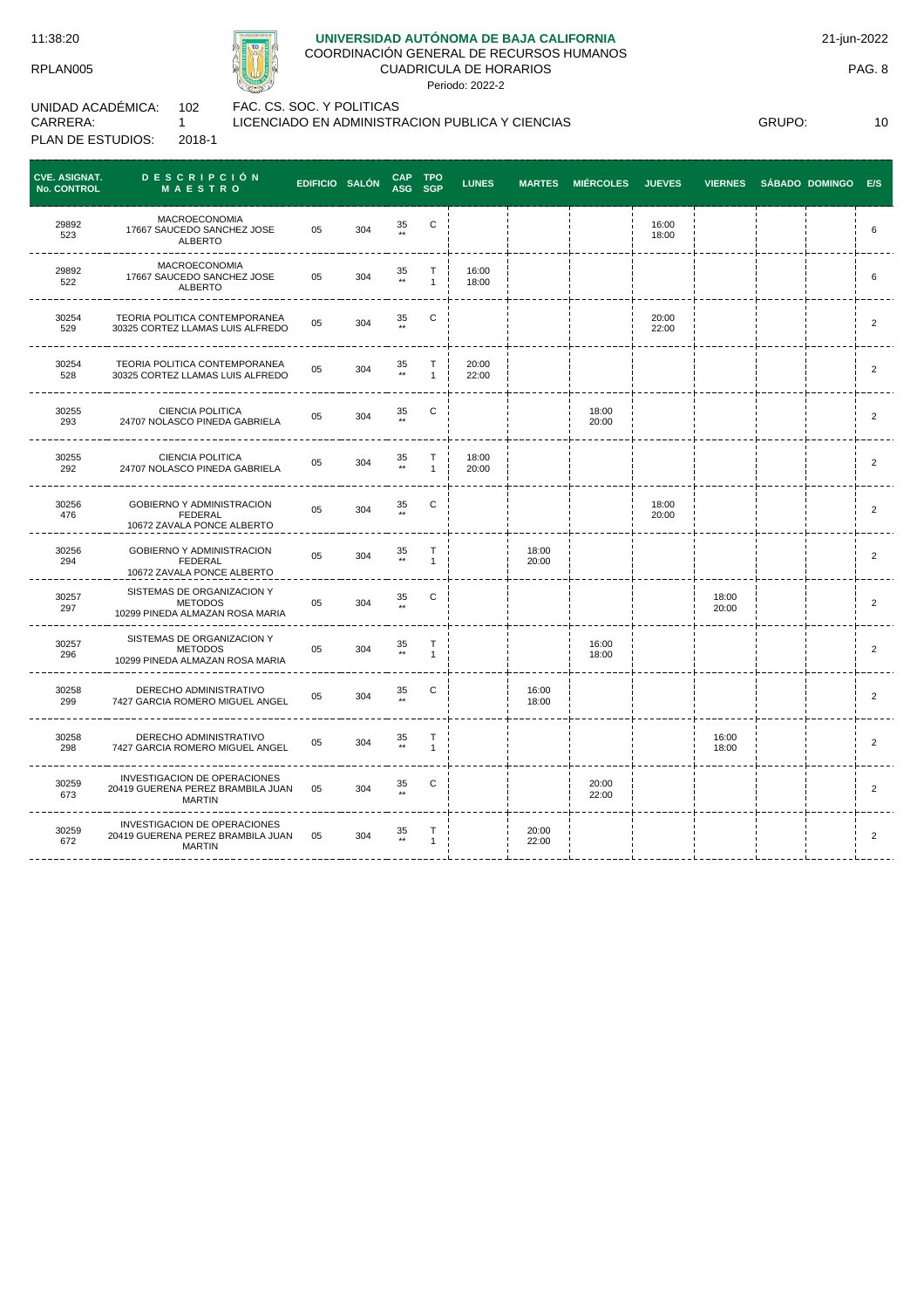

# **UNIVERSIDAD AUTÓNOMA DE BAJA CALIFORNIA**

COORDINACIÓN GENERAL DE RECURSOS HUMANOS CUADRICULA DE HORARIOS

Periodo: 2022-2

UNIDAD ACADÉMICA: CARRERA: PLAN DE ESTUDIOS: 102 1 2018-1

FAC. CS. SOC. Y POLITICAS

LICENCIADO EN ADMINISTRACION PUBLICA Y CIENCIAS

GRUPO: 12

| <b>CVE. ASIGNAT.</b><br><b>No. CONTROL</b> | <b>DESCRIPCIÓN</b><br>MAESTRO                                                                       | EDIFICIO SALÓN |     | <b>CAP</b><br>ASG SGP | <b>TPO</b>                   | <b>LUNES</b>   | <b>MARTES</b>  | <b>MIÉRCOLES</b> | <b>JUEVES</b>  | <b>VIERNES</b> | <b>SÁBADO DOMINGO</b> | E/S            |
|--------------------------------------------|-----------------------------------------------------------------------------------------------------|----------------|-----|-----------------------|------------------------------|----------------|----------------|------------------|----------------|----------------|-----------------------|----------------|
| 29906<br>675                               | SISTEMA POLITICO MEXICANO<br>14458 LOPEZ GUZMAN CUAUHTEMOC                                          | 05             | 202 | 11<br>$\star\star$    | C                            |                |                | 16:00<br>18:00   |                |                |                       | 6              |
| 29906<br>674                               | SISTEMA POLITICO MEXICANO<br>14458 LOPEZ GUZMAN CUAUHTEMOC                                          | 05             | 202 | 11<br>$\star\star$    | $\mathsf{T}$<br>$\mathbf{1}$ | 16:00<br>18:00 |                |                  |                |                |                       | 6              |
| 30260<br>321                               | CONTABILIDAD GUBERNAMENTAL<br>19145 NUNEZ PIMENTEL CARLOS                                           | 05             | 202 | 11                    | С                            |                |                |                  |                | 20:00<br>22:00 |                       | $\overline{2}$ |
| 30260<br>320                               | CONTABILIDAD GUBERNAMENTAL<br>19145 NUNEZ PIMENTEL CARLOS                                           | 05             | 202 | 11<br>$^{\star\star}$ | T<br>$\mathbf{1}$            | 20:00<br>22:00 |                |                  |                |                |                       | 2              |
| 30261<br>679                               | PARTIDOS POLITICOS Y SISTEMAS<br><b>ELECTORALES</b><br>14458 LOPEZ GUZMAN CUAUHTEMOC                | 05             | 202 | 11<br>$\star\star$    | C                            |                |                |                  |                | 18:00<br>20:00 |                       | 2              |
| 30261<br>678                               | PARTIDOS POLITICOS Y SISTEMAS<br><b>ELECTORALES</b><br>14458 LOPEZ GUZMAN CUAUHTEMOC                | 05             | 202 | 11<br>$\star\star$    | $\mathsf T$<br>$\mathbf{1}$  |                |                |                  | 16:00<br>18:00 |                |                       | $\overline{2}$ |
| 30262<br>677                               | GOBIERNO Y ADMINISTRACION LOCAL<br>20881 NAVARRO CERDA ALMA BEATRIZ                                 | 05             | 202 | 11<br>$***$           | С                            |                |                |                  | 18:00<br>20:00 |                |                       | $\overline{2}$ |
| 30262<br>676                               | GOBIERNO Y ADMINISTRACION LOCAL<br>20881 NAVARRO CERDA ALMA BEATRIZ                                 | 05             | 202 | 11<br>$\star\star$    | Т<br>$\mathbf{1}$            |                |                | 18:00<br>20:00   |                |                |                       | $\overline{2}$ |
| 30263<br>642                               | PLANEACION ESTRATEGICA DEL<br><b>SECTOR PUBLICO</b><br>21215 ZAMUDIO ROBLES LUIS<br><b>FERNANDO</b> | 05             | 202 | 11<br>$***$           | С                            |                |                |                  |                | 16:00<br>18:00 |                       | $\overline{2}$ |
| 30263<br>326                               | PLANEACION ESTRATEGICA DEL<br><b>SECTOR PUBLICO</b><br>21215 ZAMUDIO ROBLES LUIS<br><b>FERNANDO</b> | 05             | 202 | 11<br>$***$           | Т<br>$\mathbf{1}$            |                | 16:00<br>18:00 |                  |                |                |                       | $\overline{2}$ |
| 30279<br>331                               | <b>DISE\O ORGANIZACIONAL</b><br>16521 OCAMPO BLANCO LUIS ALBERTO                                    | 05             | 202 | 11                    | С                            |                | 20:00<br>22:00 |                  |                |                |                       | 6              |
| 30279<br>330                               | DISE\O ORGANIZACIONAL<br>16521 OCAMPO BLANCO LUIS ALBERTO                                           | 05             | 202 | 11<br>$\star\star$    | Т<br>$\mathbf{1}$            |                | 18:00<br>20:00 |                  |                |                |                       | 6              |
| 32054<br>667                               | <b>FINANZAS PUBLICAS</b><br>23441 GONZALEZ ISLAS RICARDO<br><b>EDUARDO</b>                          | 05             | 202 | 11                    | С                            |                |                | 20:00<br>22:00   |                |                |                       | $\overline{2}$ |
| 32054<br>666                               | <b>FINANZAS PUBLICAS</b><br>23441 GONZALEZ ISLAS RICARDO<br><b>EDUARDO</b>                          | 05             | 202 | 11<br>$\star\star$    | Т<br>$\mathbf{1}$            | 18:00<br>20:00 |                |                  |                |                |                       | $\overline{2}$ |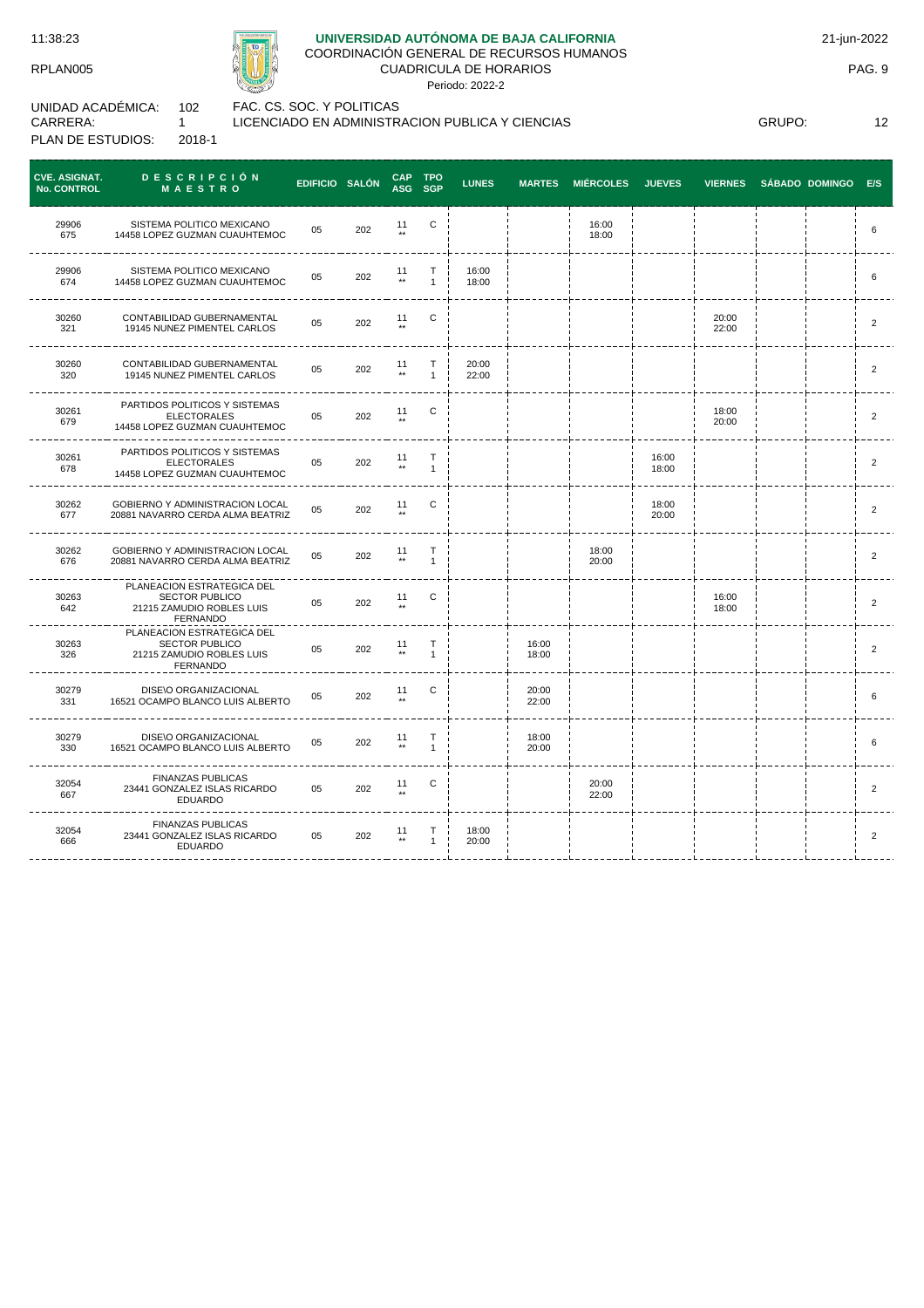

# **UNIVERSIDAD AUTÓNOMA DE BAJA CALIFORNIA**

COORDINACIÓN GENERAL DE RECURSOS HUMANOS CUADRICULA DE HORARIOS

Periodo: 2022-2

UNIDAD ACADÉMICA: CARRERA: PLAN DE ESTUDIOS: 102 1 2018-1

FAC. CS. SOC. Y POLITICAS LICENCIADO EN ADMINISTRACION PUBLICA Y CIENCIAS

GRUPO: 13

| <b>CVE. ASIGNAT.</b><br>No. CONTROL | <b>DESCRIPCIÓN</b><br><b>MAESTRO</b>                                                                | EDIFICIO SALÓN |     | <b>CAP</b><br>ASG SGP  | <b>TPO</b>                  | <b>LUNES</b>   | <b>MARTES</b>  | <b>MIÉRCOLES</b> | <b>JUEVES</b>  | <b>VIERNES</b> | SÁBADO DOMINGO E/S |                |
|-------------------------------------|-----------------------------------------------------------------------------------------------------|----------------|-----|------------------------|-----------------------------|----------------|----------------|------------------|----------------|----------------|--------------------|----------------|
| 29906<br>343                        | SISTEMA POLITICO MEXICANO<br>12613 LOPEZ RAZO ARCADIO                                               | 05             | 306 | 30                     | С                           |                |                |                  | 09:00<br>11:00 |                |                    | 6              |
| 29906<br>342                        | SISTEMA POLITICO MEXICANO<br>12613 LOPEZ RAZO ARCADIO                                               | 05             | 306 | 30<br>$\star\star$     | Т<br>$\mathbf{1}$           |                | 11:00<br>13:00 |                  |                |                |                    | 6              |
| 30260<br>335                        | CONTABILIDAD GUBERNAMENTAL<br>19373 JIMENEZ GUZMAN MIGUEL ANGEL                                     | 05             | 306 | 35                     | С                           |                |                |                  |                | 07:00<br>09:00 |                    | 2              |
| 30260<br>334                        | CONTABILIDAD GUBERNAMENTAL<br>19373 JIMENEZ GUZMAN MIGUEL ANGEL                                     | 05             | 306 | 30<br>$\star\star$     | $\mathsf T$<br>$\mathbf{1}$ |                | 07:00<br>09:00 |                  |                |                |                    | $\overline{2}$ |
| 30261<br>337                        | PARTIDOS POLITICOS Y SISTEMAS<br><b>ELECTORALES</b><br>14458 LOPEZ GUZMAN CUAUHTEMOC                | 05             | 306 | 30                     | С                           |                |                |                  | 11:00<br>13:00 |                |                    | 2              |
| 30261<br>336                        | PARTIDOS POLITICOS Y SISTEMAS<br><b>ELECTORALES</b><br>14458 LOPEZ GUZMAN CUAUHTEMOC                | 05             | 306 | 30<br>$\star\star$     | T<br>$\mathbf{1}$           |                |                | 11:00<br>13:00   |                |                |                    | $\overline{2}$ |
| 30262<br>339                        | GOBIERNO Y ADMINISTRACION LOCAL<br>20881 NAVARRO CERDA ALMA BEATRIZ                                 | 05             | 306 | 30                     | C                           |                |                |                  |                | 09:00<br>11:00 |                    | $\overline{2}$ |
| 30262<br>338                        | GOBIERNO Y ADMINISTRACION LOCAL<br>20881 NAVARRO CERDA ALMA BEATRIZ                                 | 05             | 306 | $_{\rm \ast\ast}^{30}$ | т<br>$\mathbf{1}$           |                | 09:00<br>11:00 |                  |                |                |                    | $\overline{2}$ |
| 30263<br>341                        | PLANEACION ESTRATEGICA DEL<br><b>SECTOR PUBLICO</b><br>21215 ZAMUDIO ROBLES LUIS<br><b>FERNANDO</b> | 0 <sub>5</sub> | 306 | 30                     | С                           |                |                |                  |                | 11:00<br>13:00 |                    | 2              |
| 30263<br>340                        | PLANEACION ESTRATEGICA DEL<br><b>SECTOR PUBLICO</b><br>21215 ZAMUDIO ROBLES LUIS<br><b>FERNANDO</b> | 05             | 306 | 30<br>$**$             | Т<br>$\mathbf{1}$           | 11:00<br>13:00 |                |                  |                |                |                    | $\overline{2}$ |
| 30279<br>345                        | <b>DISE\O ORGANIZACIONAL</b><br>30007 BOYTES DURAN MARIA MONICA                                     | 05             | 106 | 30                     | C                           |                |                | 09:00<br>11:00   |                |                |                    | 6              |
| 30279<br>344                        | DISE\O ORGANIZACIONAL<br>30007 BOYTES DURAN MARIA MONICA                                            | 05             | 306 | 30<br>$\star\star$     | Т<br>$\mathbf{1}$           | 09:00<br>11:00 |                |                  |                |                |                    | 6              |
| 32054<br>669                        | <b>FINANZAS PUBLICAS</b><br>23441 GONZALEZ ISLAS RICARDO<br><b>EDUARDO</b>                          | 05             | 306 | 30                     | C                           |                |                | 07:00<br>09:00   |                |                |                    | 2              |
| 32054<br>668                        | <b>FINANZAS PUBLICAS</b><br>23441 GONZALEZ ISLAS RICARDO<br><b>EDUARDO</b>                          | 05             | 306 | 30<br>$\star\star$     | Т<br>$\mathbf{1}$           | 07:00<br>09:00 |                |                  |                |                |                    | $\overline{2}$ |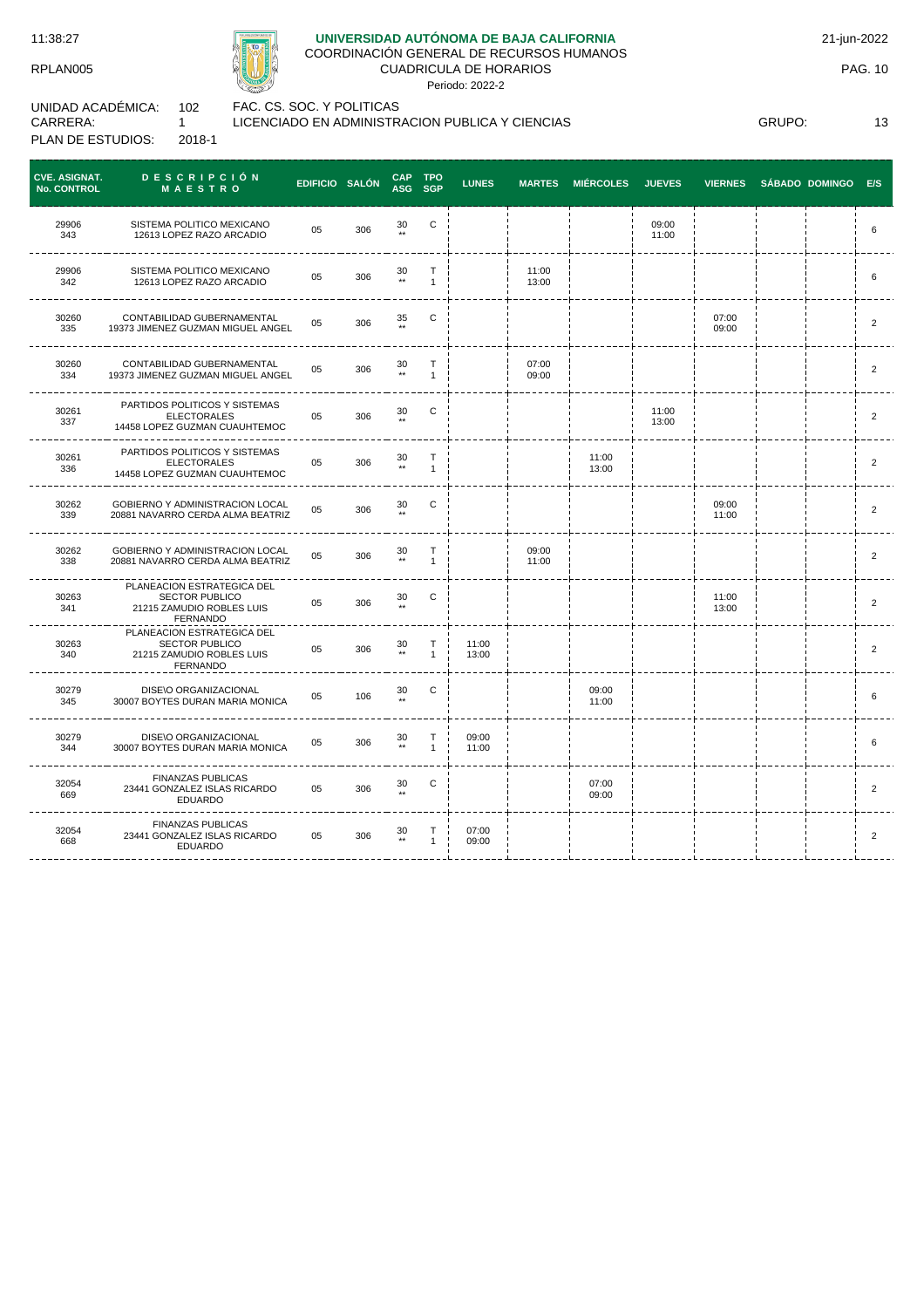

# **UNIVERSIDAD AUTÓNOMA DE BAJA CALIFORNIA**

COORDINACIÓN GENERAL DE RECURSOS HUMANOS

CUADRICULA DE HORARIOS Periodo: 2022-2

UNIDAD ACADÉMICA: CARRERA: PLAN DE ESTUDIOS: 102 1 2018-1

FAC. CS. SOC. Y POLITICAS

LICENCIADO EN ADMINISTRACION PUBLICA Y CIENCIAS

GRUPO: 14

| <b>CVE. ASIGNAT.</b><br>No. CONTROL | <b>DESCRIPCIÓN</b><br><b>MAESTRO</b>                                              | EDIFICIO SALÓN |     | <b>CAP</b><br>ASG SGP | <b>TPO</b>             | <b>LUNES</b>   | <b>MARTES</b>  | <b>MIÉRCOLES</b> | <b>JUEVES</b>  | <b>VIERNES</b> | <b>SÁBADO DOMINGO</b> | E/S            |
|-------------------------------------|-----------------------------------------------------------------------------------|----------------|-----|-----------------------|------------------------|----------------|----------------|------------------|----------------|----------------|-----------------------|----------------|
| 29913<br>438                        | GLOBALIZACION Y GOBERNANZA<br>26825 HERNANDEZ PENA YAIR<br>CANDELARIO             | 05             | 303 | 17<br>$\star\star$    | C                      |                |                |                  |                | 20:00<br>22:00 |                       | 6              |
| 29913<br>437                        | <b>GLOBALIZACION Y GOBERNANZA</b><br>26825 HERNANDEZ PENA YAIR<br>CANDELARIO      | 05             | 303 | 17<br>$\star\star$    | $\top$<br>$\mathbf{1}$ |                |                |                  | 18:00<br>20:00 |                |                       | 6              |
| 30264<br>427                        | PRESUPUESTOS GUBERNAMENTALES<br>15536 HERNANDEZ JIMENEZ RODRIGO                   | 05             | 303 | 17<br>$***$           | С                      |                |                | 20:00<br>22:00   |                |                |                       | $\overline{2}$ |
| 30264<br>426                        | PRESUPUESTOS GUBERNAMENTALES<br>15536 HERNANDEZ JIMENEZ RODRIGO                   | 05             | 303 | 17<br>$\star\star$    | Т<br>$\mathbf{1}$      |                | 20:00<br>22:00 |                  |                |                |                       | $\overline{2}$ |
| 30265<br>429                        | CULTURA POLITICA Y OPINION PUBLICA<br>17171 SANCHEZ RENDON JORGE<br>MANUEL        | 05             | 303 | 17                    | С                      |                |                |                  | 16:00<br>18:00 |                |                       | $\overline{2}$ |
| 30265<br>428                        | CULTURA POLITICA Y OPINION PUBLICA<br>17171 SANCHEZ RENDON JORGE<br><b>MANUEL</b> | 05             | 303 | 17<br>$\star\star$    | Т<br>$\mathbf{1}$      |                |                | 16:00<br>18:00   |                |                |                       | $\overline{2}$ |
| 30266<br>431                        | <b>SISTEMAS POLITICOS</b><br>CONTEMPORANEOS<br>27994 IBARRA RODRIGUEZ JOSE        | 05             | 303 | 17                    | С                      |                | 18:00<br>20:00 |                  |                |                |                       | 2              |
| 30266<br>430                        | <b>SISTEMAS POLITICOS</b><br>CONTEMPORANEOS<br>27994 IBARRA RODRIGUEZ JOSE        | 05             | 303 | 17<br>$\star\star$    | Т<br>$\mathbf{1}$      | 20:00<br>22:00 |                |                  |                |                |                       | $\overline{2}$ |
| 30267<br>433                        | <b>GESTION DEL CAPITAL HUMANO</b><br>10672 ZAVALA PONCE ALBERTO                   | 05             | 303 | 17                    | С                      |                |                |                  |                | 16:00<br>18:00 |                       | $\overline{2}$ |
| 30267<br>432                        | <b>GESTION DEL CAPITAL HUMANO</b><br>10672 ZAVALA PONCE ALBERTO                   | 05             | 303 | $\frac{17}{**}$       | Т<br>$\mathbf{1}$      |                | 16:00<br>18:00 |                  |                |                |                       | $\overline{2}$ |
| 30268<br>435                        | CALIDAD EN LA GESTION PUBLICA<br>16521 OCAMPO BLANCO LUIS ALBERTO                 | 05             | 303 | 17                    | C                      |                |                |                  |                | 18:00<br>20:00 |                       | $\overline{2}$ |
| 30268<br>434                        | CALIDAD EN LA GESTION PUBLICA<br>16521 OCAMPO BLANCO LUIS ALBERTO                 | 05             | 303 | 17                    | т<br>1                 | 16:00<br>18:00 |                |                  |                |                |                       | $\overline{2}$ |
| 30278<br>780                        | ANALISIS DE LA POLITICA SOCIAL EN<br><b>MEXICO</b><br>0 VACANTE                   | 05             | 303 | 31                    | C                      | 18:00<br>20:00 |                |                  |                |                |                       | 6              |
| 30278<br>779                        | ANALISIS DE LA POLITICA SOCIAL EN<br><b>MEXICO</b><br>0 VACANTE                   | 05             | 303 | 31<br>$^{\star\star}$ | Т<br>$\mathbf{1}$      |                |                | 18:00<br>20:00   |                |                |                       | 6              |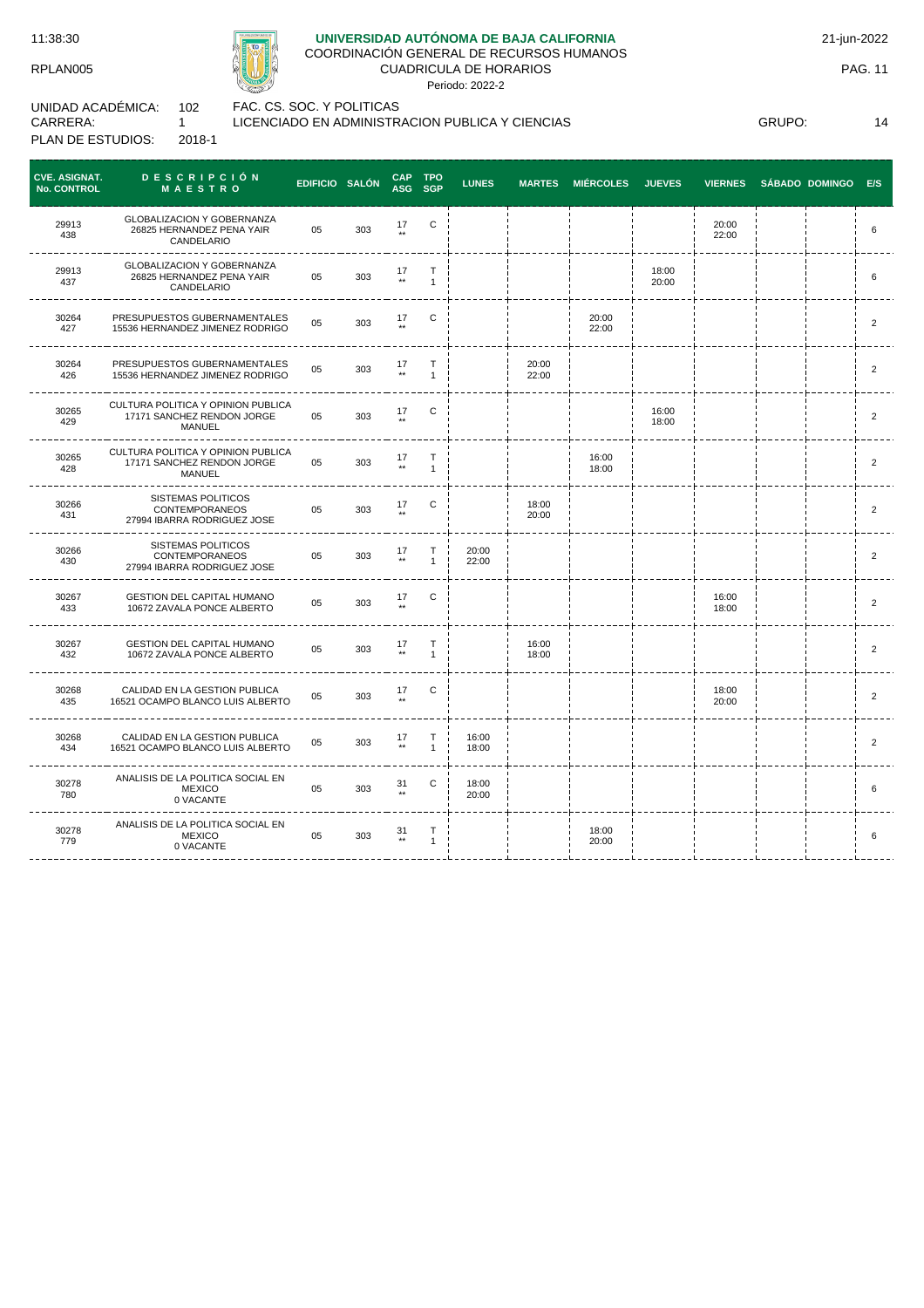

# **UNIVERSIDAD AUTÓNOMA DE BAJA CALIFORNIA**

COORDINACIÓN GENERAL DE RECURSOS HUMANOS CUADRICULA DE HORARIOS

Periodo: 2022-2

UNIDAD ACADÉMICA: CARRERA: PLAN DE ESTUDIOS: 102 1 2018-1 FAC. CS. SOC. Y POLITICAS LICENCIADO EN ADMINISTRACION PUBLICA Y CIENCIAS

GRUPO: 15

| <b>CVE. ASIGNAT.</b><br>No. CONTROL | <b>DESCRIPCIÓN</b><br><b>MAESTRO</b>                                                  | EDIFICIO SALÓN |            | <b>CAP</b>            | <b>TPO</b><br>ASG SGP | <b>LUNES</b>   | <b>MARTES</b>  | <b>MIÉRCOLES</b> | <b>JUEVES</b>  | <b>VIERNES</b> | <b>SÁBADO DOMINGO</b> | E/S                     |
|-------------------------------------|---------------------------------------------------------------------------------------|----------------|------------|-----------------------|-----------------------|----------------|----------------|------------------|----------------|----------------|-----------------------|-------------------------|
| 29913<br>452                        | <b>GLOBALIZACION Y GOBERNANZA</b><br>28169 URENA CRUZ MIDORI                          | 05             | 303        | 26<br>$\star\star$    | C                     |                |                |                  | 09:00<br>11:00 |                |                       | 6                       |
| 29913<br>451                        | <b>GLOBALIZACION Y GOBERNANZA</b><br>28169 URENA CRUZ MIDORI                          | 05             | 303        | 26<br>$^{\star\star}$ | т<br>$\mathbf{1}$     |                | 09:00<br>11:00 |                  |                |                |                       | 6                       |
| 30264<br>440                        | PRESUPUESTOS GUBERNAMENTALES<br>17224 LOPEZ CHACON JUAN<br><b>GUILLERMO</b>           | 05             | <b>VIR</b> | 26<br>$\star\star$    | С                     |                |                |                  |                | 09:00<br>11:00 |                       | $\overline{2}$          |
| 30264<br>439                        | PRESUPUESTOS GUBERNAMENTALES<br>17224 LOPEZ CHACON JUAN<br><b>GUILLERMO</b>           | 05             | 303        | 26<br>$\star\star$    | Т<br>$\mathbf{1}$     |                |                |                  | 07:00<br>09:00 |                |                       | $\overline{\mathbf{c}}$ |
| 30265<br>442                        | CULTURA POLITICA Y OPINION PUBLICA<br>9011 GOMEZ CASTELLANOS RODOLFO<br><b>MARTIN</b> | 05             | 303        | 26<br>$***$           | С                     | 09:00<br>11:00 |                |                  |                |                |                       | $\overline{2}$          |
| 30265<br>441                        | CULTURA POLITICA Y OPINION PUBLICA<br>9011 GOMEZ CASTELLANOS RODOLFO<br><b>MARTIN</b> | 05             | 303        | 26<br>$^{\star\star}$ | Τ<br>$\mathbf{1}$     |                |                | 09:00<br>11:00   |                |                |                       | $\overline{\mathbf{c}}$ |
| 30266<br>444                        | <b>SISTEMAS POLITICOS</b><br>CONTEMPORANEOS<br>0 VACANTE                              | 05             | 303        | 26                    | С                     |                |                |                  | 11:00<br>13:00 |                |                       | $\overline{c}$          |
| 30266<br>443                        | SISTEMAS POLITICOS<br><b>CONTEMPORANEOS</b><br>0 VACANTE                              | 05             | 303        | 26<br>$\star\star$    | т<br>$\mathbf{1}$     |                | 11:00<br>13:00 |                  |                |                |                       | $\overline{2}$          |
| 30267<br>446                        | <b>GESTION DEL CAPITAL HUMANO</b><br>30007 BOYTES DURAN MARIA MONICA                  | 05             | 303        | 26                    | С                     |                |                |                  |                | 11:00<br>13:00 |                       | $\overline{2}$          |
| 30267<br>445                        | <b>GESTION DEL CAPITAL HUMANO</b><br>30007 BOYTES DURAN MARIA MONICA                  | 05             | 303        | 26<br>$\star\star$    | т<br>$\mathbf{1}$     | 11:00<br>13:00 |                |                  |                |                |                       | $\overline{2}$          |
| 30268<br>448                        | CALIDAD EN LA GESTION PUBLICA<br>16521 OCAMPO BLANCO LUIS ALBERTO                     | 05             | 303        | 26<br>$\star\star$    | С                     |                | 07:00<br>09:00 |                  |                |                |                       | $\overline{2}$          |
| 30268<br>447                        | CALIDAD EN LA GESTION PUBLICA<br>16521 OCAMPO BLANCO LUIS ALBERTO                     | 05             | 303        | 26<br>$\star\star$    | Т<br>$\mathbf{1}$     |                |                |                  |                | 07:00<br>09:00 |                       | $\overline{2}$          |
| 30278<br>527                        | ANALISIS DE LA POLITICA SOCIAL EN<br><b>MEXICO</b><br>0 VACANTE                       | 05             | 303        | 26<br>$\star\star$    | C                     |                |                | 07:00<br>09:00   |                |                |                       | 6                       |
| 30278<br>526                        | ANALISIS DE LA POLITICA SOCIAL EN<br><b>MEXICO</b><br>0 VACANTE                       | 05             | 303        | 26<br>$\star\star$    | Т<br>$\mathbf{1}$     | 07:00<br>09:00 |                |                  |                |                |                       | 6                       |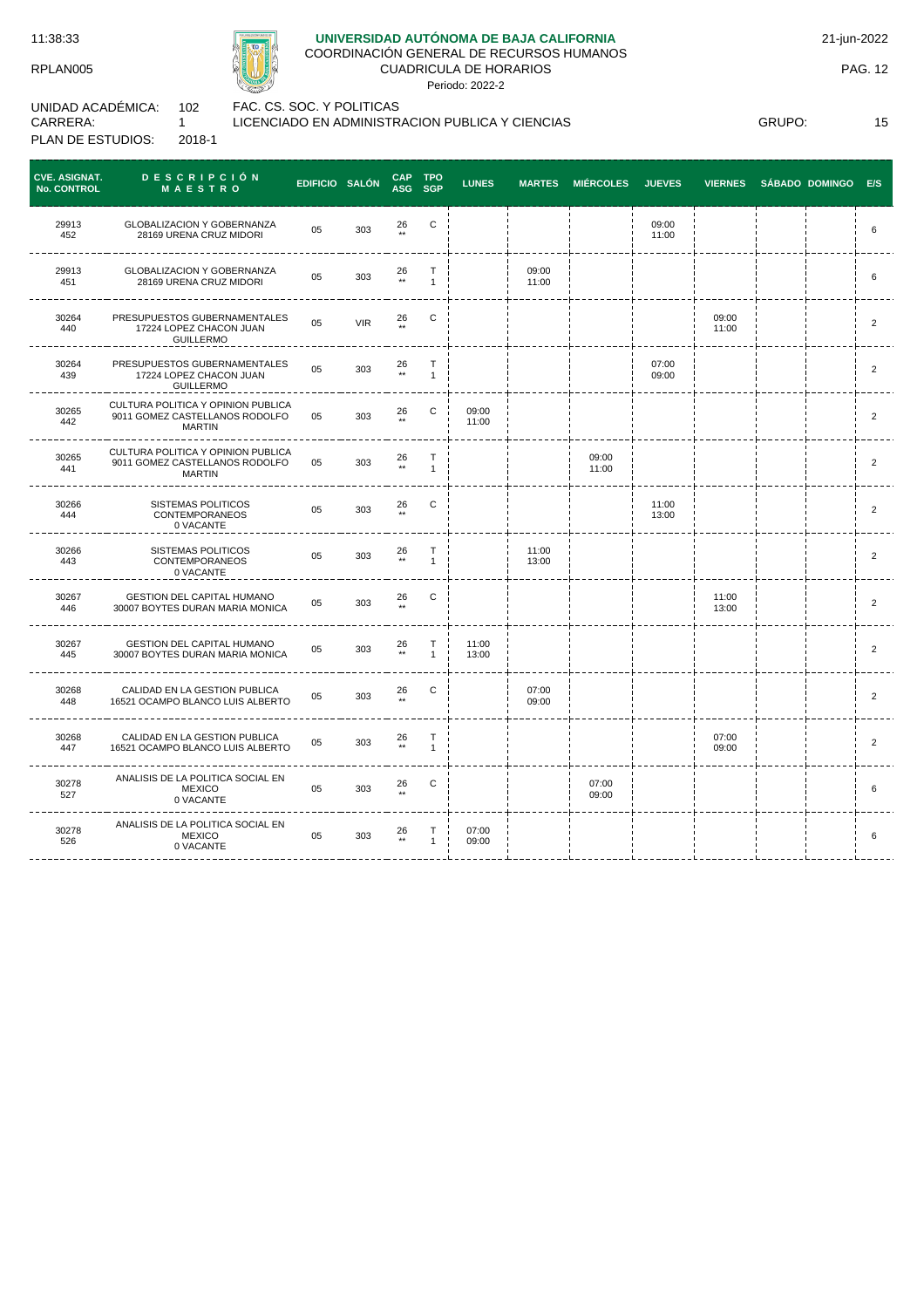

# **UNIVERSIDAD AUTÓNOMA DE BAJA CALIFORNIA**

COORDINACIÓN GENERAL DE RECURSOS HUMANOS CUADRICULA DE HORARIOS

Periodo: 2022-2

UNIDAD ACADÉMICA: CARRERA: PLAN DE ESTUDIOS: 102 1 2018-1

FAC. CS. SOC. Y POLITICAS LICENCIADO EN ADMINISTRACION PUBLICA Y CIENCIAS

GRUPO: 16

| <b>CVE. ASIGNAT.</b><br><b>No. CONTROL</b> | <b>DESCRIPCIÓN</b><br><b>MAESTRO</b>                                                                             | <b>EDIFICIO SALÓN</b> |     | <b>CAP</b><br>ASG     | <b>TPO</b><br><b>SGP</b>     | <b>LUNES</b>   | <b>MARTES</b>  | <b>MIÉRCOLES</b> | <b>JUEVES</b>  | <b>VIERNES</b> | SÁBADO DOMINGO | E/S            |
|--------------------------------------------|------------------------------------------------------------------------------------------------------------------|-----------------------|-----|-----------------------|------------------------------|----------------|----------------|------------------|----------------|----------------|----------------|----------------|
| 29881<br>512                               | AGENDA GLOBAL<br>23545 MORALES FLORES SHEILA AZALIA                                                              | 05                    | 308 | 30<br>$\star\star$    | $\mathbf C$                  |                | 11:00<br>13:00 |                  |                |                |                | $\overline{7}$ |
| 29881<br>511                               | AGENDA GLOBAL<br>23545 MORALES FLORES SHEILA AZALIA                                                              | 05                    | 308 | 30<br>$^{\star\star}$ | T<br>$\mathbf{1}$            |                |                |                  |                | 09:00<br>11:00 |                | $\overline{7}$ |
| 30269<br>514                               | AUDITORIA GUBERNAMENTAL<br>14541 ROSALES SOTELO ALEJANDRO                                                        | 05                    | 308 | 30<br>$\star\star$    | $\mathbf C$                  |                |                |                  | 07:00<br>09:00 |                |                | 3              |
| 30269<br>513                               | AUDITORIA GUBERNAMENTAL<br>14541 ROSALES SOTELO ALEJANDRO                                                        | 05                    | 308 | 30<br>$\star\star$    | $\mathsf{T}$<br>$\mathbf{1}$ | 07:00<br>09:00 |                |                  |                |                |                | 3              |
| 30270<br>641                               | TEORIA Y PRACTICA DE LAS POLITICAS<br><b>PUBLICAS</b><br>22152 ZAVALETA SUAREZ MANUEL                            | 05                    | 308 | 30<br>$\star\star$    | С                            |                |                | 09:00<br>11:00   |                |                |                | 3              |
| 30270<br>507                               | TEORIA Y PRACTICA DE LAS POLITICAS<br><b>PUBLICAS</b><br>22152 ZAVALETA SUAREZ MANUEL                            | 05                    | 308 | 30<br>$\star\star$    | $\mathsf{T}$<br>$\mathbf{1}$ |                | 09:00<br>11:00 |                  |                |                |                | 3              |
| 30271<br>516                               | <b>GESTION DE RECURSOS MATERIALES</b><br>16953 SILVA FLORES ANDRES                                               | 05                    | 308 | 30<br>$\star\star$    | С                            |                |                | 07:00<br>09:00   |                |                |                | 3              |
| 30271<br>515                               | <b>GESTION DE RECURSOS MATERIALES</b><br>16953 SILVA FLORES ANDRES                                               | 05                    | 308 | 30<br>$\star\star$    | $\mathsf{T}$<br>$\mathbf{1}$ |                | 07:00<br>09:00 |                  |                |                |                | 3              |
| 30284<br>518                               | MERCADOTECNIA POLITICA<br>26541 RAMOS MEDINA JESUS                                                               | 05                    | 308 | 30<br>$+ +$           | $\mathbf C$                  |                |                |                  |                | 07:00<br>09:00 |                | $\overline{7}$ |
| 30284<br>517                               | MERCADOTECNIA POLITICA<br>26541 RAMOS MEDINA JESUS                                                               | 05                    | 308 | 30<br>$\star\star$    | $\mathsf T$<br>$\mathbf{1}$  |                |                |                  | 11:00<br>13:00 |                |                | $\overline{7}$ |
| 30287<br>510                               | RELACION ENTRE PODERES Y<br>GOBERNABILIDAD EN BAJA CALIFORNIA<br>30569 MORENO GUTIERREZ ADRIANA<br><b>TERESA</b> | 05                    | 308 | 30<br>$+ +$           | С                            |                |                | 11:00<br>13:00   |                |                |                | $\overline{7}$ |
| 30287<br>509                               | RELACION ENTRE PODERES Y<br>GOBERNABILIDAD EN BAJA CALIFORNIA<br>30569 MORENO GUTIERREZ ADRIANA<br><b>TERESA</b> | 05                    | 308 | 30<br>$\star\star$    | Т<br>$\mathbf{1}$            | 11:00<br>13:00 |                |                  |                |                |                | $\overline{7}$ |
| 30291<br>520                               | GOBIERNO ELECTRONICO<br>17224 LOPEZ CHACON JUAN<br><b>GUILLERMO</b>                                              | 05                    | 308 | 30<br>$***$           | С                            |                |                |                  | 09:00<br>11:00 |                |                | $\overline{7}$ |
| 30291<br>519                               | GOBIERNO ELECTRONICO<br>17224 LOPEZ CHACON JUAN<br><b>GUILLERMO</b>                                              | 05                    | 308 | 30<br>$^{\star\star}$ | т<br>$\mathbf{1}$            | 09:00<br>11:00 |                |                  |                |                |                | $\overline{7}$ |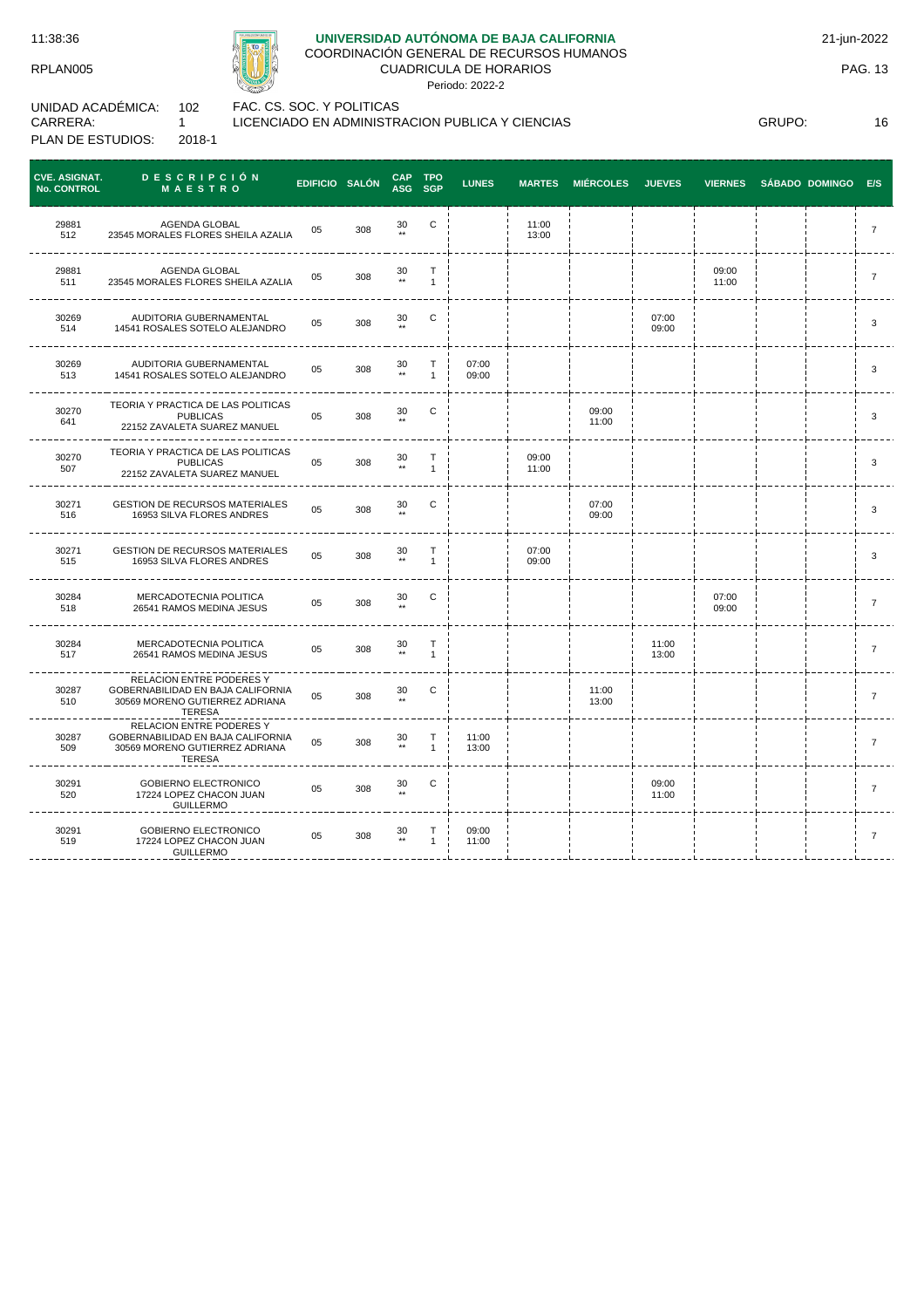

# **UNIVERSIDAD AUTÓNOMA DE BAJA CALIFORNIA**

COORDINACIÓN GENERAL DE RECURSOS HUMANOS CUADRICULA DE HORARIOS

Periodo: 2022-2

UNIDAD ACADÉMICA: CARRERA: PLAN DE ESTUDIOS: 102 1 2018-1

FAC. CS. SOC. Y POLITICAS

LICENCIADO EN ADMINISTRACION PUBLICA Y CIENCIAS

GRUPO: 17

| <b>CVE. ASIGNAT.</b><br><b>No. CONTROL</b> | <b>DESCRIPCIÓN</b><br>MAESTRO                                                                  | EDIFICIO SALÓN |     | <b>CAP</b>            | <b>TPO</b><br>ASG SGP | <b>LUNES</b>   | <b>MARTES</b>  | <b>MIÉRCOLES</b> | <b>JUEVES</b>  | <b>VIERNES</b> | SÁBADO DOMINGO E/S |                |
|--------------------------------------------|------------------------------------------------------------------------------------------------|----------------|-----|-----------------------|-----------------------|----------------|----------------|------------------|----------------|----------------|--------------------|----------------|
| 29881<br>498                               | AGENDA GLOBAL<br>23898 HERRERA GARCIA MARTHA<br><b>CECILIA</b>                                 | 05             | 203 | 36<br>$***$           | $\mathbf C$           |                |                |                  |                | 16:00<br>18:00 |                    | $\overline{7}$ |
| 29881<br>497                               | AGENDA GLOBAL<br>23898 HERRERA GARCIA MARTHA<br><b>CECILIA</b>                                 | 05             | 203 | 36<br>$\star\star$    | T<br>$\mathbf{1}$     |                | 16:00<br>18:00 |                  |                |                |                    | 7              |
| 30269<br>500                               | AUDITORIA GUBERNAMENTAL<br>14541 ROSALES SOTELO ALEJANDRO                                      | 05             | 203 | 36<br>$\star\star$    | C                     |                |                |                  | 20:00<br>22:00 |                |                    | 3              |
| 30269<br>499                               | AUDITORIA GUBERNAMENTAL<br>14541 ROSALES SOTELO ALEJANDRO                                      | 05             | 203 | 36<br>$^{\star\star}$ | Т<br>$\mathbf{1}$     |                |                |                  |                | 18:00<br>20:00 |                    | 3              |
| 30270<br>494                               | TEORIA Y PRACTICA DE LAS POLITICAS<br><b>PUBLICAS</b><br>22152 ZAVALETA SUAREZ MANUEL          | 05             | 203 | 36                    | С                     |                | 18:00<br>20:00 |                  |                |                |                    | 3              |
| 30270<br>493                               | TEORIA Y PRACTICA DE LAS POLITICAS<br><b>PUBLICAS</b><br>22152 ZAVALETA SUAREZ MANUEL          | 05             | 203 | 36<br>$\star\star$    | Т<br>$\mathbf{1}$     |                |                | 16:00<br>18:00   |                |                |                    | 3              |
| 30271<br>502                               | <b>GESTION DE RECURSOS MATERIALES</b><br>16953 SILVA FLORES ANDRES                             | 05             | 203 | 36                    | С                     |                | 20:00<br>22:00 |                  |                |                |                    | 3              |
| 30271<br>501                               | <b>GESTION DE RECURSOS MATERIALES</b><br>16953 SILVA FLORES ANDRES                             | 05             | 203 | 36<br>$\star\star$    | Т<br>$\mathbf{1}$     | 18:00<br>20:00 |                |                  |                |                |                    | 3              |
| 30283<br>496                               | TALLER DE ORGANIZACION DE<br><b>CAMPA\AS POLITICAS</b><br>28910 PRADO GUZMAN EDUARDO<br>JAVIER | 05             | 203 | 36                    | $\mathsf C$           |                |                |                  | 18:00<br>20:00 |                |                    | $\overline{7}$ |
| 30283<br>495                               | TALLER DE ORGANIZACION DE<br>CAMPA\AS POLITICAS<br>28910 PRADO GUZMAN EDUARDO<br>JAVIER        | 05             | 203 | 36<br>$\star\star$    | Т<br>$\mathbf{1}$     |                |                | 18:00<br>20:00   |                |                |                    | $\overline{7}$ |
| 30284<br>504                               | MERCADOTECNIA POLITICA<br>9011 GOMEZ CASTELLANOS RODOLFO<br>MARTIN                             | 05             | 203 | 36                    | C                     | 16:00<br>18:00 |                |                  |                |                |                    | $\overline{7}$ |
| 30284<br>503                               | MERCADOTECNIA POLITICA<br>9011 GOMEZ CASTELLANOS RODOLFO<br><b>MARTIN</b>                      | 05             | 203 | 36<br>$\star\star$    | Т<br>$\mathbf{1}$     |                |                |                  | 16:00<br>18:00 |                |                    | $\overline{7}$ |
| 30291<br>506                               | GOBIERNO ELECTRONICO<br>17224 LOPEZ CHACON JUAN<br><b>GUILLERMO</b>                            | 05             | 203 | 36                    | С                     |                |                | 20:00<br>22:00   |                |                |                    | $\overline{7}$ |
| 30291<br>505                               | GOBIERNO ELECTRONICO<br>17224 LOPEZ CHACON JUAN<br><b>GUILLERMO</b>                            | 05             | 203 | 36                    | т<br>$\mathbf{1}$     | 20:00<br>22:00 |                |                  |                |                |                    | $\overline{7}$ |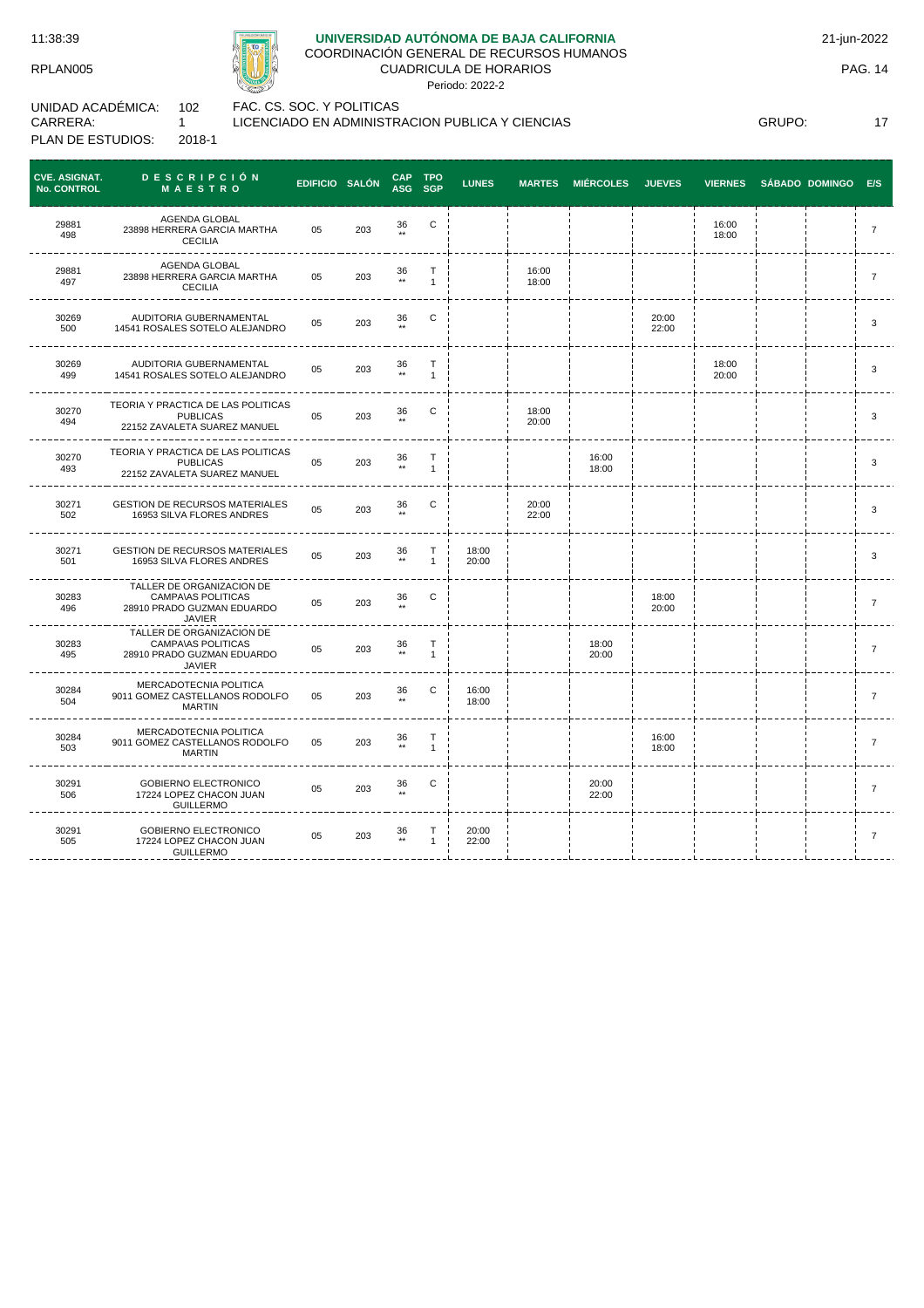11:38:42

RPLAN005

30289 555

<u>---------</u>



GERENCIA PUBLICA Y POLITICA SOCIAL 30570 TERAN FELIX JUAN REMEDIOS <sup>05</sup> <sup>302</sup> <sup>25</sup>

\_\_\_\_\_\_\_\_\_\_\_\_\_\_\_\_\_\_\_\_\_\_\_\_\_\_\_\_\_\_\_

### **UNIVERSIDAD AUTÓNOMA DE BAJA CALIFORNIA**

COORDINACIÓN GENERAL DE RECURSOS HUMANOS

CUADRICULA DE HORARIOS Periodo: 2022-2

UNIDAD ACADÉMICA: CARRERA: PLAN DE ESTUDIOS: 102 1 2018-1

FAC. CS. SOC. Y POLITICAS LICENCIADO EN ADMINISTRACION PUBLICA Y CIENCIAS

CAP<br>ASG **TPO CVE. ASIGNAT. No. CONTROL D E S C R I P C I Ó N M A E S T R O EDIFICIO SALÓN CAP SGP LUNES MARTES MIÉRCOLES JUEVES VIERNES SÁBADO DOMINGO E/S** 30272 NUEVA GESTION PUBLICA  $25 \atop \star \star$ C | | | 18:00 NUEVA GESTION PUBLICA<br>29143 RODRIGUEZ BARRAGAN RENE 05 302 20:00 <sup>3</sup> 558 ---------30272 NUEVA GESTION PUBLICA 125 NUEVA GESTION PUBLICA<br>29143 RODRIGUEZ BARRAGAN RENE  $^{05}$  302  $^{25}$ T 18:00<br>20:00 20:00 <sup>3</sup> 557 1 \*\* ----- $\frac{1}{2}$ 30273  $\begin{array}{ccc} C & | & | & 16:00 \\ | & | & | & 18:00 \end{array}$ EVALUACION DE POLITICAS PUBLICAS 22152 ZAVALETA SUAREZ MANUEL <sup>05</sup> <sup>302</sup> <sup>25</sup>  $18:00$   $1$   $1$   $1$   $1$   $1$   $1$   $1$ 560 \*\* -------------------------------------------------30273 EVALUACION DE POLITICAS PUBLICAS T 16:00  $^{25}_{\ddots}$ VALUACION DE POLITICAS PUBLICAS<br>22152 ZAVALETA SUAREZ MANUEL 05 302  $18:00$   $1$   $1$   $1$   $1$   $1$   $1$   $1$   $1$   $1$ 648 1 <u>. . . . . .</u> TRANSPARENCIA Y RENDICION DE 30282 <sup>05</sup> <sup>302</sup> <sup>25</sup> C i i i i i 16:00  $\begin{array}{ccccccc} 16:00 & | & | & | & | & \ 18:00 & | & | & | & \ \end{array}$ CUENTAS 554 \*\* 30567 RAMOS MENDIAS BRYAN ALONSO ---------------TRANSPARENCIA Y RENDICION DE 30282 T 18:00<br>20:00 25 CUENTAS 05 302  $20:00$   $1$   $1$   $1$   $1$   $1$ 553 1 30567 RAMOS MENDIAS BRYAN ALONSO ------------------------------------------. . . . . . . . . . . . . . . -----TEMAS ACTUALES DE ADMINISTRACION 30286 C | | | 16:00<br>| | | | 16:00<br>| | | | | 17:00 05 302  $\frac{25}{**}$ PUBLICA  $17:00$   $1$   $1$   $1$   $1$   $1$   $1$ 635 24709 LOPEZ GAETA JULIO CESAR \_\_\_\_\_\_\_\_\_\_\_\_\_\_ TEMAS ACTUALES DE ADMINISTRACION 30286  $C = \begin{bmatrix} 20:00 \\ 21:00 \end{bmatrix}$ <sup>05</sup> <sup>302</sup> <sup>25</sup> PUBLICA 21:00 <sup>7</sup>  $635$ \*\* 24709 LOPEZ GAETA JULIO CESAR . . . . . . . . . . . . . . . . . . . . TEMAS ACTUALES DE ADMINISTRACION 30286 25 T 17:00<br>18:00 PUBLICA 05 302  $18:00$   $1$   $1$   $1$   $1$   $1$   $1$ 634 1 24709 LOPEZ GAETA JULIO CESAR ------TEMAS ACTUALES DE ADMINISTRACION 30286 T 21:00 25 **PUBLICA** 05 302 22:00 <sup>7</sup> 634 1 24709 LOPEZ GAETA JULIO CESAR --------30289 GERENCIA PUBLICA Y POLITICA SOCIAL GERENCIA PUBLICA Y POLITICA SOCIAL 05 302 25<br>30570 TERAN FELIX JUAN REMEDIOS 05 302 \*\* C i i i i i 18:00  $18:00$   $\begin{array}{ccc} 1 & \cdot & \cdot & \cdot \\ \cdot & \cdot & \cdot & \cdot \\ 20:00 & \cdot & \cdot & \cdot \end{array}$  7  $556$ \*\*

> $25$ T 1

 $- - - - - - -$ 

18:00<br>20:00

20:00 <sup>7</sup>

PAG. 15

GRUPO: 18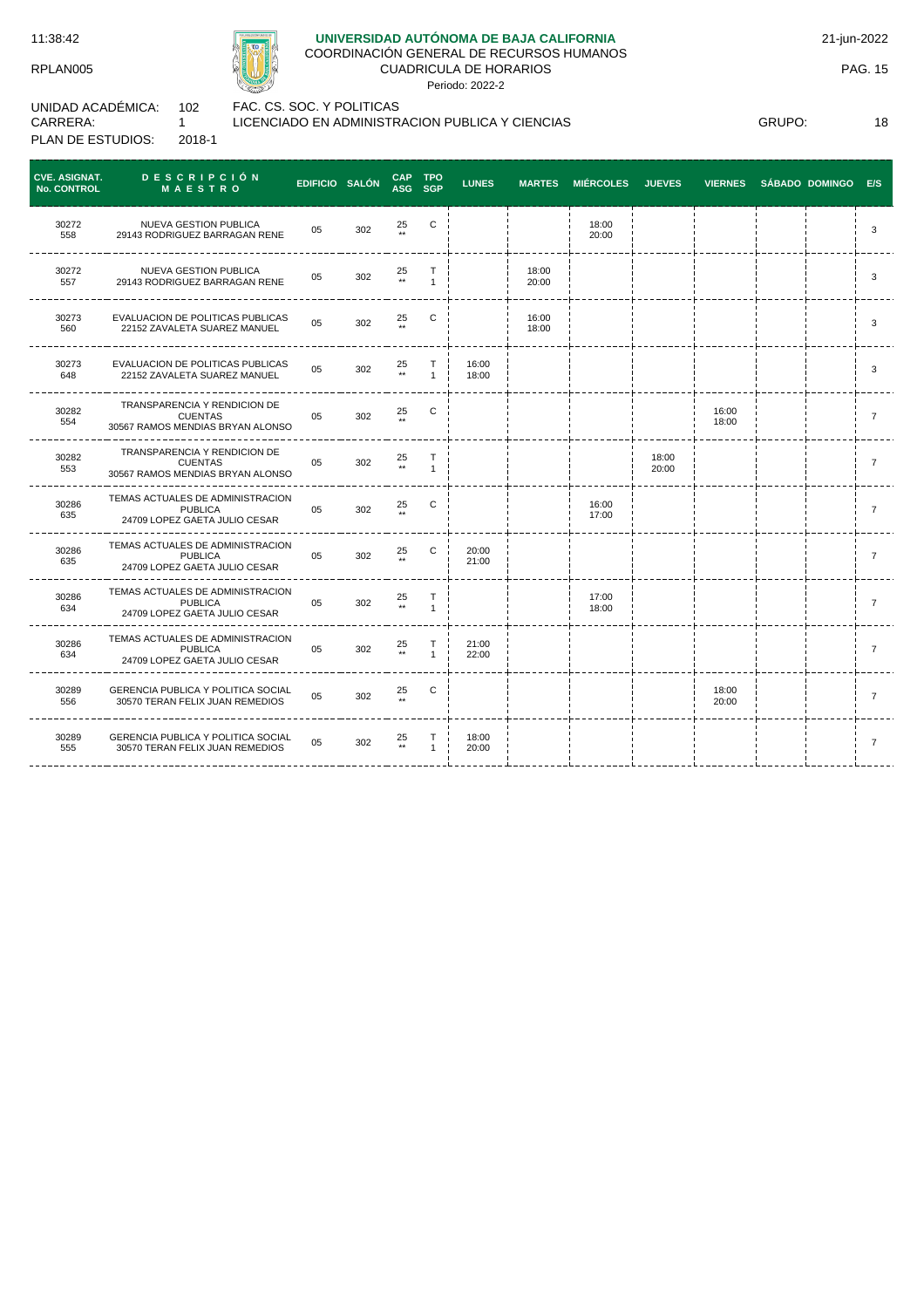

# **UNIVERSIDAD AUTÓNOMA DE BAJA CALIFORNIA**

COORDINACIÓN GENERAL DE RECURSOS HUMANOS CUADRICULA DE HORARIOS

Periodo: 2022-2

| UNIDAD ACADÉMICA: | 102    |
|-------------------|--------|
| CARRERA:          |        |
| PLAN DE ESTUDIOS: | 2018-1 |

FAC. CS. SOC. Y POLITICAS

LICENCIADO EN ADMINISTRACION PUBLICA Y CIENCIAS

GRUPO: 19

| <b>CVE. ASIGNAT.</b><br>No. CONTROL | <b>DESCRIPCIÓN</b><br><b>MAESTRO</b>                                                  | EDIFICIO SALÓN |     | CAP TPO<br>ASG SGP   |                | <b>LUNES</b>   |                | MARTES MIÉRCOLES JUEVES |                | VIERNES SÁBADO DOMINGO E/S |  |                |
|-------------------------------------|---------------------------------------------------------------------------------------|----------------|-----|----------------------|----------------|----------------|----------------|-------------------------|----------------|----------------------------|--|----------------|
| 30272<br>685                        | <b>NUEVA GESTION PUBLICA</b><br>23403 IBARRA AHUMADA VICTOR<br>MANUEL                 | 05             | 304 | 9                    | C              |                |                |                         | 07:00<br>09:00 |                            |  | 3              |
| 30272<br>684                        | <b>NUEVA GESTION PUBLICA</b><br>23403 IBARRA AHUMADA VICTOR<br>MANUEL                 | 05             | 304 |                      | $\overline{1}$ |                | 09:00<br>11:00 |                         |                |                            |  | 3              |
| 30273<br>638                        | EVALUACION DE POLITICAS PUBLICAS<br>23443 PERALTA CASTILLO FRANCISCO<br><b>JAVIER</b> | 05             | 304 |                      | C              |                |                |                         | 09:00<br>11:00 |                            |  | 3              |
| 30273<br>637                        | EVALUACION DE POLITICAS PUBLICAS<br>23443 PERALTA CASTILLO FRANCISCO<br><b>JAVIER</b> | 05             | 304 | $+ +$                | T              | 09:00<br>11:00 |                |                         |                |                            |  | 3              |
| 30282<br>687                        | TRANSPARENCIA Y RENDICION DE<br><b>CUENTAS</b><br>30567 RAMOS MENDIAS BRYAN ALONSO    | 05             | 304 | 9                    | C              |                |                |                         | 11:00<br>13:00 |                            |  | $\overline{7}$ |
| 30282<br>686                        | TRANSPARENCIA Y RENDICION DE<br><b>CUENTAS</b><br>30567 RAMOS MENDIAS BRYAN ALONSO    | 05             | 304 | $\ddot{\phantom{0}}$ | т              |                | 11:00<br>13:00 |                         |                |                            |  | $\overline{7}$ |
| 30286<br>683                        | TEMAS ACTUALES DE ADMINISTRACION<br><b>PUBLICA</b><br>24709 LOPEZ GAETA JULIO CESAR   | 05             | 304 | 9                    | C              |                |                | 09:00<br>11:00          |                |                            |  | $\overline{7}$ |
| 30286<br>682                        | TEMAS ACTUALES DE ADMINISTRACION<br><b>PUBLICA</b><br>24709 LOPEZ GAETA JULIO CESAR   | 05             | 304 | $\frac{9}{11}$       |                |                | 07:00<br>09:00 |                         |                |                            |  | $\overline{7}$ |
| 30289<br>640                        | <b>GERENCIA PUBLICA Y POLITICA SOCIAL</b><br>30570 TERAN FELIX JUAN REMEDIOS          | 0 <sub>5</sub> | 304 | 9                    | С              |                |                | 07:00<br>09:00          |                |                            |  | $\overline{7}$ |
| 30289<br>639                        | <b>GERENCIA PUBLICA Y POLITICA SOCIAL</b><br>30570 TERAN FELIX JUAN REMEDIOS          | 05             | 304 | $\frac{9}{11}$       | $\mathbf{1}$   | 07:00<br>09:00 |                |                         |                |                            |  |                |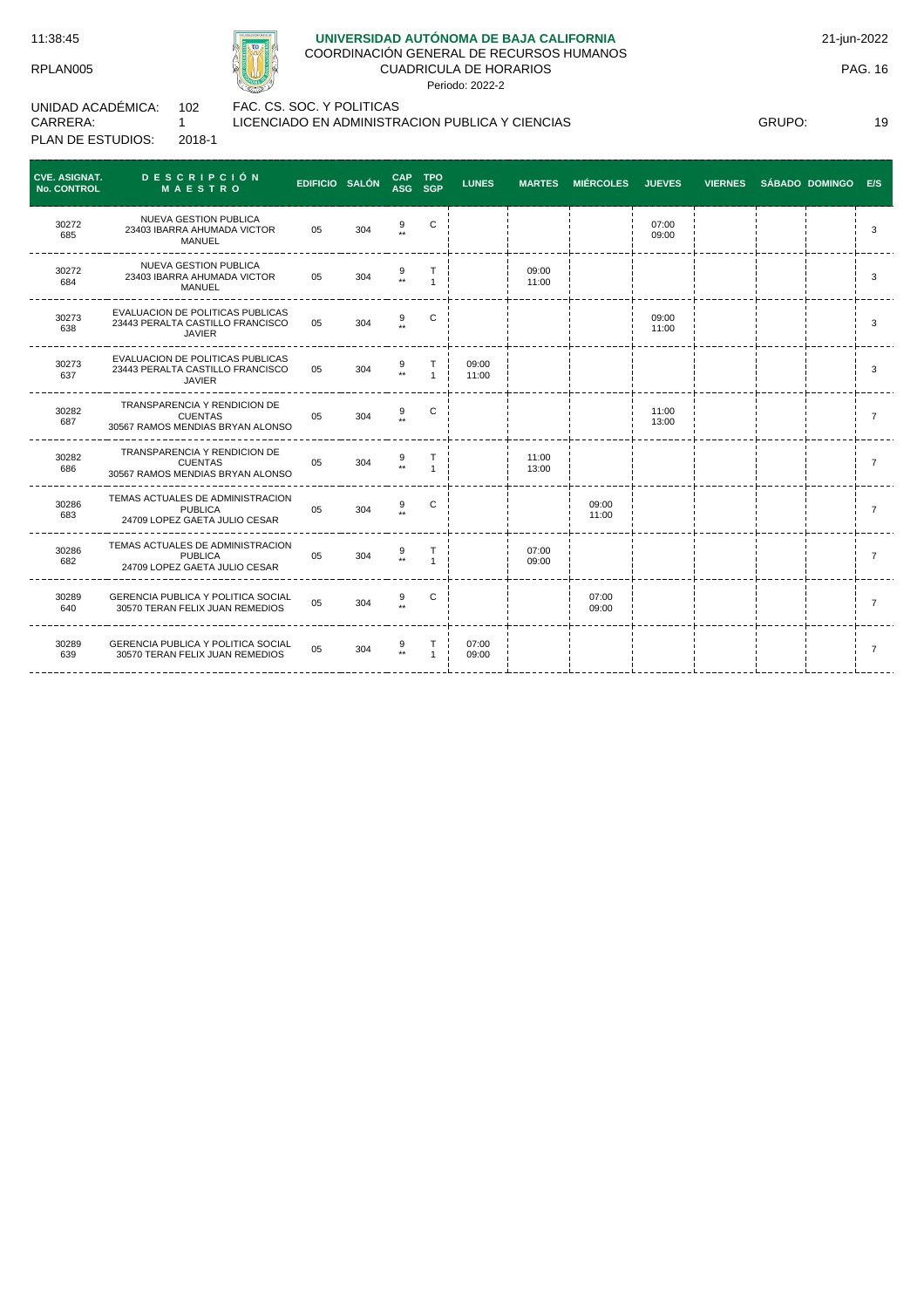11:38:47

RPLAN005



# **UNIVERSIDAD AUTÓNOMA DE BAJA CALIFORNIA**

COORDINACIÓN GENERAL DE RECURSOS HUMANOS

CUADRICULA DE HORARIOS

Periodo: 2022-2

UNIDAD ACADÉMICA: CARRERA: PLAN DE ESTUDIOS: 102 3 2018-1

FAC. CS. SOC. Y POLITICAS LICENCIADO EN RELACIONES INTERNACIONALES

GRUPO: 103

| <b>CVE. ASIGNAT.</b><br>No. CONTROL | <b>DESCRIPCIÓN</b><br>MAESTRO                                                           | EDIFICIO SALÓN |            | <b>CAP</b><br>ASG SGP  | <b>TPO</b>             | <b>LUNES</b>   | <b>MARTES</b>  | <b>MIÉRCOLES</b> | <b>JUEVES</b>  | <b>VIERNES</b> | <b>SÁBADO DOMINGO</b> | E/S            |
|-------------------------------------|-----------------------------------------------------------------------------------------|----------------|------------|------------------------|------------------------|----------------|----------------|------------------|----------------|----------------|-----------------------|----------------|
| 29883<br>177                        | TEORIAS CLASICAS DE LAS<br>RELACIONES INTERNACIONALES<br>20191 RAMIREZ MEDA KENIA MARIA | 05             | <b>VIR</b> | 40<br>$***$            | C                      |                | 11:00<br>13:00 |                  |                |                |                       | $\mathbf{1}$   |
| 29883<br>176                        | TEORIAS CLASICAS DE LAS<br>RELACIONES INTERNACIONALES<br>20191 RAMIREZ MEDA KENIA MARIA | 05             | <b>VIR</b> | 40<br>$\star\star$     | T.<br>$\mathbf{1}$     | 09:00<br>11:00 |                |                  |                |                |                       | $\mathbf{1}$   |
| 29884<br>179                        | MATEMATICAS PARA LAS CIENCIAS<br><b>SOCIALES</b><br>23996 LOPEZ GUTIERREZ JAIME         | 05             | 202        | 40<br>$\star\star$     | C                      |                |                | 11:00<br>13:00   |                |                |                       | $\mathbf{1}$   |
| 29884<br>178                        | MATEMATICAS PARA LAS CIENCIAS<br><b>SOCIALES</b><br>23996 LOPEZ GUTIERREZ JAIME         | 05             | 202        | 40<br>$^{\star\star}$  | T<br>$\mathbf{1}$      | 11:00<br>13:00 |                |                  |                |                |                       | -1             |
| 29885<br>181                        | INTRODUCCION AL DERECHO<br>30571 ROBLES DUMAS ROGELIO                                   | 05             | 202        | 40<br>$\star\star$     | C                      |                | 07:00<br>09:00 |                  |                |                |                       | $\mathbf{1}$   |
| 29885<br>180                        | INTRODUCCION AL DERECHO<br>30571 ROBLES DUMAS ROGELIO                                   | 05             | 202        | 40<br>$\star\star$     | $\top$<br>$\mathbf{1}$ |                |                |                  | 07:00<br>09:00 |                |                       | $\mathbf{1}$   |
| 29886<br>183                        | HISTORIA MUNDIAL CONTEMPORANEA<br>24706 CALZADA LOPEZ NAZARIO                           | 05             | 202        | 40<br>$**$             | C                      |                |                |                  |                | 09:00<br>11:00 |                       | $\mathbf{1}$   |
| 29886<br>182                        | HISTORIA MUNDIAL CONTEMPORANEA<br>24706 CALZADA LOPEZ NAZARIO                           | 05             | 202        | 40<br>$\star\star$     | Т<br>$\mathbf{1}$      |                |                | 09:00<br>11:00   |                |                |                       | $\mathbf{1}$   |
| 29887<br>185                        | <b>MICROECONOMIA</b><br>24708 OBESO MEZA MARTIN                                         | 05             | 202        | 40<br>$\star\star$     | $\mathsf C$            |                |                |                  |                | 11:00<br>13:00 |                       | $\overline{1}$ |
| 29887<br>184                        | <b>MICROECONOMIA</b><br>24708 OBESO MEZA MARTIN                                         | 05             | 202        | $\frac{40}{11}$        | т<br>$\mathbf{1}$      |                |                |                  | 11:00<br>13:00 |                |                       | $\overline{1}$ |
| 29906<br>187                        | SISTEMA POLITICO MEXICANO<br>24025 AYALA MARISCAL SERGIO YALOT                          | 05             | 202        | $40 \atop \star \star$ | С                      |                | 09:00<br>11:00 |                  |                |                |                       | 5              |
| 29906<br>186                        | SISTEMA POLITICO MEXICANO<br>24025 AYALA MARISCAL SERGIO YALOT                          | 05             | 202        | 40<br>$\star\star$     | Т<br>$\mathbf{1}$      |                |                |                  | 09:00<br>11:00 |                |                       | 5              |
| 29908<br>189                        | <b>GEOGRAFIA HUMANA</b><br>29167 ALDAPE VASQUEZ ARISTOTELES<br><b>OMAR</b>              | 05             | 202        | 40<br>$***$            | С                      |                |                | 07:00<br>09:00   |                |                |                       | 5              |
| 29908<br>188                        | <b>GEOGRAFIA HUMANA</b><br>29167 ALDAPE VASQUEZ ARISTOTELES<br><b>OMAR</b>              | 05             | 202        | 40<br>$\star\star$     | т<br>$\mathbf{1}$      | 07:00<br>09:00 |                |                  |                |                |                       | 5              |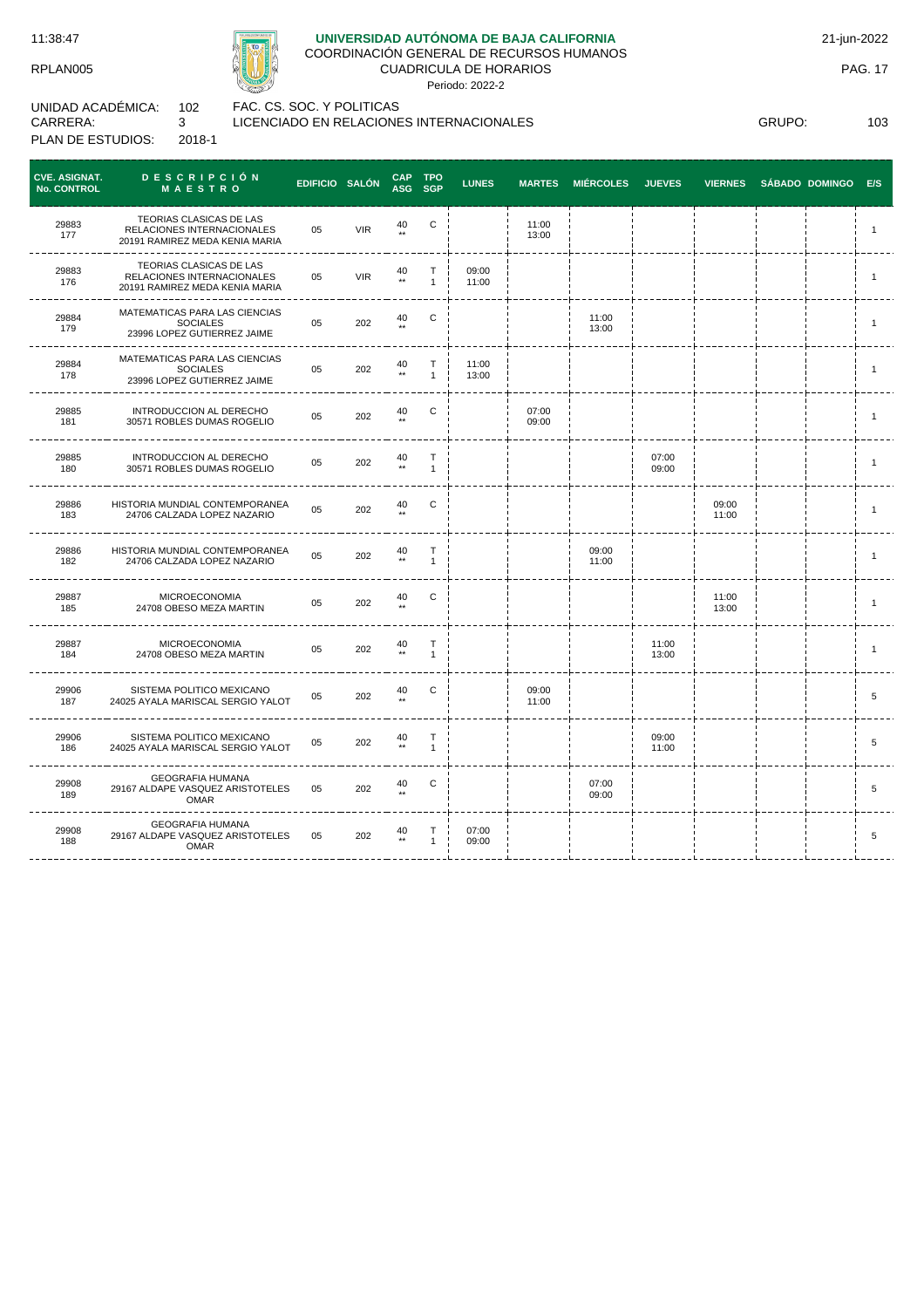

# **UNIVERSIDAD AUTÓNOMA DE BAJA CALIFORNIA**

COORDINACIÓN GENERAL DE RECURSOS HUMANOS CUADRICULA DE HORARIOS

Periodo: 2022-2

UNIDAD ACADÉMICA: CARRERA: PLAN DE ESTUDIOS: 102 3 2018-1

FAC. CS. SOC. Y POLITICAS LICENCIADO EN RELACIONES INTERNACIONALES

GRUPO: 104

| <b>CVE. ASIGNAT.</b><br><b>No. CONTROL</b> | <b>DESCRIPCIÓN</b><br>MAESTRO                                                                          | EDIFICIO SALÓN |     | <b>CAP</b><br><b>ASG</b> | <b>TPO</b><br><b>SGP</b> | <b>LUNES</b>   | <b>MARTES</b>  | <b>MIÉRCOLES</b> | <b>JUEVES</b>  | <b>VIERNES</b> | SÁBADO DOMINGO | E/S            |
|--------------------------------------------|--------------------------------------------------------------------------------------------------------|----------------|-----|--------------------------|--------------------------|----------------|----------------|------------------|----------------|----------------|----------------|----------------|
| 29828<br>728                               | <b>TEORIA DE JUEGOS</b><br>20202 MORALES FLORES HECTOR<br>YOGUESWAR                                    | 05             | 206 | $14 \atop \ast \ast$     | C                        | 07:00<br>08:00 |                |                  |                |                |                | 6              |
| 29828<br>727                               | <b>TEORIA DE JUEGOS</b><br>20202 MORALES FLORES HECTOR<br>YOGUESWAR                                    | 05             | 206 | 14<br>$\star\star$       | Т<br>$\mathbf{1}$        | 08:00<br>09:00 |                |                  |                |                |                | 6              |
| 29828<br>727                               | <b>TEORIA DE JUEGOS</b><br>20202 MORALES FLORES HECTOR<br>YOGUESWAR                                    | 05             | 206 | 14<br>$\star\star$       | Т<br>$\mathbf{1}$        |                |                |                  |                | 09:00<br>11:00 |                | 6              |
| 29888<br>730                               | <b>TEORIAS CONTEMPORANEAS DE LAS</b><br>RELACIONES INTERNACIONALES<br>23546 CASTRO GOMEZ LLUVIA JANETT | 05             | 206 | 14<br>$\star\star$       | C                        |                | 09:00<br>11:00 |                  |                |                |                | $\overline{c}$ |
| 29888<br>729                               | TEORIAS CONTEMPORANEAS DE LAS<br>RELACIONES INTERNACIONALES<br>23546 CASTRO GOMEZ LLUVIA JANETT        | 05             | 206 | $14 \atop \ast \ast$     | Т<br>$\mathbf{1}$        |                |                |                  | 11:00<br>13:00 |                |                | $\overline{c}$ |
| 29889<br>732                               | METODOS CUANTITATIVOS Y<br><b>CUALITATIVOS</b><br>11931 GONZALEZ HERNANDEZ IRMA A.                     | 05             | 206 | 14<br>$\star\star$       | C                        | 09:00<br>11:00 |                |                  |                |                |                | $\overline{c}$ |
| 29889<br>731                               | METODOS CUANTITATIVOS Y<br><b>CUALITATIVOS</b><br>11931 GONZALEZ HERNANDEZ IRMA A.                     | 05             | 206 | $14 \atop \star \star$   | Τ<br>$\mathbf{1}$        |                |                | 09:00<br>11:00   |                |                |                | $\overline{2}$ |
| 29890<br>734                               | DERECHO INTERNACIONAL PUBLICO<br>7427 GARCIA ROMERO MIGUEL ANGEL                                       | 05             | 206 | 14                       | $\mathbf C$              |                | 07:00<br>09:00 |                  |                |                |                | $\overline{2}$ |
| 29890<br>733                               | DERECHO INTERNACIONAL PUBLICO<br>7427 GARCIA ROMERO MIGUEL ANGEL                                       | 05             | 206 | $14 \atop \star \star$   | Т<br>$\mathbf{1}$        |                |                |                  | 07:00<br>09:00 |                |                | $\overline{2}$ |
| 29891<br>736                               | HISTORIA DE LAS RELACIONES<br>DIPLOMATICAS DE MEXICO<br>28001 SOTO DIAZ JOSE GERMAIN                   | 05             | 206 | $\frac{14}{11}$          | $\mathbf C$              |                |                | 07:00<br>09:00   |                |                |                | $\overline{2}$ |
| 29891<br>735                               | HISTORIA DE LAS RELACIONES<br>DIPLOMATICAS DE MEXICO<br>28001 SOTO DIAZ JOSE GERMAIN                   | 05             | 206 | 14                       | Т<br>$\mathbf{1}$        |                |                |                  |                | 11:00<br>13:00 |                | $\overline{2}$ |
| 29892<br>738                               | <b>MACROECONOMIA</b><br>17667 SAUCEDO SANCHEZ JOSE<br>ALBERTO                                          | 05             | 206 | $14 \atop \ast \ast$     | C                        |                |                |                  | 09:00<br>11:00 |                |                | $\overline{2}$ |
| 29892<br>737                               | MACROECONOMIA<br>17667 SAUCEDO SANCHEZ JOSE<br><b>ALBERTO</b>                                          | 05             | 206 | $\frac{14}{11}$          | Т<br>$\mathbf{1}$        |                | 11:00<br>13:00 |                  |                |                |                | $\overline{c}$ |
| 29893<br>740                               | ESCENARIO REGIONAL DE AMERICA<br>LATINA Y EL CARIBE<br>24789 ROMERO RAMIREZ CARLOS<br><b>ANTONIO</b>   | 05             | 206 | 14                       | C                        | 11:00<br>13:00 |                |                  |                |                |                | $\overline{c}$ |
| 29893<br>739                               | ESCENARIO REGIONAL DE AMERICA<br>LATINA Y EL CARIBE<br>24789 ROMERO RAMIREZ CARLOS<br><b>ANTONIO</b>   | 05             | 206 | $\frac{14}{11}$          | Τ<br>$\mathbf{1}$        |                |                | 11:00<br>13:00   |                |                |                | $\sqrt{2}$     |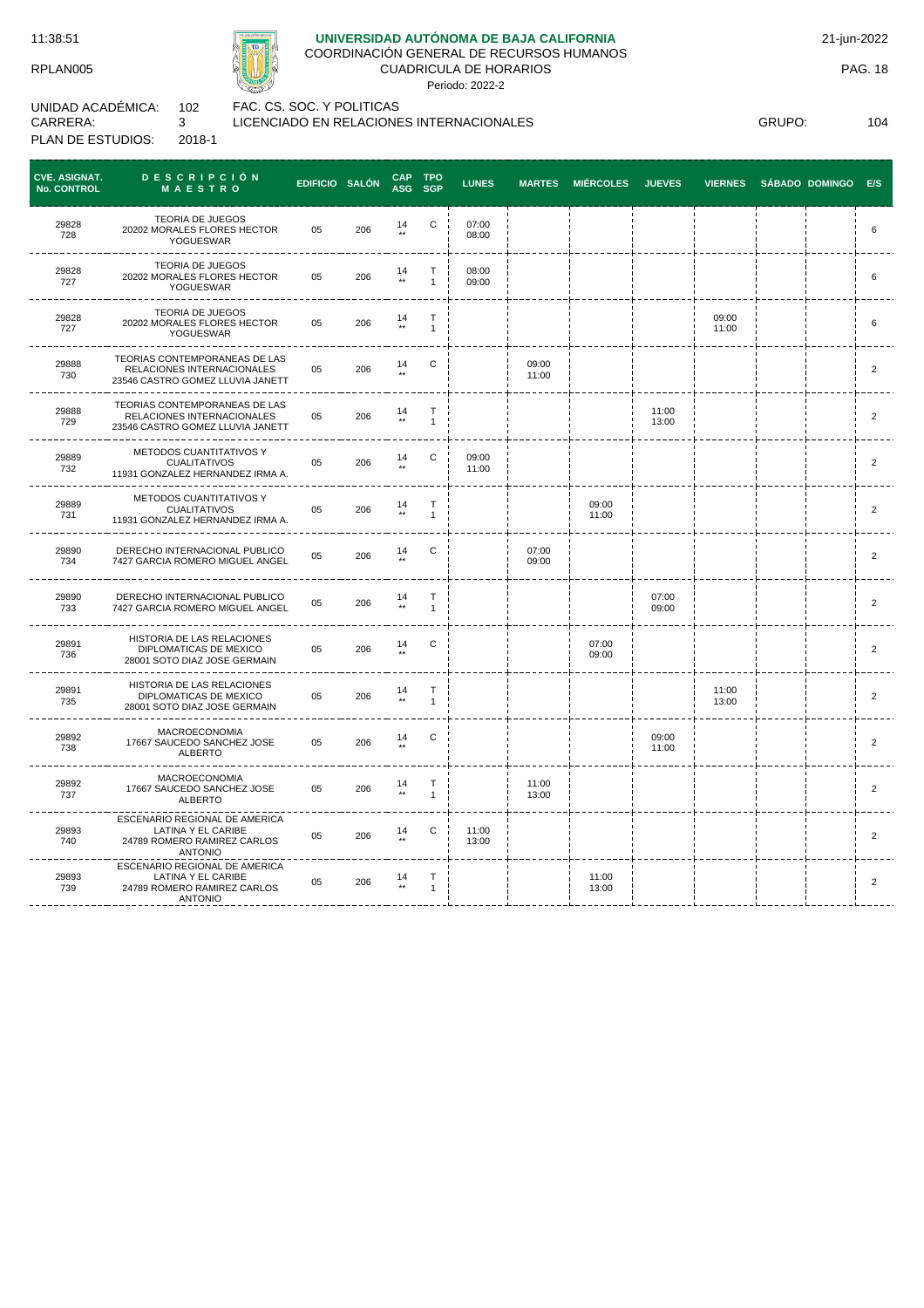

## **UNIVERSIDAD AUTÓNOMA DE BAJA CALIFORNIA**

LICENCIADO EN RELACIONES INTERNACIONALES

COORDINACIÓN GENERAL DE RECURSOS HUMANOS

CUADRICULA DE HORARIOS

Periodo: 2022-2

UNIDAD ACADÉMICA: CARRERA: PLAN DE ESTUDIOS: 102 3 2018-1

GRUPO: 105

| <b>CVE. ASIGNAT.</b><br>No. CONTROL | <b>DESCRIPCIÓN</b><br><b>MAESTRO</b>                                                               | EDIFICIO SALÓN |     | CAP TPO<br>ASG SGP     |                   | <b>LUNES</b>   | <b>MARTES</b>  | <b>MIÉRCOLES</b> | <b>JUEVES</b>  | <b>VIERNES</b> | SÁBADO DOMINGO E/S |                |
|-------------------------------------|----------------------------------------------------------------------------------------------------|----------------|-----|------------------------|-------------------|----------------|----------------|------------------|----------------|----------------|--------------------|----------------|
| 29882<br>205                        | ESCENARIO REGIONAL DE AMERICA<br>DEL NORTE<br>23898 HERRERA GARCIA MARTHA<br><b>CECILIA</b>        | 05             | 310 | 45<br>$**$             | С                 |                |                |                  |                | 11:00<br>13:00 |                    | 2              |
| 29882<br>204                        | ESCENARIO REGIONAL DE AMERICA<br><b>DEL NORTE</b><br>23898 HERRERA GARCIA MARTHA<br><b>CECILIA</b> | 05             | 310 | 45<br>$**$             | Т<br>$\mathbf{1}$ | 09:00<br>11:00 |                |                  |                |                |                    | $\overline{2}$ |
| 29894<br>207                        | DERECHO INTERNACIONAL PRIVADO<br>23118 JIMENEZ GUTIERREZ GUADALUPE                                 | 05             | 310 | 45                     | С                 |                | 11:00<br>13:00 |                  |                |                |                    | 2              |
| 29894<br>206                        | DERECHO INTERNACIONAL PRIVADO<br>23118 JIMENEZ GUTIERREZ GUADALUPE                                 | 05             | 310 | 45<br>$\star\star$     | Т<br>$\mathbf{1}$ |                |                |                  |                | 07:00<br>09:00 |                    | $\overline{2}$ |
| 29895<br>209                        | POLITICA EXTERIOR DE MEXICO<br>24025 AYALA MARISCAL SERGIO YALOT                                   | 05             | 310 | 45                     | С                 |                |                | 09:00<br>11:00   |                |                |                    | $\overline{2}$ |
| 29895<br>208                        | POLITICA EXTERIOR DE MEXICO<br>24025 AYALA MARISCAL SERGIO YALOT                                   | 05             | 310 | 45<br>$\star\star$     | т<br>$\mathbf{1}$ | 11:00<br>13:00 |                |                  |                |                |                    | 2              |
| 29896<br>211                        | COMERCIO INTERNACIONAL<br>30057 SOBRADO LUNA ANGELINA<br><b>CLAUDIA</b>                            | 05             | 310 | 45                     | C                 |                |                |                  | 09:00<br>11:00 |                |                    | $\overline{2}$ |
| 29896<br>210                        | COMERCIO INTERNACIONAL<br>30057 SOBRADO LUNA ANGELINA<br><b>CLAUDIA</b>                            | 05             | 310 | 45<br>$\star\star$     | Т<br>$\mathbf{1}$ |                | 09:00<br>11:00 |                  |                |                |                    | $\overline{2}$ |
| 29913<br>213                        | <b>GLOBALIZACION Y GOBERNANZA</b><br>27994 IBARRA RODRIGUEZ JOSE<br><b>ANTONIO</b>                 | 05             | 310 | 45                     | C                 |                |                | 07:00<br>09:00   |                |                |                    | 6              |
| 29913<br>212                        | <b>GLOBALIZACION Y GOBERNANZA</b><br>27994 IBARRA RODRIGUEZ JOSE<br><b>ANTONIO</b>                 | 05             | 310 | 45<br>$\star\star$     | T<br>$\mathbf{1}$ | 07:00<br>09:00 |                |                  |                |                |                    | 6              |
| 29915<br>215                        | REGIMENES INTERNACIONALES<br>24789 ROMERO RAMIREZ CARLOS<br><b>ANTONIO</b>                         | 05             | 310 | 45                     | С                 |                |                |                  |                | 09:00<br>11:00 |                    | 6              |
| 29915<br>214                        | REGIMENES INTERNACIONALES<br>24789 ROMERO RAMIREZ CARLOS<br><b>ANTONIO</b>                         | 05             | 310 | $45 \atop \ast \ast$   | Т<br>$\mathbf{1}$ |                |                |                  | 11:00<br>13:00 |                |                    | 6              |
| 29917<br>217                        | ECONOMIA Y MEDIO AMBIENTE<br>25187 HIGUERA AGUILAR LUIS ENRIQUE                                    | 05             | 310 | $45 \atop \ast\ast$    | С                 |                |                |                  | 07:00<br>09:00 |                |                    | 6              |
| 29917<br>216                        | ECONOMIA Y MEDIO AMBIENTE<br>25187 HIGUERA AGUILAR LUIS ENRIQUE                                    | 05             | 310 | $45 \atop \star \star$ | Т<br>1            |                | 07:00<br>09:00 |                  |                |                |                    | 6              |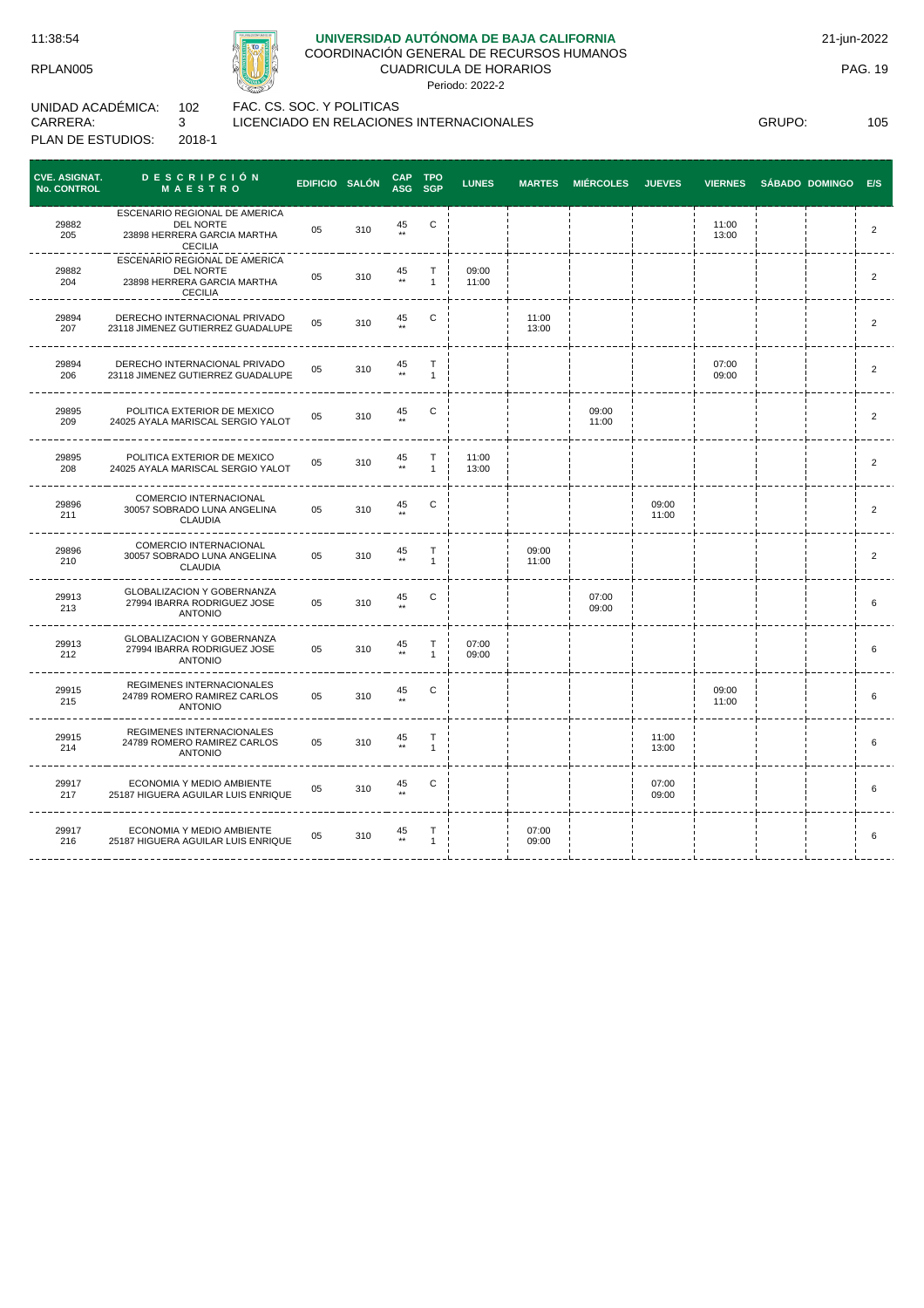

## **UNIVERSIDAD AUTÓNOMA DE BAJA CALIFORNIA**

COORDINACIÓN GENERAL DE RECURSOS HUMANOS CUADRICULA DE HORARIOS

Periodo: 2022-2

UNIDAD ACADÉMICA: CARRERA: PLAN DE ESTUDIOS: 102 3 2005-1 FAC. CS. SOC. Y POLITICAS LICENCIADO EN RELACIONES INTERNACIONALES

GRUPO: 106

| <b>CVE. ASIGNAT.</b><br><b>No. CONTROL</b> | <b>DESCRIPCIÓN</b><br>MAESTRO                                                                                               | EDIFICIO SALÓN |     | <b>CAP</b><br><b>ASG</b> | <b>TPO</b><br><b>SGP</b> | <b>LUNES</b>   | <b>MARTES</b>  | <b>MIÉRCOLES</b> | <b>JUEVES</b>  | <b>VIERNES</b> | <b>SÁBADO DOMINGO</b> | E/S            |
|--------------------------------------------|-----------------------------------------------------------------------------------------------------------------------------|----------------|-----|--------------------------|--------------------------|----------------|----------------|------------------|----------------|----------------|-----------------------|----------------|
| 7594<br>464                                | <b>FRANCES1</b><br>16115 IBARRA OLMOS KARINA                                                                                | 05             | 201 | 47                       | C                        |                |                | 15:00<br>16:00   | 15:00<br>16:00 |                |                       | 4              |
| 7594<br>463                                | <b>FRANCES1</b><br>16115 IBARRA OLMOS KARINA                                                                                | 05             | 201 | 47<br>$\star\star$       | т<br>$\mathbf{1}$        | 15:00<br>16:00 | 15:00<br>16:00 |                  |                |                |                       | $\overline{4}$ |
| 29897<br>400                               | ESCENARIO REGIONAL DE ASIA<br>26825 HERNANDEZ PENA YAIR<br>CANDELARIO                                                       | 05             | 201 | $47 \atop \ast \ast$     | С                        |                |                |                  |                | 18:00<br>20:00 |                       | $\overline{2}$ |
| 29897<br>399                               | ESCENARIO REGIONAL DE ASIA<br>26825 HERNANDEZ PENA YAIR<br>CANDELARIO                                                       | 05             | 201 | $47 \atop \ast \ast$     | T<br>$\mathbf{1}$        | 16:00<br>18:00 |                |                  |                |                |                       | $\overline{2}$ |
| 29898<br>402                               | INSTITUCIONES INTERNACIONALES<br>28001 SOTO DIAZ JOSE GERMAIN                                                               | 05             | 201 | 49<br>$\star\star$       | C                        |                |                |                  |                | 16:00<br>18:00 |                       | $\overline{2}$ |
| 29898<br>401                               | INSTITUCIONES INTERNACIONALES<br>28001 SOTO DIAZ JOSE GERMAIN                                                               | 05             | 201 | 49<br>$\star\star$       | т<br>$\mathbf{1}$        |                | 16:00<br>18:00 |                  |                |                |                       | $\overline{2}$ |
| 29899<br>651                               | ECONOMIA POLITICA INTERNACIONAL<br>24708 OBESO MEZA MARTIN                                                                  | 05             | 201 | $47 \atop \ast \ast$     | С                        |                |                |                  | 18:00<br>20:00 |                |                       | $\overline{2}$ |
| 29899<br>650                               | ECONOMIA POLITICA INTERNACIONAL<br>24708 OBESO MEZA MARTIN                                                                  | 05             | 201 | $47 \atop \ast \ast$     | Т<br>$\mathbf{1}$        |                | 18:00<br>20:00 |                  |                |                |                       | $\overline{2}$ |
| 29900<br>406                               | ESCENARIO REGIONAL DE EUROPA<br>28001 SOTO DIAZ JOSE GERMAIN                                                                | 05             | 201 | $49 \atop \ast\ast$      | С                        |                |                | 18:00<br>20:00   |                |                |                       | $\overline{2}$ |
| 29900<br>405                               | ESCENARIO REGIONAL DE EUROPA<br>28001 SOTO DIAZ JOSE GERMAIN                                                                | 05             | 201 | $49 \atop \ast \ast$     | Т<br>$\mathbf{1}$        | 18:00<br>20:00 |                |                  |                |                |                       | $\overline{2}$ |
| 29910<br>409                               | POLITICAS PUBLICAS EN EL CONTEXTO<br><b>INTERNACIONAL</b><br>23545 MORALES FLORES SHEILA AZALIA<br>------------------------ | 05             | 201 | $47 \atop \ast \ast$     | С                        |                |                |                  | 16:00<br>18:00 |                |                       | 6              |
| 29910<br>408                               | POLITICAS PUBLICAS EN EL CONTEXTO<br><b>INTERNACIONAL</b><br>23545 MORALES FLORES SHEILA AZALIA                             | 05             | 201 | $47 \atop \star \star$   | Т<br>$\mathbf{1}$        |                |                | 16:00<br>18:00   |                |                |                       | 6              |
| 29912<br>462                               | RELIGIONES EN EL MUNDO<br>25123 AGUNDEZ MARQUEZ ROBERTO                                                                     | 05             | 201 | $47 \atop \star \star$   | С                        |                |                |                  |                | 20:00<br>22:00 |                       | 6              |
| 29912<br>407                               | RELIGIONES EN EL MUNDO<br>25123 AGUNDEZ MARQUEZ ROBERTO                                                                     | 05             | 201 | $47 \atop \ast \ast$     | Т<br>$\mathbf{1}$        | 20:00<br>22:00 |                |                  |                |                |                       | 6              |
| 29914<br>411                               | <b>DERECHOS HUMANOS</b><br>30611 SANTILLAN GUILLEN LUIS<br><b>BERNARDO</b>                                                  | 05             | 201 | $47 \atop \star \star$   | С                        |                | 20:00<br>22:00 |                  |                |                |                       | 6              |
| 29914<br>410                               | DERECHOS HUMANOS<br>30611 SANTILLAN GUILLEN LUIS<br><b>BERNARDO</b>                                                         | 05             | 201 | $47 \atop{**}$           | Т<br>$\mathbf{1}$        |                |                | 20:00<br>22:00   |                |                |                       | 6              |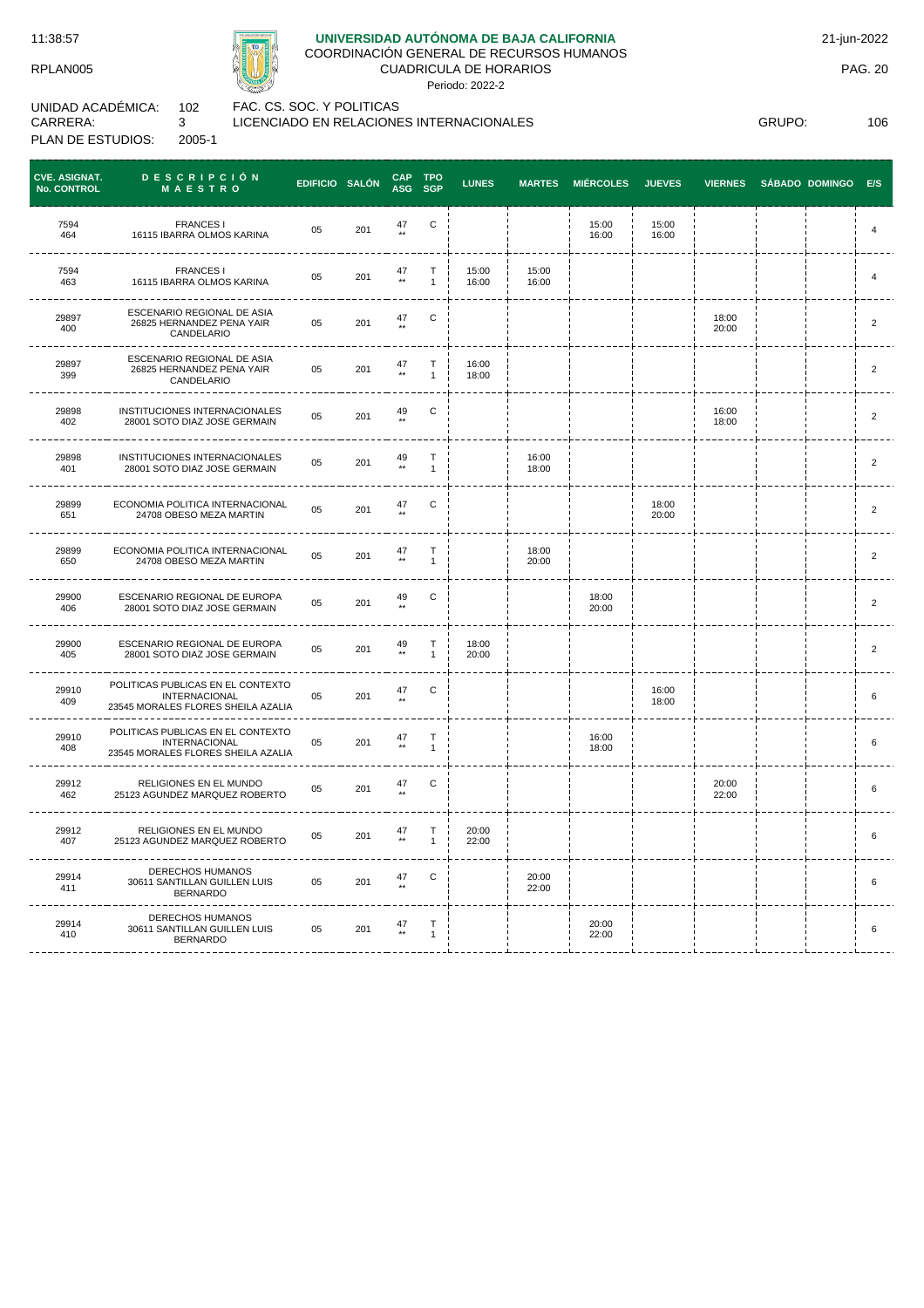# **UNIVERSIDAD AUTÓNOMA DE BAJA CALIFORNIA**

COORDINACIÓN GENERAL DE RECURSOS HUMANOS

CUADRICULA DE HORARIOS Periodo: 2022-2

UNIDAD ACADÉMICA: CARRERA: PLAN DE ESTUDIOS: 102 3 2018-1

FAC. CS. SOC. Y POLITICAS LICENCIADO EN RELACIONES INTERNACIONALES

GRUPO: 106

| <b>CVE. ASIGNAT.</b><br><b>No. CONTROL</b> | <b>DESCRIPCIÓN</b><br>MAESTRO                                                                        | EDIFICIO SALÓN |     | CAP TPO<br>ASG SGP         |                              | <b>LUNES</b>   | <b>MARTES</b>  | <b>MIÉRCOLES</b> | <b>JUEVES</b>  | <b>VIERNES</b> | <b>SÁBADO DOMINGO</b> | E/S            |
|--------------------------------------------|------------------------------------------------------------------------------------------------------|----------------|-----|----------------------------|------------------------------|----------------|----------------|------------------|----------------|----------------|-----------------------|----------------|
| 7594<br>464                                | <b>FRANCES I</b><br>16115 IBARRA OLMOS KARINA                                                        | 05             | 201 | 47                         | С                            |                |                | 15:00<br>16:00   | 15:00<br>16:00 |                |                       | 4              |
| 7594<br>463                                | <b>FRANCES1</b><br>16115 IBARRA OLMOS KARINA                                                         | 05             | 201 | 47<br>$**$                 | $\mathsf{T}$<br>$\mathbf{1}$ | 15:00<br>16:00 | 15:00<br>16:00 |                  |                |                |                       | $\overline{4}$ |
| 29897<br>400                               | ESCENARIO REGIONAL DE ASIA<br>26825 HERNANDEZ PENA YAIR<br>CANDELARIO                                | 05             | 201 | 47                         | C                            |                |                |                  |                | 18:00<br>20:00 |                       | $\overline{2}$ |
| 29897<br>399                               | ESCENARIO REGIONAL DE ASIA<br>26825 HERNANDEZ PENA YAIR<br>CANDELARIO                                | 05             | 201 | 47                         | $\top$<br>$\mathbf{1}$       | 16:00<br>18:00 |                |                  |                |                |                       | $\overline{2}$ |
| 29898<br>402                               | INSTITUCIONES INTERNACIONALES<br>28001 SOTO DIAZ JOSE GERMAIN                                        | 05             | 201 | 49<br>$+ +$                | С                            |                |                |                  |                | 16:00<br>18:00 |                       | $\overline{2}$ |
| 29898<br>401                               | INSTITUCIONES INTERNACIONALES<br>28001 SOTO DIAZ JOSE GERMAIN                                        | 05             | 201 | 49<br>$\star\star$         | Т<br>$\mathbf{1}$            |                | 16:00<br>18:00 |                  |                |                |                       | $\overline{2}$ |
| 29899<br>651                               | ECONOMIA POLITICA INTERNACIONAL<br>24708 OBESO MEZA MARTIN                                           | 05             | 201 | $^{47}_{\tiny \star\star}$ | С                            |                |                |                  | 18:00<br>20:00 |                |                       | $\overline{2}$ |
| 29899<br>650                               | ECONOMIA POLITICA INTERNACIONAL<br>24708 OBESO MEZA MARTIN                                           | 05             | 201 | $^{47}_{\tiny \star\star}$ | Т<br>$\mathbf{1}$            |                | 18:00<br>20:00 |                  |                |                |                       | $\overline{2}$ |
| 29900<br>406                               | ESCENARIO REGIONAL DE EUROPA<br>28001 SOTO DIAZ JOSE GERMAIN                                         | 05             | 201 | 49<br>$\star\star$         | С                            |                |                | 18:00<br>20:00   |                |                |                       | $\overline{2}$ |
| 29900<br>405                               | ESCENARIO REGIONAL DE EUROPA<br>28001 SOTO DIAZ JOSE GERMAIN                                         | 05             | 201 | 49<br>$\star\star$         | Т<br>$\mathbf{1}$            | 18:00<br>20:00 |                |                  |                |                |                       | $\overline{2}$ |
| 29910<br>409                               | POLITICAS PUBLICAS EN EL CONTEXTO<br><b>INTERNACIONAL</b><br>23545 MORALES FLORES SHEILA AZALIA      | 05             | 201 | $47 \atop{ \star \star}$   | С                            |                |                |                  | 16:00<br>18:00 |                |                       | 6              |
| 29910<br>408                               | POLITICAS PUBLICAS EN EL CONTEXTO<br><b>INTERNACIONAL</b><br>23545 MORALES FLORES SHEILA AZALIA<br>. | 05             | 201 | $47 \atop \star\star$      | $\top$<br>$\mathbf{1}$       |                |                | 16:00<br>18:00   |                |                |                       | 6              |
| 29912<br>462                               | RELIGIONES EN EL MUNDO<br>25123 AGUNDEZ MARQUEZ ROBERTO                                              | 05             | 201 | 47                         | С                            |                |                |                  |                | 20:00<br>22:00 |                       | 6              |
| 29912<br>407                               | RELIGIONES EN EL MUNDO<br>25123 AGUNDEZ MARQUEZ ROBERTO                                              | 05             | 201 | $\frac{47}{11}$            | т<br>$\overline{1}$          | 20:00<br>22:00 |                |                  |                |                |                       | 6              |
| 29914<br>411                               | DERECHOS HUMANOS<br>30611 SANTILLAN GUILLEN LUIS<br><b>BERNARDO</b>                                  | 05             | 201 | $47 \atop{ \star \star}$   | С                            |                | 20:00<br>22:00 |                  |                |                |                       | 6              |
| 29914<br>410                               | DERECHOS HUMANOS<br>30611 SANTILLAN GUILLEN LUIS<br><b>BERNARDO</b>                                  | 05             | 201 | $47 \atop \ast\ast$        | Т<br>$\mathbf{1}$            |                |                | 20:00<br>22:00   |                |                |                       | 6              |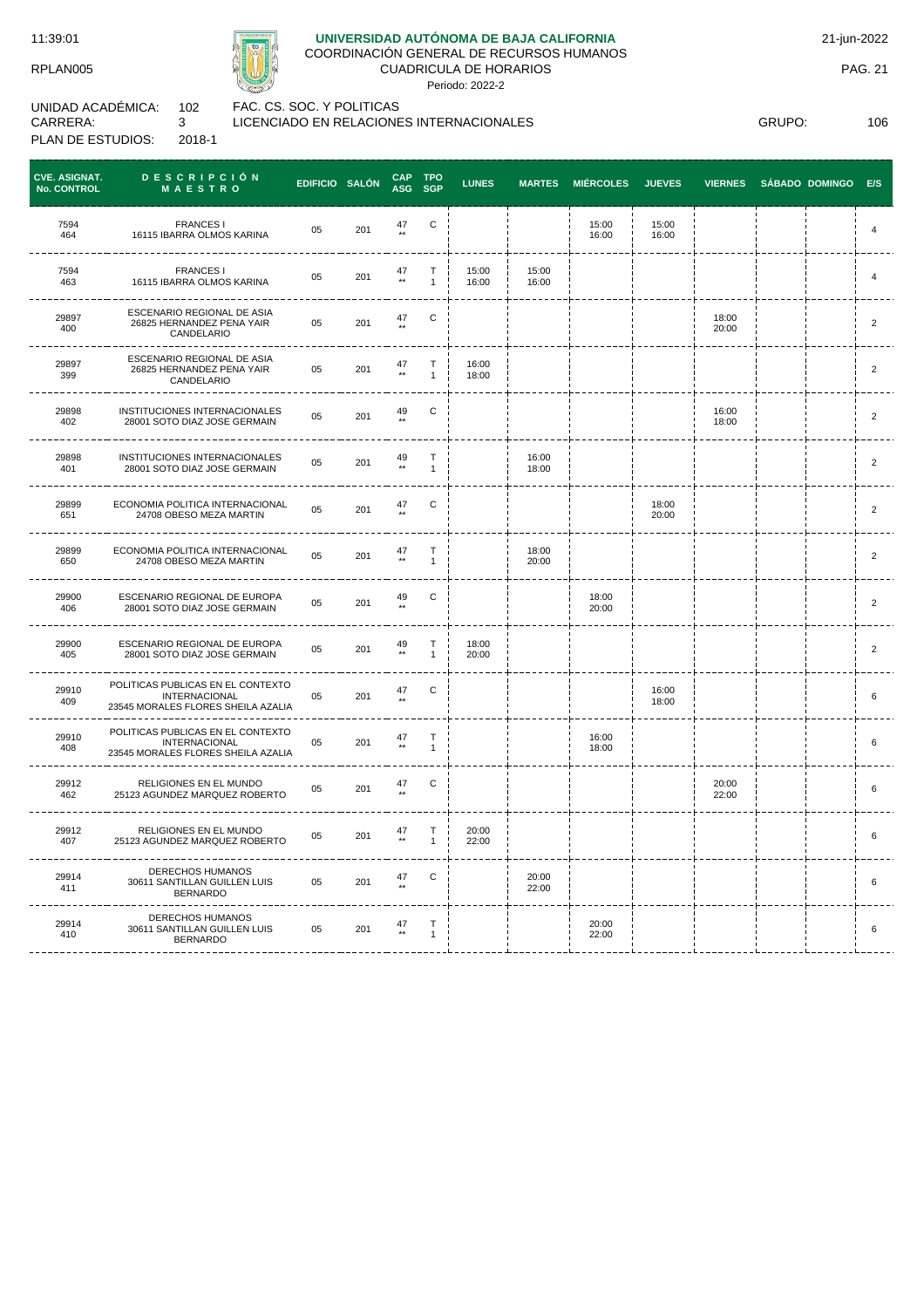

# **UNIVERSIDAD AUTÓNOMA DE BAJA CALIFORNIA**

COORDINACIÓN GENERAL DE RECURSOS HUMANOS CUADRICULA DE HORARIOS

Periodo: 2022-2

UNIDAD ACADÉMICA: CARRERA: PLAN DE ESTUDIOS: 102 3 2018-1

FAC. CS. SOC. Y POLITICAS LICENCIADO EN RELACIONES INTERNACIONALES

GRUPO: 107

| <b>CVE. ASIGNAT.</b><br>No. CONTROL | <b>DESCRIPCIÓN</b><br>MAESTRO                                                                  | EDIFICIO SALÓN |     | CAP TPO<br>ASG SGP |                   | <b>LUNES</b>   | <b>MARTES</b>  | <b>MIÉRCOLES</b> | <b>JUEVES</b>  | <b>VIERNES</b> | <b>SÁBADO DOMINGO</b> | E/S            |
|-------------------------------------|------------------------------------------------------------------------------------------------|----------------|-----|--------------------|-------------------|----------------|----------------|------------------|----------------|----------------|-----------------------|----------------|
| 29881<br>538                        | AGENDA GLOBAL<br>23898 HERRERA GARCIA MARTHA<br><b>CECILIA</b>                                 | $\vee$         | 309 | 43                 | С                 |                |                |                  |                | 18:00<br>20:00 |                       | 3              |
| 29881<br>537                        | <b>AGENDA GLOBAL</b><br>23898 HERRERA GARCIA MARTHA<br><b>CECILIA</b>                          | 05             | 309 | 43<br>$\star\star$ | Т<br>$\mathbf{1}$ |                |                |                  | 18:00<br>20:00 |                |                       | 3              |
| 29901<br>546                        | ESCENARIO REGIONAL DE AFRICA<br>26825 HERNANDEZ PENA YAIR<br>CANDELARIO                        | 05             | 309 | 43                 | С                 |                | 20:00<br>22:00 |                  |                |                |                       | 3              |
| 29901<br>545                        | ESCENARIO REGIONAL DE AFRICA<br>26825 HERNANDEZ PENA YAIR<br>CANDELARIO                        | 05             | 309 | 43<br>$\star\star$ | Т<br>$\mathbf{1}$ |                |                |                  |                | 16:00<br>18:00 |                       | 3              |
| 29902<br>573                        | DERECHO DIPLOMATICO Y PRACTICA<br>CONSULAR<br>29652 RODRIGUEZ MEDRANO RODOLFO<br>SERGIO        | 05             | 309 | 43                 | С                 |                |                |                  |                |                | 20:00<br>22:00        | 3              |
| 29902<br>572                        | DERECHO DIPLOMATICO Y PRACTICA<br>CONSULAR<br>29652 RODRIGUEZ MEDRANO RODOLFO<br>SERGIO        | 05             | 309 | 43<br>$\star\star$ | Т<br>$\mathbf{1}$ | 18:00<br>20:00 |                |                  |                |                |                       | 3              |
| 29903<br>534                        | ESCENARIO REGIONAL DE MEDIO<br><b>ORIENTE</b><br>24789 ROMERO RAMIREZ CARLOS<br><b>ANTONIO</b> | 05             | 309 | 43                 | С                 |                |                | 16:00<br>18:00   |                |                |                       | 3              |
| 29903<br>533                        | ESCENARIO REGIONAL DE MEDIO<br><b>ORIENTE</b><br>24789 ROMERO RAMIREZ CARLOS<br><b>ANTONIO</b> | 05             | 309 | 43<br>$\star\star$ | Т<br>$\mathbf{1}$ | 16:00<br>18:00 |                |                  |                |                |                       | 3              |
| 29921<br>775                        | ORGANIZACION Y FUNCIONAMIENTO DE<br>LA DIPLOMACIA<br>23546 CASTRO GOMEZ LLUVIA JANETT          | 05             | 309 | 48                 | C                 |                |                |                  | 16:00<br>18:00 |                |                       | 7              |
| 29921<br>776                        | ORGANIZACION Y FUNCIONAMIENTO DE<br>LA DIPLOMACIA<br>23546 CASTRO GOMEZ LLUVIA JANETT          | 05             | 309 | 48<br>$\star\star$ | т<br>$\mathbf{1}$ |                | 18:00<br>20:00 |                  |                |                |                       | $\overline{7}$ |
| 29922<br>544                        | FORMULACION DE PROYECTOS<br><b>INTERNACIONALES</b><br>23545 MORALES FLORES SHEILA AZALIA       | 05             | 309 | 43                 | C                 |                | 16:00<br>18:00 |                  |                |                |                       | $\overline{7}$ |
| 29922<br>543                        | FORMULACION DE PROYECTOS<br><b>INTERNACIONALES</b><br>23545 MORALES FLORES SHEILA AZALIA       | 05             | 309 | 43<br>$\star\star$ | Т<br>$\mathbf{1}$ |                |                |                  | 20:00<br>22:00 |                |                       | $\overline{7}$ |
| 29923<br>542                        | SEGURIDAD INTERNACIONAL<br>30291 BETANCOURT CABRERA ABDU                                       | 05             | 309 | 43                 | С                 | 20:00<br>22:00 |                |                  |                |                |                       | 7              |
| 29923<br>541                        | SEGURIDAD INTERNACIONAL<br>30291 BETANCOURT CABRERA ABDU                                       | 05             | 309 | 43                 | Т<br>$\mathbf{1}$ |                |                | 18:00<br>20:00   |                |                |                       | $\overline{7}$ |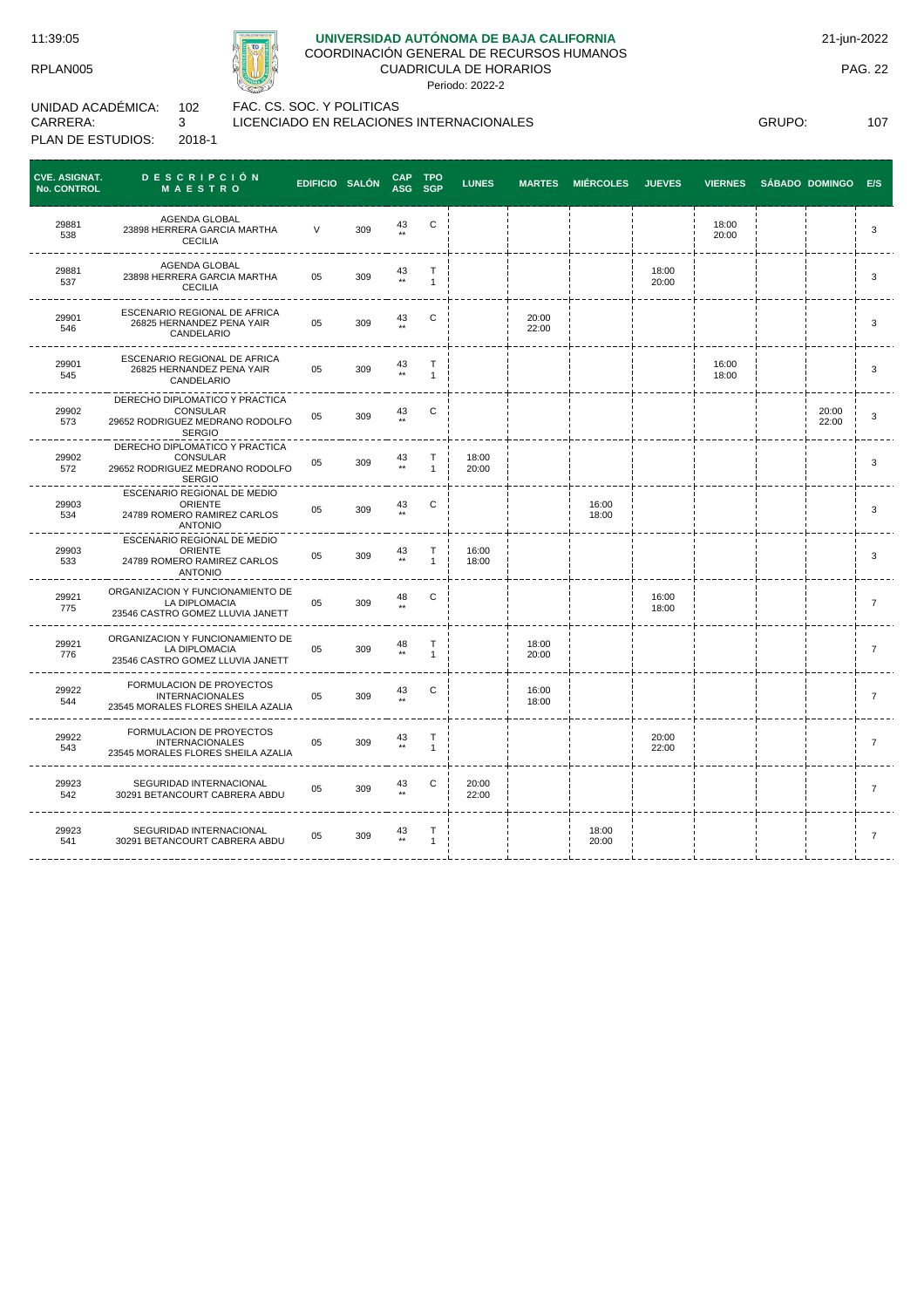

## **UNIVERSIDAD AUTÓNOMA DE BAJA CALIFORNIA**

COORDINACIÓN GENERAL DE RECURSOS HUMANOS CUADRICULA DE HORARIOS

Periodo: 2022-2

UNIDAD ACADÉMICA: CARRERA: PLAN DE ESTUDIOS: 102 3 2018-1

FAC. CS. SOC. Y POLITICAS LICENCIADO EN RELACIONES INTERNACIONALES

GRUPO: 108

| <b>CVE. ASIGNAT.</b><br><b>No. CONTROL</b> | <b>DESCRIPCIÓN</b><br><b>MAESTRO</b>                                                           | EDIFICIO SALÓN |     | <b>CAP</b>            | <b>TPO</b><br>ASG SGP | <b>LUNES</b>   | <b>MARTES</b>  | <b>MIÉRCOLES</b> | <b>JUEVES</b>  | <b>VIERNES</b> | SÁBADO DOMINGO E/S |                |
|--------------------------------------------|------------------------------------------------------------------------------------------------|----------------|-----|-----------------------|-----------------------|----------------|----------------|------------------|----------------|----------------|--------------------|----------------|
| 29858<br>578                               | <b>EMPRENDIMIENTO</b><br>29167 ALDAPE VASQUEZ ARISTOTELES<br><b>OMAR</b>                       | 0 <sub>5</sub> | 207 | 40                    | C                     | 20:00<br>21:00 |                |                  |                |                |                    | $\overline{7}$ |
| 29858<br>577                               | <b>EMPRENDIMIENTO</b><br>29167 ALDAPE VASQUEZ ARISTOTELES<br><b>OMAR</b>                       | 05             | 207 | 40<br>$^{\star\star}$ | P<br>$\mathbf{1}$     |                |                |                  | 20:00<br>22:00 |                |                    | $\overline{7}$ |
| 29858<br>576                               | <b>EMPRENDIMIENTO</b><br>29167 ALDAPE VASQUEZ ARISTOTELES<br>OMAR                              | 05             | 207 | 40                    | т<br>$\mathbf{1}$     |                |                |                  |                | 20:00<br>22:00 |                    | $\overline{7}$ |
| 29880<br>575                               | <b>GEOPOLITICA</b><br>20202 MORALES FLORES HECTOR<br>YOGUESWAR                                 | 05             | 207 | 40                    | C                     |                |                | 16:00<br>18:00   |                |                |                    | 6              |
| 29880<br>574                               | <b>GEOPOLITICA</b><br>20202 MORALES FLORES HECTOR<br>YOGUESWAR                                 | 05             | 207 | 40<br>$\star\star$    | т<br>$\mathbf{1}$     | 16:00<br>18:00 |                |                  |                |                |                    | 6              |
| 29902<br>655                               | DERECHO DIPLOMATICO Y PRACTICA<br>CONSULAR<br>29652 RODRIGUEZ MEDRANO RODOLFO<br>SERGIO        | 05             | 207 | 40                    | C                     |                | 16:00<br>18:00 |                  |                |                |                    | 3              |
| 29902<br>654                               | DERECHO DIPLOMATICO Y PRACTICA<br>CONSULAR<br>29652 RODRIGUEZ MEDRANO RODOLFO<br><b>SERGIO</b> | 05             | 207 | $40$ **               | т<br>$\mathbf{1}$     |                | 18:00<br>20:00 |                  |                |                |                    | 3              |
| 29904<br>580                               | <b>INVESTIGACION DIRIGIDA</b><br>11931 GONZALEZ HERNANDEZ IRMA A.                              | 05             | 207 | 40                    | С                     |                |                |                  | 18:00<br>20:00 |                |                    | 3              |
| 29904<br>579                               | <b>INVESTIGACION DIRIGIDA</b><br>11931 GONZALEZ HERNANDEZ IRMA A.                              | 05             | 207 | 40                    | Т<br>$\mathbf{1}$     | 18:00<br>20:00 |                |                  |                |                |                    | 3              |
| 29924<br>584                               | PROCESOS DE INTEGRACION<br><b>REGIONAL</b><br>27994 IBARRA RODRIGUEZ JOSE                      | 05             | 207 | 40                    | С                     |                |                |                  | 16:00<br>18:00 |                |                    | $\overline{7}$ |
| 29924<br>583                               | PROCESOS DE INTEGRACION<br><b>REGIONAL</b><br>27994 IBARRA RODRIGUEZ JOSE                      | 05             | 207 | 40                    | т<br>$\mathbf{1}$     |                |                |                  |                | 18:00<br>20:00 |                    | 7              |
| 29925<br>582                               | PROTOCOLO Y TECNICAS DE<br><b>NEGOCIACION</b><br>23546 CASTRO GOMEZ LLUVIA JANETT              | 05             | 207 | 40                    | С                     |                |                | 18:00<br>20:00   |                |                |                    | $\overline{7}$ |
| 29925<br>581                               | PROTOCOLO Y TECNICAS DE<br><b>NEGOCIACION</b><br>23546 CASTRO GOMEZ LLUVIA JANETT              | 05             | 207 | 40                    | т<br>$\mathbf{1}$     |                | 20:00<br>22:00 |                  |                |                |                    | $\overline{7}$ |
|                                            |                                                                                                |                |     |                       |                       |                |                |                  |                |                |                    |                |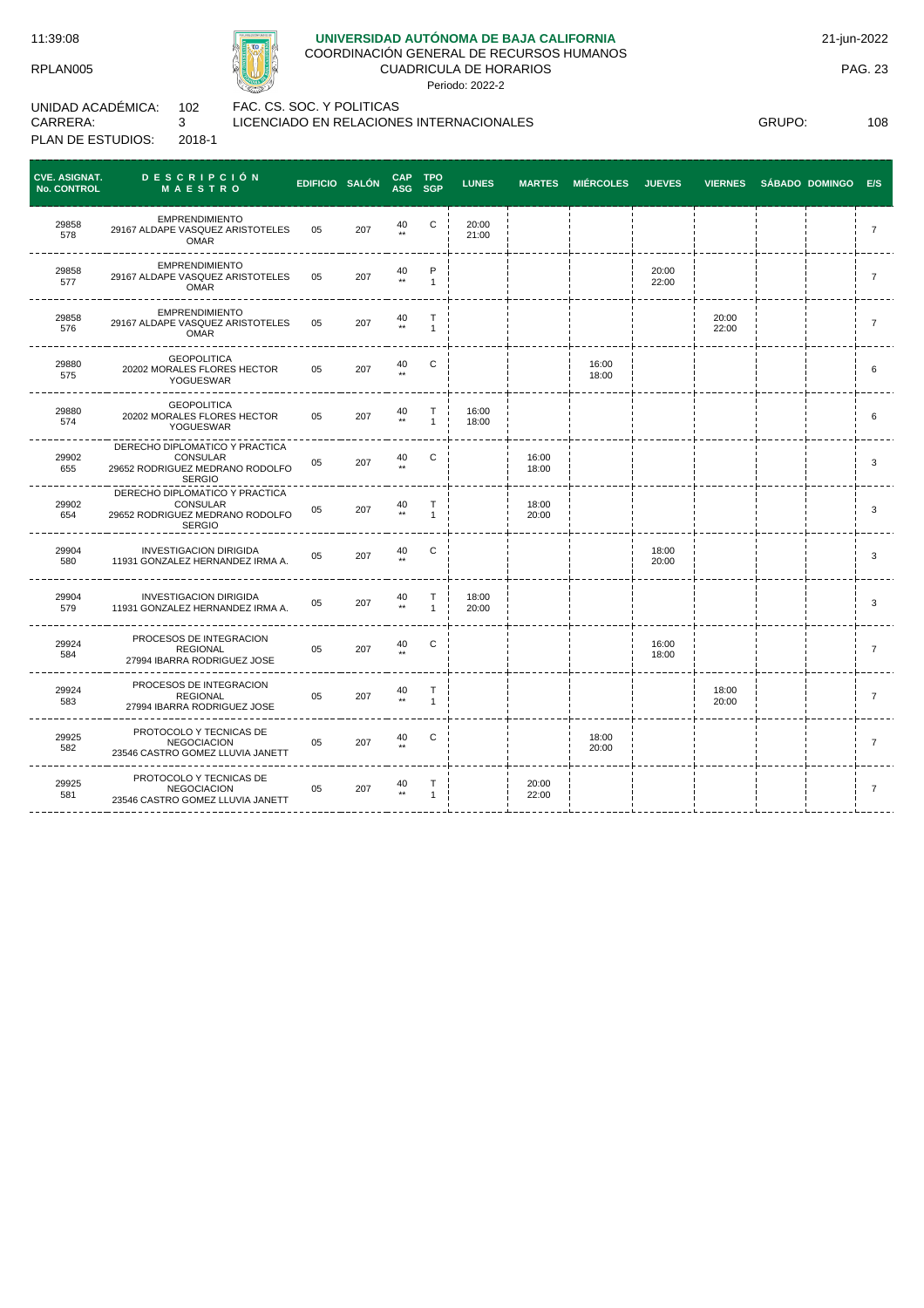

# **UNIVERSIDAD AUTÓNOMA DE BAJA CALIFORNIA**

COORDINACIÓN GENERAL DE RECURSOS HUMANOS

CUADRICULA DE HORARIOS

Periodo: 2022-2

UNIDAD ACADÉMICA: CARRERA: PLAN DE ESTUDIOS: 102 3 2018-1

FAC. CS. SOC. Y POLITICAS LICENCIADO EN RELACIONES INTERNACIONALES

GRUPO: 110

| <b>CVE. ASIGNAT.</b><br><b>No. CONTROL</b> | <b>DESCRIPCIÓN</b><br><b>MAESTRO</b>                                                    | EDIFICIO SALÓN |     | CAP TPO               | ASG SGP           | <b>LUNES</b>   | <b>MARTES</b>  | <b>MIÉRCOLES</b> | <b>JUEVES</b>  | <b>VIERNES</b> | SÁBADO DOMINGO E/S |              |
|--------------------------------------------|-----------------------------------------------------------------------------------------|----------------|-----|-----------------------|-------------------|----------------|----------------|------------------|----------------|----------------|--------------------|--------------|
| 29883<br>742                               | TEORIAS CLASICAS DE LAS<br>RELACIONES INTERNACIONALES<br>20191 RAMIREZ MEDA KENIA MARIA | 05             | 307 | 35<br>$\star\star$    | С                 | 16:00<br>18:00 |                |                  |                |                |                    | 1            |
| 29883<br>741                               | TEORIAS CLASICAS DE LAS<br>RELACIONES INTERNACIONALES<br>20191 RAMIREZ MEDA KENIA MARIA | 05             | 307 | 35<br>$\star\star$    | T<br>$\mathbf{1}$ |                |                | 18:00<br>20:00   |                |                |                    | 1            |
| 29884<br>744                               | MATEMATICAS PARA LAS CIENCIAS<br><b>SOCIALES</b><br>23996 LOPEZ GUTIERREZ JAIME         | 05             | 307 | 35<br>$\star\star$    | C                 | 18:00<br>20:00 |                |                  |                |                |                    | $\mathbf{1}$ |
| 29884<br>743                               | MATEMATICAS PARA LAS CIENCIAS<br><b>SOCIALES</b><br>23996 LOPEZ GUTIERREZ JAIME         | 05             | 307 | 35<br>$\star\star$    | T<br>$\mathbf{1}$ |                |                | 16:00<br>18:00   |                |                |                    | 1            |
| 29885<br>746                               | INTRODUCCION AL DERECHO<br>15979 MARTINEZ LOBATOS GUSTAVO                               | 05             | 307 | 35                    | С                 |                |                |                  | 20:00<br>22:00 |                |                    | 1            |
| 29885<br>745                               | INTRODUCCION AL DERECHO<br>15979 MARTINEZ LOBATOS GUSTAVO                               | 05             | 307 | 35<br>$\star\star$    | т<br>$\mathbf{1}$ | 20:00<br>22:00 |                |                  |                |                |                    | $\mathbf{1}$ |
| 29886<br>747                               | HISTORIA MUNDIAL CONTEMPORANEA<br>24706 CALZADA LOPEZ NAZARIO                           | 05             | 307 | 35<br>$\star\star$    | C                 |                | 16:00<br>18:00 |                  |                |                |                    | 1            |
| 29887<br>749                               | MICROECONOMIA<br>24708 OBESO MEZA MARTIN                                                | 05             | 307 | 35                    | С                 |                |                |                  |                | 16:00<br>18:00 |                    | 1            |
| 29887<br>748                               | <b>MICROECONOMIA</b><br>24708 OBESO MEZA MARTIN                                         | 05             | 307 | $\frac{35}{11}$       | T<br>$\mathbf{1}$ |                |                | 20:00<br>22:00   |                |                |                    | $\mathbf{1}$ |
| 29906<br>751                               | SISTEMA POLITICO MEXICANO<br>24025 AYALA MARISCAL SERGIO YALOT                          | 05             | 307 | 35                    | С                 |                | 18:00<br>20:00 |                  |                |                |                    | 5            |
| 29906<br>750                               | SISTEMA POLITICO MEXICANO<br>24025 AYALA MARISCAL SERGIO YALOT                          | 05             | 307 | 35<br>$^{\star\star}$ | T<br>$\mathbf{1}$ |                |                |                  | 16:00<br>18:00 |                |                    | 5            |
| 29908<br>753                               | <b>GEOGRAFIA HUMANA</b><br>28160 GONZALEZ OCHOA DIANA MICHEL 05                         |                | 307 | 35                    | С                 |                | 20:00<br>22:00 |                  |                |                |                    | 5            |
| 29908<br>752                               | <b>GEOGRAFIA HUMANA</b><br>28160 GONZALEZ OCHOA DIANA MICHEL 05                         |                | 307 | 35<br>$^{\star\star}$ | т<br>$\mathbf{1}$ |                |                |                  |                | 18:00<br>20:00 |                    | 5            |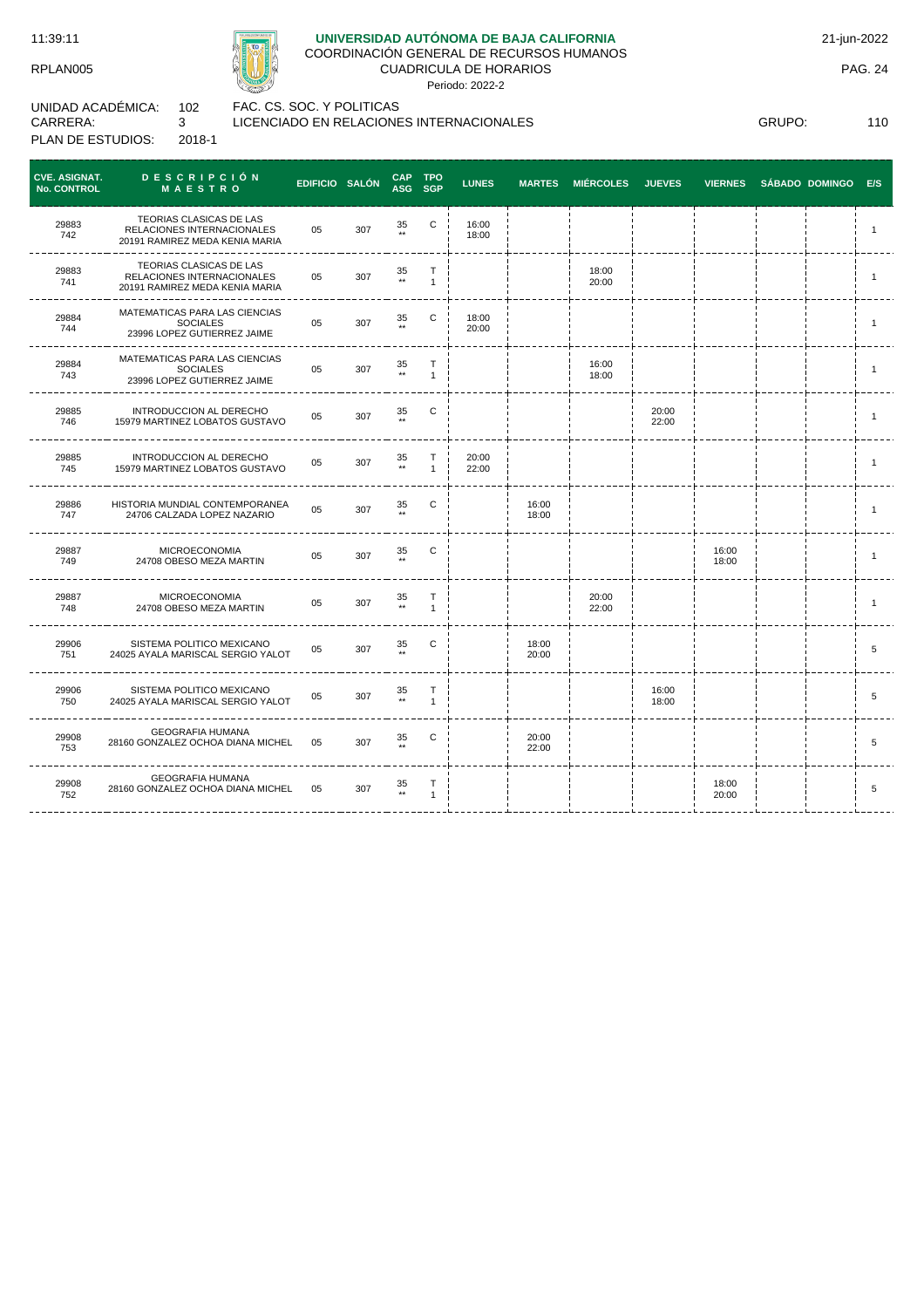

# **UNIVERSIDAD AUTÓNOMA DE BAJA CALIFORNIA**

COORDINACIÓN GENERAL DE RECURSOS HUMANOS CUADRICULA DE HORARIOS

Periodo: 2022-2

UNIDAD ACADÉMICA: CARRERA: PLAN DE ESTUDIOS: 102 3 2018-1

FAC. CS. SOC. Y POLITICAS LICENCIADO EN RELACIONES INTERNACIONALES

GRUPO: 115

| <b>CVE. ASIGNAT.</b><br>No. CONTROL | <b>DESCRIPCIÓN</b><br><b>MAESTRO</b>                                               | EDIFICIO SALÓN |     | CAP TPO<br>ASG SGP    |                   | <b>LUNES</b>   |                | MARTES MIÉRCOLES JUEVES |                | VIERNES SÁBADO DOMINGO |  | E/S            |
|-------------------------------------|------------------------------------------------------------------------------------|----------------|-----|-----------------------|-------------------|----------------|----------------|-------------------------|----------------|------------------------|--|----------------|
| 29894<br>766                        | DERECHO INTERNACIONAL PRIVADO<br>0 VACANTE                                         | 05             | 306 | 30<br>$++$            | C                 |                |                |                         | 16:00<br>18:00 |                        |  | $\overline{2}$ |
| 29894<br>765                        | DERECHO INTERNACIONAL PRIVADO<br>0 VACANTE                                         | 05             | 306 | 30<br>$^{\star\star}$ | T<br>$\mathbf{1}$ |                |                | 16:00<br>18:00          |                |                        |  | $\overline{2}$ |
| 29895<br>762                        | POLITICA EXTERIOR DE MEXICO<br>24025 AYALA MARISCAL SERGIO YALOT                   | 05             | 306 | 30<br>$\star\star$    | C                 |                |                |                         | 18:00<br>20:00 |                        |  | $\overline{2}$ |
| 29895<br>761                        | POLITICA EXTERIOR DE MEXICO<br>24025 AYALA MARISCAL SERGIO YALOT                   | 05             | 306 | 30<br>$\star\star$    | T<br>$\mathbf{1}$ |                |                | 18:00<br>20:00          |                |                        |  | $\overline{2}$ |
| 29896<br>758                        | COMERCIO INTERNACIONAL<br>28169 URENA CRUZ MIDORI                                  | 05             | 306 | 30<br>$+ +$           | C                 |                |                |                         |                | 20:00<br>22:00         |  | 2              |
| 29896<br>757                        | COMERCIO INTERNACIONAL<br>28169 URENA CRUZ MIDORI                                  | 05             | 306 | 30<br>$\star\star$    | т<br>$\mathbf{1}$ | 16:00<br>18:00 |                |                         |                |                        |  | $\overline{2}$ |
| 29913<br>768                        | <b>GLOBALIZACION Y GOBERNANZA</b><br>27994 IBARRA RODRIGUEZ JOSE<br><b>ANTONIO</b> | 05             | 306 | 30                    | C                 |                |                | 20:00<br>22:00          |                |                        |  | 6              |
| 29913<br>767                        | GLOBALIZACION Y GOBERNANZA<br>27994 IBARRA RODRIGUEZ JOSE<br><b>ANTONIO</b>        | 05             | 306 | 30<br>$\star\star$    | Т<br>$\mathbf{1}$ |                | 20:00<br>22:00 |                         |                |                        |  | 6              |
| 29915<br>760                        | REGIMENES INTERNACIONALES<br>24789 ROMERO RAMIREZ CARLOS<br><b>ANTONIO</b>         | 05             | 306 | 30                    | $\mathbf C$       |                |                |                         |                | 16:00<br>18:00         |  | 6              |
| 29915<br>759                        | REGIMENES INTERNACIONALES<br>24789 ROMERO RAMIREZ CARLOS<br><b>ANTONIO</b>         | 05             | 306 | 30<br>$\star\star$    | т<br>$\mathbf{1}$ |                | 16:00<br>18:00 |                         |                |                        |  | 6              |
| 29918<br>764                        | COOPERACION INTERNACIONAL<br>23545 MORALES FLORES SHEILA AZALIA                    | 0 <sub>5</sub> | 306 | 30<br>$\star\star$    | C                 | 18:00<br>20:00 |                |                         |                |                        |  | 6              |
| 29918<br>763                        | COOPERACION INTERNACIONAL<br>23545 MORALES FLORES SHEILA AZALIA                    | 05             | 306 | 30<br>$^{\star\star}$ | т<br>$\mathbf{1}$ |                | 18:00<br>20:00 |                         |                |                        |  | 6              |

21-jun-2022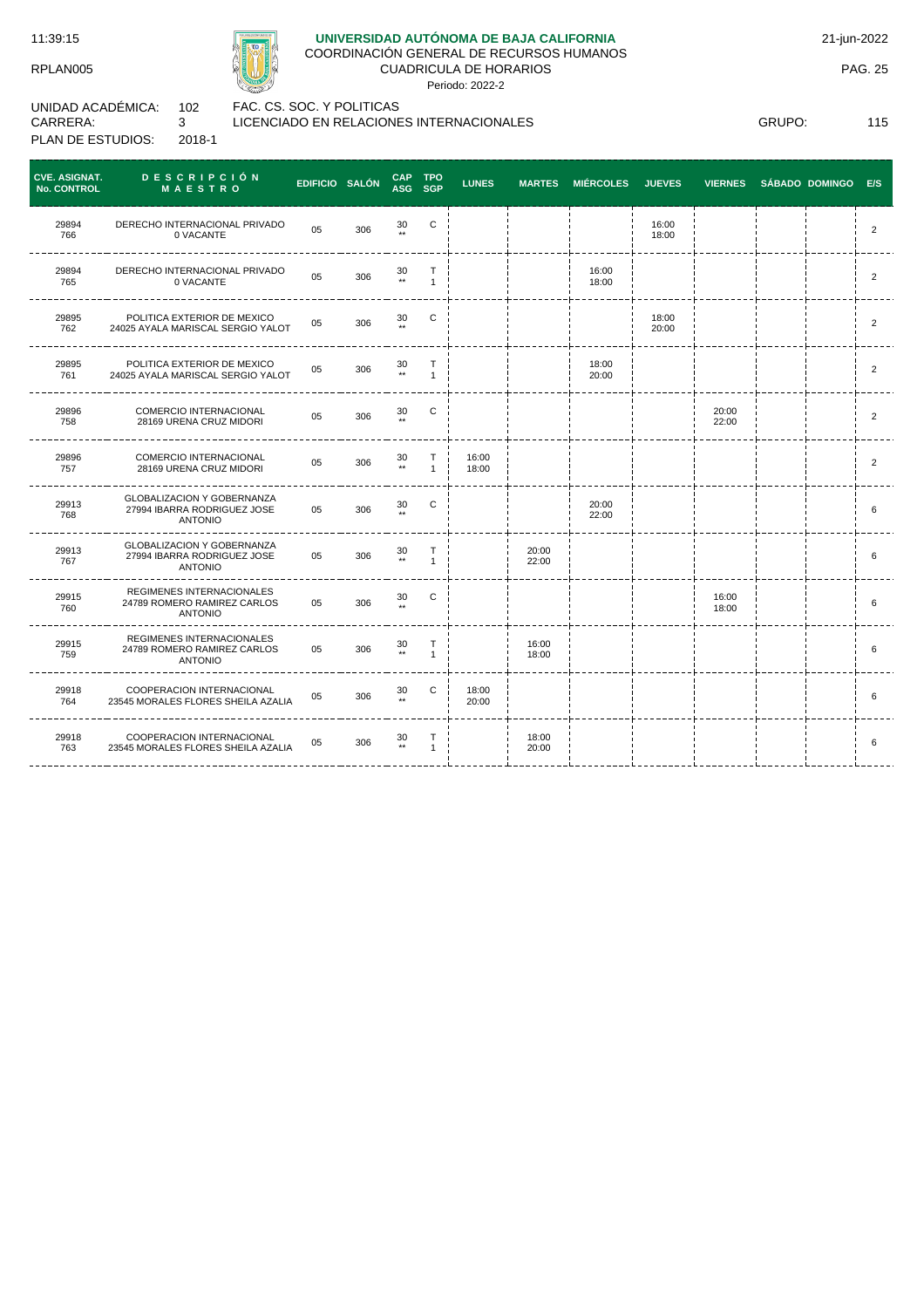RPLAN005

CARRERA:

UNIDAD ACADÉMICA:

PLAN DE ESTUDIOS:



# **UNIVERSIDAD AUTÓNOMA DE BAJA CALIFORNIA**

COORDINACIÓN GENERAL DE RECURSOS HUMANOS

CUADRICULA DE HORARIOS Periodo: 2022-2

102 4 FAC. CS. SOC. Y POLITICAS LICENCIADO EN ECONOMIA

2018-1

GRUPO: 203

| <b>CVE. ASIGNAT.</b><br><b>No. CONTROL</b> | DESCRIPCIÓN<br>MAESTRO                                                              | EDIFICIO SALÓN |     | CAP TPO<br>ASG SGP    |                   | <b>LUNES</b>   | <b>MARTES</b>  | <b>MIÉRCOLES</b> | <b>JUEVES</b>  | <b>VIERNES</b> | SÁBADO DOMINGO E/S |                |
|--------------------------------------------|-------------------------------------------------------------------------------------|----------------|-----|-----------------------|-------------------|----------------|----------------|------------------|----------------|----------------|--------------------|----------------|
| 29824<br>101                               | PRINCIPIOS DE TEORIA<br><b>MICROECONOMICA</b><br>22831 SAUCEDA PARRA ANGELICA LIDIA | 05             | 203 | 38<br>$**$            | С                 |                |                |                  | 11:00<br>13:00 |                |                    | $\mathbf{1}$   |
| 29824<br>100                               | PRINCIPIOS DE TEORIA<br><b>MICROECONOMICA</b><br>22831 SAUCEDA PARRA ANGELICA LIDIA | 05             | 203 | 38<br>$\star\star$    | Т<br>$\mathbf{1}$ | 11:00<br>13:00 |                |                  |                |                |                    | $\overline{1}$ |
| 29825<br>103                               | ESTADISTICA INFERENCIAL<br>23996 LOPEZ GUTIERREZ JAIME                              | 05             | 203 | 38                    | С                 |                |                |                  | 09:00<br>11:00 |                |                    | $\overline{1}$ |
| 29825<br>102                               | <b>ESTADISTICA INFERENCIAL</b><br>23996 LOPEZ GUTIERREZ JAIME                       | 05             | 203 | 38<br>$^{\star\star}$ | Т<br>$\mathbf{1}$ |                | 11:00<br>13:00 |                  |                |                |                    | $\mathbf{1}$   |
| 29826<br>105                               | CALCULO DIFERENCIAL E INTEGRAL<br>23996 LOPEZ GUTIERREZ JAIME                       | 05             | 203 | 38<br>$\star\star$    | С                 |                |                |                  | 08:00<br>09:00 |                |                    | $\mathbf{1}$   |
| 29826<br>104                               | CALCULO DIFERENCIAL E INTEGRAL<br>23996 LOPEZ GUTIERREZ JAIME                       | 05             | 203 | 38<br>$\star\star$    | Т<br>$\mathbf{1}$ |                |                |                  | 07:00<br>08:00 |                |                    | $\mathbf{1}$   |
| 29826<br>104                               | CALCULO DIFERENCIAL E INTEGRAL<br>23996 LOPEZ GUTIERREZ JAIME                       | 05             | 203 | $38 \atop \star\star$ | т<br>$\mathbf{1}$ | 09:00<br>11:00 |                |                  |                |                |                    | $\mathbf{1}$   |
| 29827<br>106                               | PENSAMIENTO ECONOMICO CLASICO<br>1774 NORIEGA VERDUGO SERGIO                        | 05             | 203 | 38<br>$\star\star$    | С                 |                | 09:00<br>11:00 |                  |                |                |                    | $\mathbf{1}$   |
| 29827<br>106                               | PENSAMIENTO ECONOMICO CLASICO<br>1774 NORIEGA VERDUGO SERGIO                        | 05             | 203 | 38                    | С                 |                |                |                  |                | 10:00<br>11:00 |                    | $\mathbf{1}$   |
| 29828<br>108                               | TEORIA DE JUEGOS<br>27769 RIOS FLORES JESUS ARMANDO                                 | 05             | 203 | 38<br>$\star\star$    | С                 |                |                | 10:00<br>11:00   |                |                |                    | $\mathbf{1}$   |
| 29828<br>107                               | TEORIA DE JUEGOS<br>27769 RIOS FLORES JESUS ARMANDO                                 | 05             | 203 | 38                    | Т<br>$\mathbf{1}$ | 07:00<br>09:00 |                |                  |                |                |                    | $\overline{1}$ |
| 29828<br>107                               | <b>TEORIA DE JUEGOS</b><br>27769 RIOS FLORES JESUS ARMANDO                          | 05             | 203 | $38 \atop \star\star$ | Т<br>$\mathbf{1}$ |                |                | 09:00<br>10:00   |                |                |                    | $\mathbf{1}$   |
| 29829<br>110                               | MATEMATICAS FINANCIERAS<br>30057 SOBRADO LUNA ANGELINA<br><b>CLAUDIA</b>            | 05             | 203 | 38                    | С                 |                |                | 07:00<br>08:00   |                |                |                    | $\mathbf{1}$   |
| 29829<br>109                               | MATEMATICAS FINANCIERAS<br>30057 SOBRADO LUNA ANGELINA<br><b>CLAUDIA</b>            | 05             | 203 | $38 \atop \star\star$ | Т<br>$\mathbf{1}$ |                |                |                  |                | 07:00<br>09:00 |                    | $\mathbf{1}$   |
| 29829<br>109                               | MATEMATICAS FINANCIERAS<br>30057 SOBRADO LUNA ANGELINA<br><b>CLAUDIA</b>            | 05             | 203 | 38                    | т<br>$\mathbf{1}$ |                |                | 08:00<br>09:00   |                |                |                    | $\mathbf{1}$   |
| 29856<br>690                               | PAQUETERIA MATEMATICO-<br><b>ESTADISTICO</b><br>26826 ARREDONDO BOTELLO ROCIO       | 05             | 203 | $38 \atop$            | С                 |                | 13:00<br>14:00 |                  |                |                |                    | $\sqrt{5}$     |
| 29856<br>689                               | PAQUETERIA MATEMATICO-<br><b>ESTADISTICO</b><br>26826 ARREDONDO BOTELLO ROCIO       | 05             | 203 | $_{\rm \bf *}^{38}$   | L<br>$\mathbf{1}$ |                |                |                  |                | 11:00<br>13:00 |                    | $\sqrt{5}$     |
| 29856<br>688                               | PAQUETERIA MATEMATICO-<br><b>ESTADISTICO</b><br>26826 ARREDONDO BOTELLO ROCIO       | 05             | 203 | $38 \atop \star\star$ | T<br>$\mathbf{1}$ |                | 07:00<br>09:00 |                  |                |                |                    | $\,$ 5 $\,$    |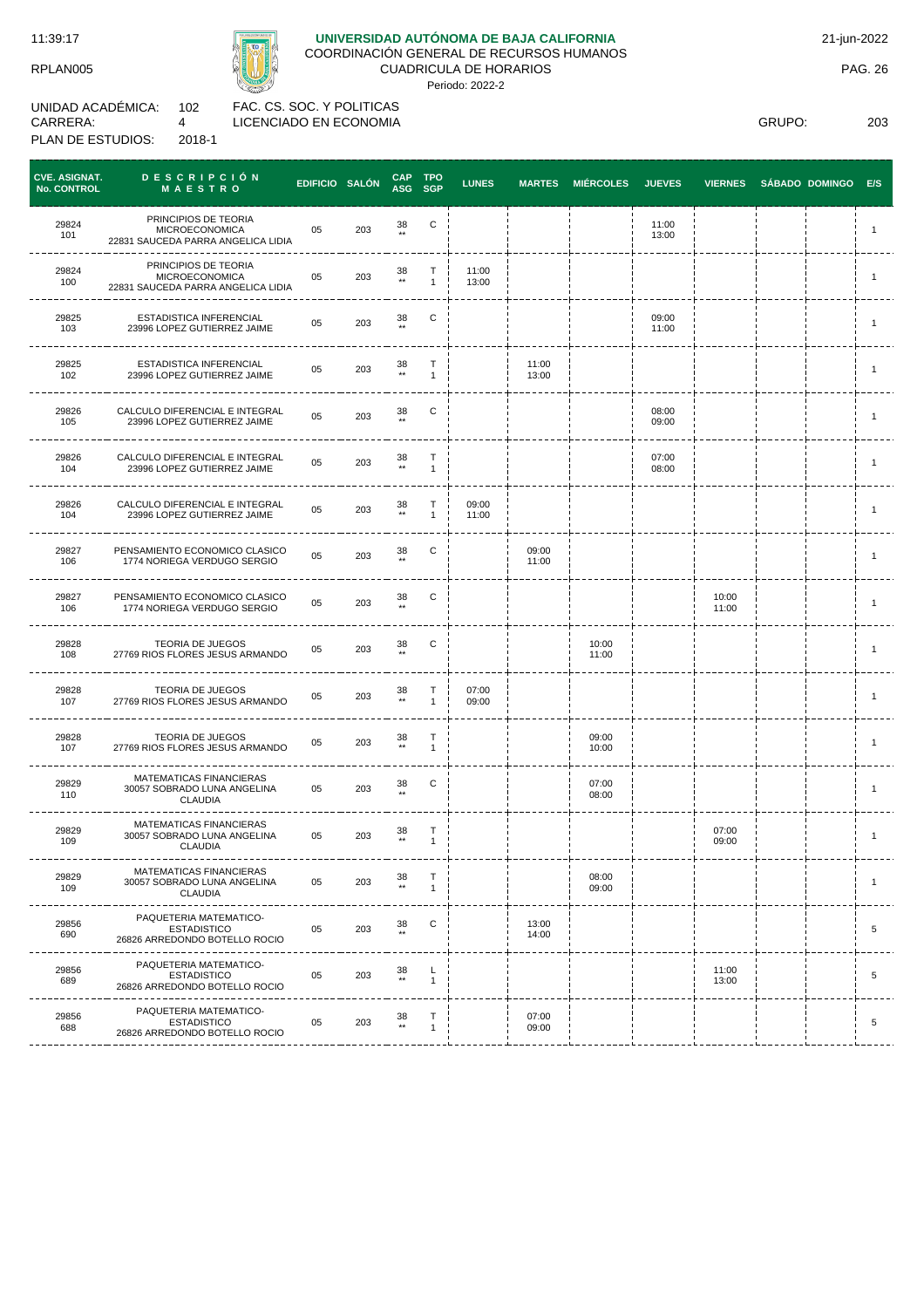RPLAN005

# **UNIVERSIDAD AUTÓNOMA DE BAJA CALIFORNIA**

COORDINACIÓN GENERAL DE RECURSOS HUMANOS CUADRICULA DE HORARIOS

Periodo: 2022-2

UNIDAD ACADÉMICA: CARRERA: PLAN DE ESTUDIOS: 102 4 2018-1

FAC. CS. SOC. Y POLITICAS LICENCIADO EN ECONOMIA

GRUPO: 204

| <b>CVE. ASIGNAT.</b><br>No. CONTROL | <b>DESCRIPCIÓN</b><br>MAESTRO                                                                      | EDIFICIO SALÓN |            | <b>CAP</b><br>ASG SGP  | TPO               | <b>LUNES</b>   | <b>MARTES</b>  | <b>MIÉRCOLES</b> | <b>JUEVES</b>  | <b>VIERNES</b> | SÁBADO DOMINGO | E/S            |
|-------------------------------------|----------------------------------------------------------------------------------------------------|----------------|------------|------------------------|-------------------|----------------|----------------|------------------|----------------|----------------|----------------|----------------|
| 29830<br>114                        | TEORIA MICROECONOMICA INTERMEDIA<br>22831 SAUCEDA PARRA ANGELICA LIDIA                             | 05             | 307        | 30                     | С                 |                | 09:00<br>11:00 |                  |                |                |                | $\overline{2}$ |
| 29830<br>113                        | TEORIA MICROECONOMICA INTERMEDIA<br>22831 SAUCEDA PARRA ANGELICA LIDIA                             | 05             | <b>VIR</b> | 30<br>$\star\star$     | Т<br>$\mathbf{1}$ |                |                |                  |                | 10:00<br>12:00 |                | $\overline{2}$ |
| 29831<br>116                        | PRINCIPIOS DE TEORIA<br><b>MACROECONOMICA</b><br>30057 SOBRADO LUNA ANGELINA<br>CLAUDIA            | 05             | 307        | 30                     | С                 |                |                |                  | 11:00<br>13:00 |                |                | $\overline{2}$ |
| 29831<br>115                        | PRINCIPIOS DE TEORIA<br><b>MACROECONOMICA</b><br>30057 SOBRADO LUNA ANGELINA<br>CLAUDIA            | 05             | 307        | 30<br>$\star\star$     | т<br>$\mathbf{1}$ |                | 11:00<br>13:00 |                  |                |                |                | $\overline{2}$ |
| 29832<br>118                        | ALGEBRA LINEAL Y OPTIMIZACION<br>26826 ARREDONDO BOTELLO ROCIO<br><b>NIRARI</b>                    | 05             | 307        | 30                     | С                 |                |                | 10:00<br>11:00   |                |                |                | $\overline{2}$ |
| 29832<br>117                        | ALGEBRA LINEAL Y OPTIMIZACION<br>26826 ARREDONDO BOTELLO ROCIO<br><b>NIRARI</b>                    | 05             | 307        | 30<br>$\star\star$     | т<br>$\mathbf{1}$ |                |                | 09:00<br>10:00   |                |                |                | $\overline{2}$ |
| 29832<br>117                        | ALGEBRA LINEAL Y OPTIMIZACION<br>26826 ARREDONDO BOTELLO ROCIO<br><b>NIRARI</b>                    | 05             | 307        | 30                     | т<br>$\mathbf{1}$ | 09:00<br>11:00 |                |                  |                |                |                | $\overline{2}$ |
| 29833<br>119                        | PENSAMIENTO ECONOMICO<br>CONTEMPORANEO<br>25187 HIGUERA AGUILAR LUIS ENRIQUE                       | 05             | 307        | 30<br>$\star\star$     | C                 |                |                |                  |                | 07:00<br>08:30 |                | $\overline{2}$ |
| 29833<br>119                        | PENSAMIENTO ECONOMICO<br>CONTEMPORANEO<br>25187 HIGUERA AGUILAR LUIS ENRIQUE                       | 05             | 307        | 30                     | C                 |                |                | 07:30<br>09:00   |                |                |                | $\overline{2}$ |
| 29834<br>121                        | SISTEMA DE CUENTAS NACIONALES<br>30840 LARA MALDONADO MARISOL                                      | 05             | 307        | 30<br>$\star\star$     | C                 |                |                |                  | 08:00<br>09:00 |                |                | $\overline{2}$ |
| 29834<br>120                        | SISTEMA DE CUENTAS NACIONALES<br>30840 LARA MALDONADO MARISOL                                      | 05             | 307        | 30<br>$\star\star$     | т<br>$\mathbf{1}$ |                |                |                  | 07:00<br>08:00 |                |                | $\overline{2}$ |
| 29834<br>120                        | SISTEMA DE CUENTAS NACIONALES<br>30840 LARA MALDONADO MARISOL                                      | 05             | 307        | 30<br>$^{\star\star}$  | т<br>$\mathbf{1}$ | 07:00<br>09:00 |                |                  |                |                |                | $\overline{2}$ |
| 29835<br>123                        | CONTABILIDAD Y FINANZAS<br><b>EMPRESARIALES</b><br>17977 ANTONARES VALDEZ MARIA DE<br><b>JESUS</b> | 05             | 307        | 30                     | С                 |                |                |                  | 10:00<br>11:00 |                |                | $\overline{2}$ |
| 29835<br>122                        | CONTABILIDAD Y FINANZAS<br><b>EMPRESARIALES</b><br>17977 ANTONARES VALDEZ MARIA DE<br><b>JESUS</b> | 05             | 307        | 30<br>$^{\star\star}$  | Т<br>$\mathbf{1}$ |                | 07:00<br>09:00 |                  |                |                |                | $\overline{2}$ |
| 29835<br>122                        | CONTABILIDAD Y FINANZAS<br><b>EMPRESARIALES</b><br>17977 ANTONARES VALDEZ MARIA DE<br><b>JESUS</b> | 05             | 307        | 30                     | т<br>$\mathbf{1}$ |                |                |                  | 09:00<br>10:00 |                |                | $\overline{2}$ |
| 29859<br>126                        | DESARROLLO AGROINDUSTRIAL<br>23443 PERALTA CASTILLO FRANCISCO<br>JAVIER                            | 05             | 307        | 30                     | C                 |                |                | 12:00<br>13:00   |                |                |                | 6              |
| 29859<br>125                        | DESARROLLO AGROINDUSTRIAL<br>23443 PERALTA CASTILLO FRANCISCO<br>JAVIER                            | 05             | 307        | 30<br>$\star\star$     | P<br>$\mathbf{1}$ |                |                |                  |                | 09:00<br>10:00 |                | 6              |
| 29859<br>125                        | DESARROLLO AGROINDUSTRIAL<br>23443 PERALTA CASTILLO FRANCISCO<br>JAVIER                            | 05             | 307        | 30<br>$\star\star$     | P<br>$\mathbf{1}$ |                |                | 11:00<br>12:00   |                |                |                | 6              |
| 29859<br>124                        | DESARROLLO AGROINDUSTRIAL<br>23443 PERALTA CASTILLO FRANCISCO<br>JAVIER                            | 05             | 307        | 30<br>$\star\star$     | т<br>$\mathbf{1}$ |                |                |                  |                | 08:30<br>09:00 |                | 6              |
| 29859<br>124                        | DESARROLLO AGROINDUSTRIAL<br>23443 PERALTA CASTILLO FRANCISCO<br><b>JAVIER</b>                     | 05             | 307        | $_{\rm \ast\ast}^{30}$ | т<br>$\mathbf{1}$ | 11:00<br>12:30 |                |                  |                |                |                | 6              |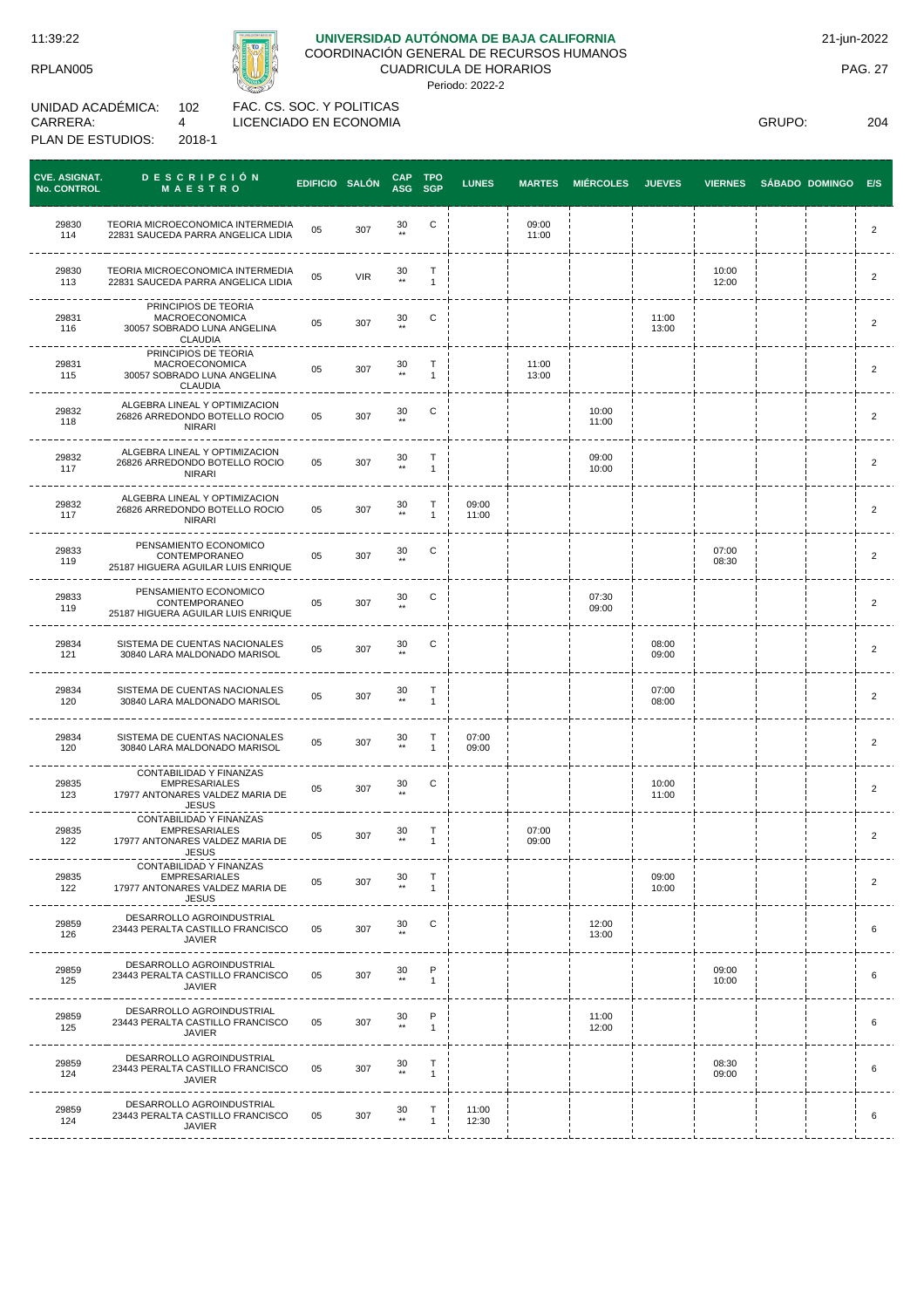RPLAN005



# **UNIVERSIDAD AUTÓNOMA DE BAJA CALIFORNIA**

COORDINACIÓN GENERAL DE RECURSOS HUMANOS

CUADRICULA DE HORARIOS Periodo: 2022-2

UNIDAD ACADÉMICA: CARRERA: PLAN DE ESTUDIOS: 102 4 2018-1

FAC. CS. SOC. Y POLITICAS LICENCIADO EN ECONOMIA

GRUPO: 205

| <b>CVE. ASIGNAT.</b><br><b>No. CONTROL</b> | <b>DESCRIPCIÓN</b><br>MAESTRO                                                   | EDIFICIO SALÓN |            | <b>CAP</b>             | TPO<br>ASG SGP    | <b>LUNES</b>   | <b>MARTES</b>  | <b>MIÉRCOLES</b> | <b>JUEVES</b>  | <b>VIERNES</b> | <b>SÁBADO DOMINGO</b> | E/S            |
|--------------------------------------------|---------------------------------------------------------------------------------|----------------|------------|------------------------|-------------------|----------------|----------------|------------------|----------------|----------------|-----------------------|----------------|
| 29836<br>128                               | TEORIA MICROECONOMICA AVANZADA<br>22831 SAUCEDA PARRA ANGELICA LIDIA            | 05             | 205        | 27                     | С                 |                |                | 09:00<br>11:00   |                |                |                       | $\overline{2}$ |
| 29836<br>127                               | TEORIA MICROECONOMICA AVANZADA<br>22831 SAUCEDA PARRA ANGELICA LIDIA            | 05             | <b>VIR</b> | 27<br>$^{\star\star}$  | т<br>$\mathbf{1}$ |                |                |                  |                | 08:00<br>10:00 |                       | 2              |
| 29837<br>130                               | TEORIA MACROECONOMICA<br><b>INTERMEDIA</b><br>27769 RIOS FLORES JESUS ARMANDO   | 20             | 205        | 27                     | С                 |                | 10:30<br>12:30 |                  |                |                |                       | 2              |
| 29837<br>129                               | TEORIA MACROECONOMICA<br><b>INTERMEDIA</b><br>27769 RIOS FLORES JESUS ARMANDO   | 05             | 205        | 45<br>$^{\star\star}$  | т<br>$\mathbf{1}$ | 09:00<br>11:00 |                |                  |                |                |                       | $\overline{2}$ |
| 29838<br>755                               | PRINCIPIOS DE ECONOMETRIA<br>22562 GARCIA MENESES ERIKA                         | 05             | 205        | 35<br>$\star\star$     | С                 | 11:00<br>13:00 |                |                  |                |                |                       | 2              |
| 29838<br>754                               | PRINCIPIOS DE ECONOMETRIA<br>22562 GARCIA MENESES ERIKA                         | 05             | 205        | 35<br>$^{\star\star}$  | т<br>$\mathbf{1}$ |                |                |                  | 09:00<br>11:00 |                |                       | 2              |
| 29839<br>133                               | NUEVA ECONOMIA POLITICA<br>1774 NORIEGA VERDUGO SERGIO                          | 05             | 205        | 27                     | С                 |                |                | 11:00<br>12:30   | 11:00<br>12:30 |                |                       | 2              |
| 29840<br>756                               | <b>FINANZAS PUBLICAS</b><br>19373 JIMENEZ GUZMAN MIGUEL ANGEL                   | 05             | 205        | 27<br>$^{\star\star}$  | С                 |                |                |                  |                | 10:00<br>11:00 |                       | $\overline{2}$ |
| 29840<br>134                               | <b>FINANZAS PUBLICAS</b><br>19373 JIMENEZ GUZMAN MIGUEL ANGEL                   | 05             | 205        | 27<br>$^{\star\star}$  | т<br>$\mathbf{1}$ | 07:00<br>09:00 |                |                  |                |                |                       | 2              |
| 29840<br>134                               | <b>FINANZAS PUBLICAS</b><br>19373 JIMENEZ GUZMAN MIGUEL ANGEL                   | 05             | 205        | $27 \atop \star \star$ | т<br>$\mathbf{1}$ |                |                |                  |                | 11:00<br>12:00 |                       | $\overline{2}$ |
| 29841<br>137                               | COMERCIO E INTEGRACION<br><b>ECONOMICA</b><br>22978 GARCIA PINEDA ULISES        | 05             | 205        | 27                     | С                 |                | 10:00<br>10:30 |                  |                |                |                       | 2              |
| 29841<br>137                               | COMERCIO E INTEGRACION<br><b>ECONOMICA</b><br>22978 GARCIA PINEDA ULISES        | 05             | 205        | 27                     | С                 |                |                |                  |                | 12:00<br>13:30 |                       | 2              |
| 29841<br>136                               | COMERCIO E INTEGRACION<br><b>ECONOMICA</b><br>22978 GARCIA PINEDA ULISES        | 05             | 205        | 27<br>$^{\star\star}$  | т<br>$\mathbf{1}$ |                | 09:00<br>10:00 |                  |                |                |                       | 2              |
| 29857<br>590                               | ECONOMIA DE LAS PEQUE\AS<br><b>EMPRESAS</b><br>24236 CASTELLANOS PEREYRA FAUSTO | 05             | 205        | 27                     | С                 |                | 12:30<br>13:30 |                  |                |                |                       | 6              |
| 29857<br>589                               | ECONOMIA DE LAS PEQUE\AS<br><b>EMPRESAS</b><br>24236 CASTELLANOS PEREYRA FAUSTO | 05             | 205        | 27                     | P<br>1            |                | 08:00<br>09:00 |                  |                |                |                       | 6              |
| 29857<br>588                               | ECONOMIA DE LAS PEQUE\AS<br><b>EMPRESAS</b><br>24236 CASTELLANOS PEREYRA FAUSTO | 05             | 205        | $27 \atop \ast \ast$   | т<br>$\mathbf{1}$ |                | 07:00<br>08:00 |                  |                |                |                       | 6              |
| 29857<br>588                               | ECONOMIA DE LAS PEQUE\AS<br><b>EMPRESAS</b><br>24236 CASTELLANOS PEREYRA FAUSTO | 05             | 205        | 27<br>$^{\star\star}$  | т<br>$\mathbf{1}$ |                |                | 07:00<br>09:00   |                |                |                       | 6              |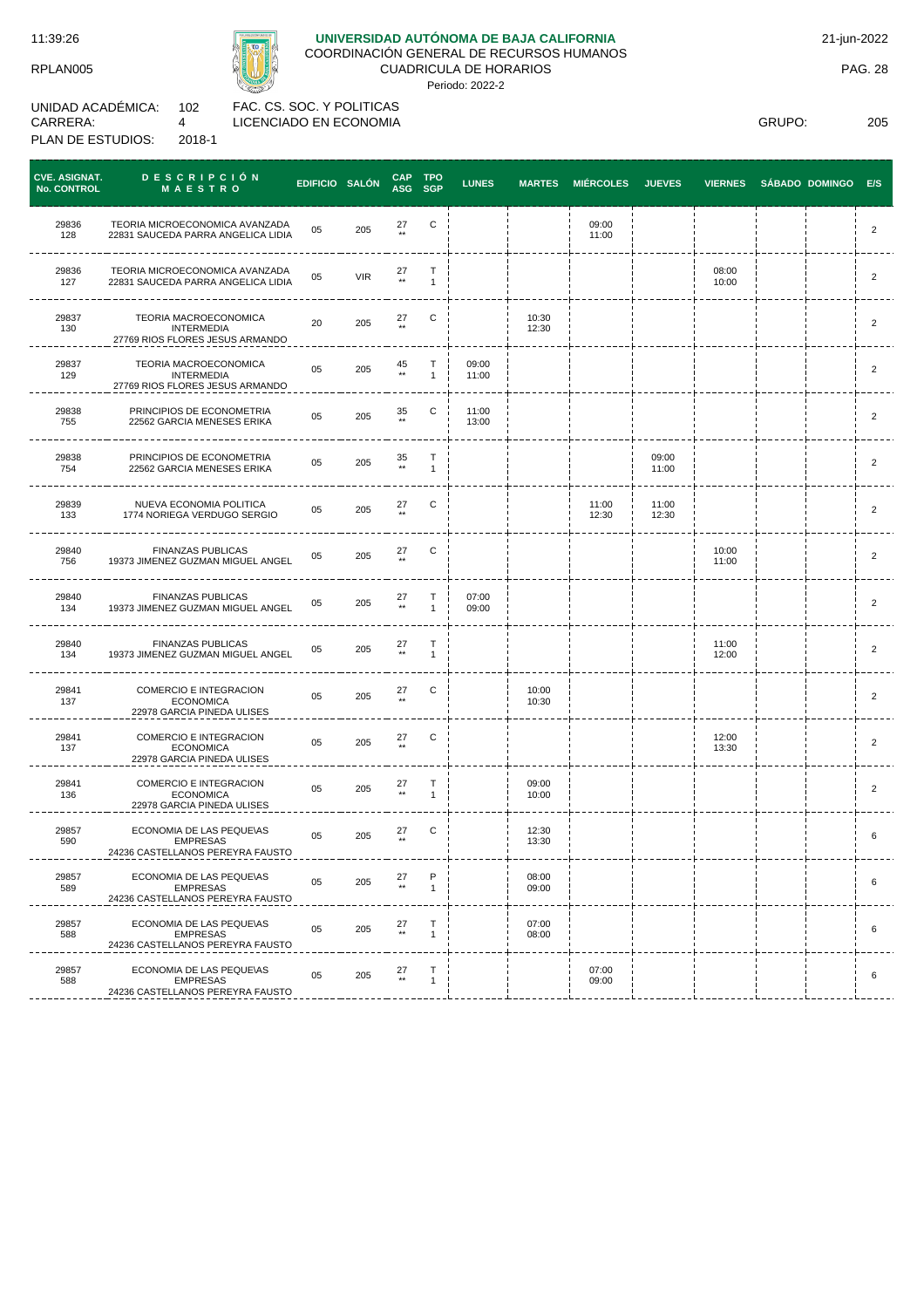CARRERA:

# **UNIVERSIDAD AUTÓNOMA DE BAJA CALIFORNIA**

COORDINACIÓN GENERAL DE RECURSOS HUMANOS

CUADRICULA DE HORARIOS Periodo: 2022-2

UNIDAD ACADÉMICA: PLAN DE ESTUDIOS: 102 4 2018-1 FAC. CS. SOC. Y POLITICAS LICENCIADO EN ECONOMIA

GRUPO: 206

| <b>CVE. ASIGNAT.</b><br>No. CONTROL | DESCRIPCIÓN<br>MAESTRO                                                               | EDIFICIO SALÓN |     | <b>CAP</b><br>ASG SGP | <b>TPO</b>                  | <b>LUNES</b>   | <b>MARTES</b>  | <b>MIÉRCOLES</b> | <b>JUEVES</b>  | <b>VIERNES</b> | <b>SÁBADO DOMINGO</b> | E/S            |
|-------------------------------------|--------------------------------------------------------------------------------------|----------------|-----|-----------------------|-----------------------------|----------------|----------------|------------------|----------------|----------------|-----------------------|----------------|
| 29842<br>413                        | ORGANIZACION INDUSTRIAL Y<br><b>REGULACION</b><br>22562 GARCIA MENESES ERIKA         | 05             | 205 | 30<br>$\star\star$    | C                           |                | 15:00<br>17:00 |                  |                |                |                       | $\overline{2}$ |
| 29842<br>769                        | ORGANIZACION INDUSTRIAL Y<br><b>REGULACION</b><br>22562 GARCIA MENESES ERIKA         | 05             | 205 | 30<br>$\star\star$    | T<br>$\mathbf{1}$           |                | 17:00<br>18:00 |                  |                |                |                       | 2              |
| 29843<br>467                        | TEORIA MACROECONOMICA AVANZADA<br>27769 RIOS FLORES JESUS ARMANDO                    | 05             | 205 | 30<br>$\star\star$    | С                           |                |                | 16:00<br>18:00   |                |                |                       | $\overline{2}$ |
| 29843<br>466                        | TEORIA MACROECONOMICA AVANZADA<br>27769 RIOS FLORES JESUS ARMANDO                    | 05             | 205 | 30<br>$\overline{1}$  | T<br>$\mathbf{1}$           |                |                |                  | 18:00<br>20:00 |                |                       | $\overline{2}$ |
| 29844<br>415                        | ECONOMETRIA INTERMEDIA<br>29422 IBARRA AVILA BRALLAN LORENS                          | 05             | 205 | 30                    | C                           |                |                |                  | 16:00<br>18:00 |                |                       | $\overline{2}$ |
| 29844<br>414                        | ECONOMETRIA INTERMEDIA<br>29422 IBARRA AVILA BRALLAN LORENS                          | 05             | 205 | 30<br>$**$            | Т<br>$\mathbf{1}$           | 18:00<br>20:00 |                |                  |                |                |                       | $\overline{2}$ |
| 29845<br>417                        | ANALISIS DEL DESARROLLO<br>ECONOMICO DE MEXICO<br>25187 HIGUERA AGUILAR LUIS ENRIQUE | 05             | 205 | 30                    | C                           | 20:00<br>22:00 |                |                  |                |                |                       | $\overline{2}$ |
| 29845<br>416                        | ANALISIS DEL DESARROLLO<br>ECONOMICO DE MEXICO<br>25187 HIGUERA AGUILAR LUIS ENRIQUE | 05             | 205 | 30<br>$\star\star$    | $\mathsf T$<br>$\mathbf{1}$ |                |                | 20:00<br>21:00   |                |                |                       | 2              |
| 29846<br>423                        | TEORIA Y POLITICA MONETARIA<br>17171 SANCHEZ RENDON JORGE<br><b>MANUEL</b>           | 05             | 205 | $30$ **               | C                           |                |                |                  |                | 20:00<br>22:00 |                       | 2              |
| 29846<br>418                        | TEORIA Y POLITICA MONETARIA<br>17171 SANCHEZ RENDON JORGE<br><b>MANUEL</b>           | 05             | 205 | 30<br>$\star\star$    | $\top$<br>$\mathbf{1}$      |                |                |                  | 20:00<br>21:00 |                |                       | $\overline{2}$ |
| 29847<br>420                        | FORMULACION DE PROYECTOS DE<br><b>INVERSION</b><br>8661 GOMEZ ALCALA IGNACIO         | 05             | 205 | 30                    | С                           |                | 18:00<br>20:00 |                  |                |                |                       | $\overline{2}$ |
| 29847<br>419                        | FORMULACION DE PROYECTOS DE<br><b>INVERSION</b><br>8661 GOMEZ ALCALA IGNACIO         | 05             | 205 | 30<br>$\overline{1}$  | T<br>$\mathbf{1}$           |                |                | 18:00<br>20:00   |                |                |                       | $\overline{2}$ |
| 29858<br>593                        | <b>EMPRENDIMIENTO</b><br>19680 LARIS ALEMAN JUAN BOSCO                               | 05             | 205 | 30<br>$\star\star$    | C                           |                | 20:00<br>21:00 |                  |                |                |                       | 6              |
| 29858<br>592                        | <b>EMPRENDIMIENTO</b><br>19680 LARIS ALEMAN JUAN BOSCO                               | 05             | 205 | $30$ **               | P<br>$\mathbf{1}$           |                |                |                  |                | 16:00<br>18:00 |                       | 6              |
| 29858<br>591                        | <b>EMPRENDIMIENTO</b><br>19680 LARIS ALEMAN JUAN BOSCO                               | 05             | 205 | 30<br>$^{\star\star}$ | Т<br>$\mathbf{1}$           | 16:00<br>18:00 |                |                  |                |                |                       | 6              |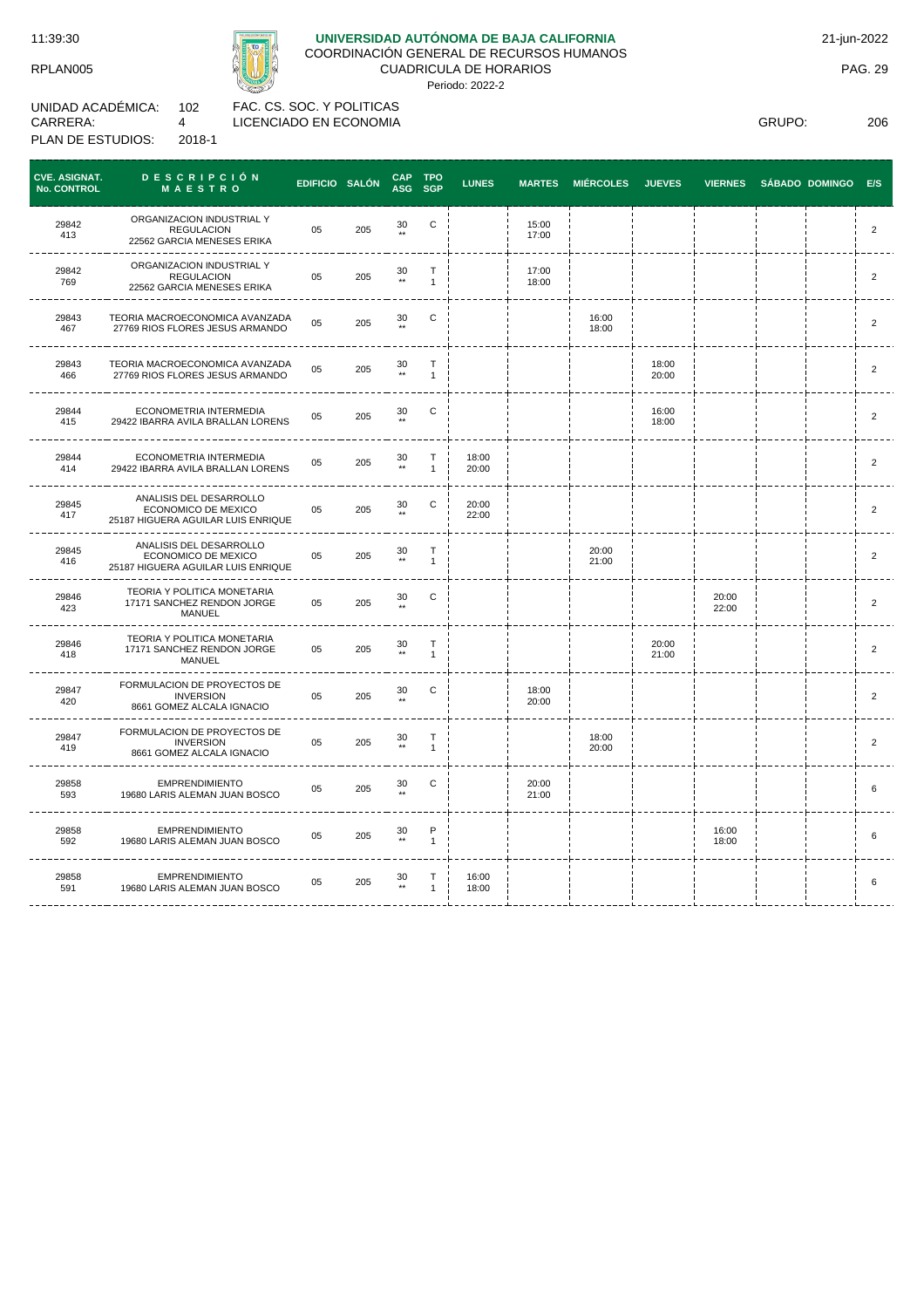RPLAN005



# **UNIVERSIDAD AUTÓNOMA DE BAJA CALIFORNIA**

COORDINACIÓN GENERAL DE RECURSOS HUMANOS

CUADRICULA DE HORARIOS Periodo: 2022-2

UNIDAD ACADÉMICA: CARRERA: PLAN DE ESTUDIOS: 102 4 2018-1

FAC. CS. SOC. Y POLITICAS LICENCIADO EN ECONOMIA

| C<br>29848<br>DESARROLLO REGIONAL<br>30<br>19:00<br><b>VIR</b><br>05<br>$\star\star$<br>492<br>29422 IBARRA AVILA BRALLAN LORENS<br>21:00<br>29848<br>DESARROLLO REGIONAL<br>$\mathsf{T}$<br>18:00<br>$_{\rm \ast\ast}^{30}$<br>05<br><b>VIR</b><br>491<br>29422 IBARRA AVILA BRALLAN LORENS<br>$\mathbf{1}$<br>19:00<br>ECONOMETRIA AVANZADA<br>C<br>16:00<br>29849<br>30<br>05<br><b>VIR</b><br>$\star\star$<br>482<br>22562 GARCIA MENESES ERIKA<br>18:00<br>$\top$<br>18:00<br>29849<br>ECONOMETRIA AVANZADA<br>30<br><b>VIR</b><br>05<br>$\star\star$<br>$\mathbf{1}$<br>20:00<br>22562 GARCIA MENESES ERIKA<br>481<br>ANALISIS DEL DESARROLLO<br>$\mathsf{C}$<br>29850<br>14:00<br>30<br>ECONOMICO DE BAJA CALIFORNIA<br>05<br><b>VIR</b><br>$***$<br>486<br>16:00<br>22978 GARCIA PINEDA ULISES<br>ANALISIS DEL DESARROLLO<br>$\top$<br>18:00<br>29850<br>30<br>ECONOMICO DE BAJA CALIFORNIA<br>05<br><b>VIR</b><br>$\star\star$<br>485<br>$\mathbf{1}$<br>19:00<br>22978 GARCIA PINEDA ULISES<br>EVALUACION DE PROYECTOS DE<br>C<br>29851<br>16:00<br>30<br><b>VIR</b><br><b>INVERSION</b><br>05 | <b>CVE. ASIGNAT.</b><br><b>No. CONTROL</b> | <b>DESCRIPCIÓN</b><br>MAESTRO | EDIFICIO SALÓN | <b>CAP</b><br>ASG SGP | <b>TPO</b> | <b>LUNES</b> | <b>MARTES</b> | <b>MIÉRCOLES</b> | <b>JUEVES</b> | <b>VIERNES</b> | <b>SÁBADO DOMINGO</b> | E/S            |
|----------------------------------------------------------------------------------------------------------------------------------------------------------------------------------------------------------------------------------------------------------------------------------------------------------------------------------------------------------------------------------------------------------------------------------------------------------------------------------------------------------------------------------------------------------------------------------------------------------------------------------------------------------------------------------------------------------------------------------------------------------------------------------------------------------------------------------------------------------------------------------------------------------------------------------------------------------------------------------------------------------------------------------------------------------------------------------------------------------|--------------------------------------------|-------------------------------|----------------|-----------------------|------------|--------------|---------------|------------------|---------------|----------------|-----------------------|----------------|
|                                                                                                                                                                                                                                                                                                                                                                                                                                                                                                                                                                                                                                                                                                                                                                                                                                                                                                                                                                                                                                                                                                          |                                            |                               |                |                       |            |              |               |                  |               |                |                       | 3              |
|                                                                                                                                                                                                                                                                                                                                                                                                                                                                                                                                                                                                                                                                                                                                                                                                                                                                                                                                                                                                                                                                                                          |                                            |                               |                |                       |            |              |               |                  |               |                |                       | 3              |
|                                                                                                                                                                                                                                                                                                                                                                                                                                                                                                                                                                                                                                                                                                                                                                                                                                                                                                                                                                                                                                                                                                          |                                            |                               |                |                       |            |              |               |                  |               |                |                       | 3              |
|                                                                                                                                                                                                                                                                                                                                                                                                                                                                                                                                                                                                                                                                                                                                                                                                                                                                                                                                                                                                                                                                                                          |                                            |                               |                |                       |            |              |               |                  |               |                |                       | 3              |
|                                                                                                                                                                                                                                                                                                                                                                                                                                                                                                                                                                                                                                                                                                                                                                                                                                                                                                                                                                                                                                                                                                          |                                            |                               |                |                       |            |              |               |                  |               |                |                       | 3              |
|                                                                                                                                                                                                                                                                                                                                                                                                                                                                                                                                                                                                                                                                                                                                                                                                                                                                                                                                                                                                                                                                                                          |                                            |                               |                |                       |            |              |               |                  |               |                |                       | 3              |
| 8661 GOMEZ ALCALA IGNACIO                                                                                                                                                                                                                                                                                                                                                                                                                                                                                                                                                                                                                                                                                                                                                                                                                                                                                                                                                                                                                                                                                | 488                                        |                               |                | $^{\star\star}$       |            |              |               |                  |               | 18:00          |                       | 3              |
| EVALUACION DE PROYECTOS DE<br>29851<br>16:00<br>$\frac{30}{11}$<br>Т<br><b>VIR</b><br><b>INVERSION</b><br>05<br>18:00<br>$\mathbf{1}$<br>487<br>8661 GOMEZ ALCALA IGNACIO                                                                                                                                                                                                                                                                                                                                                                                                                                                                                                                                                                                                                                                                                                                                                                                                                                                                                                                                |                                            |                               |                |                       |            |              |               |                  |               |                |                       | 3              |
| <b>MERCADOS BURSATILES</b><br>29866<br><b>INTERNACIONALES</b><br>С<br>18:00<br>$\frac{30}{11}$<br><b>VIR</b><br>05<br>772<br>21215 ZAMUDIO ROBLES LUIS<br>19:00<br>FERNANDO                                                                                                                                                                                                                                                                                                                                                                                                                                                                                                                                                                                                                                                                                                                                                                                                                                                                                                                              |                                            |                               |                |                       |            |              |               |                  |               |                |                       | $\overline{7}$ |
| MERCADOS BURSATILES<br>$\frac{P}{2}$<br>29866<br><b>INTERNACIONALES</b><br>$_{\bf *}^{30}$<br>17:00<br><b>VIR</b><br>05<br>771<br>21215 ZAMUDIO ROBLES LUIS<br>19:00<br><b>FERNANDO</b>                                                                                                                                                                                                                                                                                                                                                                                                                                                                                                                                                                                                                                                                                                                                                                                                                                                                                                                  |                                            |                               |                |                       |            |              |               |                  |               |                |                       | $\overline{7}$ |
| MERCADOS BURSATILES<br>29866<br><b>INTERNACIONALES</b><br>Т<br>30<br>13:00<br><b>VIR</b><br>05<br>$\star\star$<br>21215 ZAMUDIO ROBLES LUIS<br>$\mathbf{1}$<br>15:00<br>770<br><b>FERNANDO</b>                                                                                                                                                                                                                                                                                                                                                                                                                                                                                                                                                                                                                                                                                                                                                                                                                                                                                                           |                                            |                               |                |                       |            |              |               |                  |               |                |                       | $\overline{7}$ |
| 29872<br>ECONOMIA DEL SECTOR PUBLICO<br>C<br>18:00<br>30<br>05<br><b>VIR</b><br>$\star\star$<br>30840 LARA MALDONADO MARISOL<br>20:00<br>490                                                                                                                                                                                                                                                                                                                                                                                                                                                                                                                                                                                                                                                                                                                                                                                                                                                                                                                                                             |                                            |                               |                |                       |            |              |               |                  |               |                |                       | $\overline{7}$ |
| 29872<br>ECONOMIA DEL SECTOR PUBLICO<br>Т<br>19:00<br>30<br>05<br><b>VIR</b><br>$\star\star$<br>$\mathbf{1}$<br>21:00<br>489<br>30840 LARA MALDONADO MARISOL                                                                                                                                                                                                                                                                                                                                                                                                                                                                                                                                                                                                                                                                                                                                                                                                                                                                                                                                             |                                            |                               |                |                       |            |              |               |                  |               |                |                       | $\overline{7}$ |
| POLITICAS PUBLICAS<br>$\mathsf{C}$<br>29878<br>15:00<br>30<br><b>VIR</b><br>30569 MORENO GUTIERREZ ADRIANA<br>05<br>$\star\star$<br>548<br>17:00<br><b>TERESA</b>                                                                                                                                                                                                                                                                                                                                                                                                                                                                                                                                                                                                                                                                                                                                                                                                                                                                                                                                        |                                            |                               |                |                       |            |              |               |                  |               |                |                       | 7              |
| POLITICAS PUBLICAS<br>29878<br>$\top$<br>15:00<br>$\frac{30}{11}$<br>30569 MORENO GUTIERREZ ADRIANA<br>05<br><b>VIR</b><br>547<br>17:00<br>$\mathbf{1}$<br><b>TERESA</b>                                                                                                                                                                                                                                                                                                                                                                                                                                                                                                                                                                                                                                                                                                                                                                                                                                                                                                                                 |                                            |                               |                |                       |            |              |               |                  |               |                |                       | $\overline{7}$ |

PAG. 30

GRUPO: 207